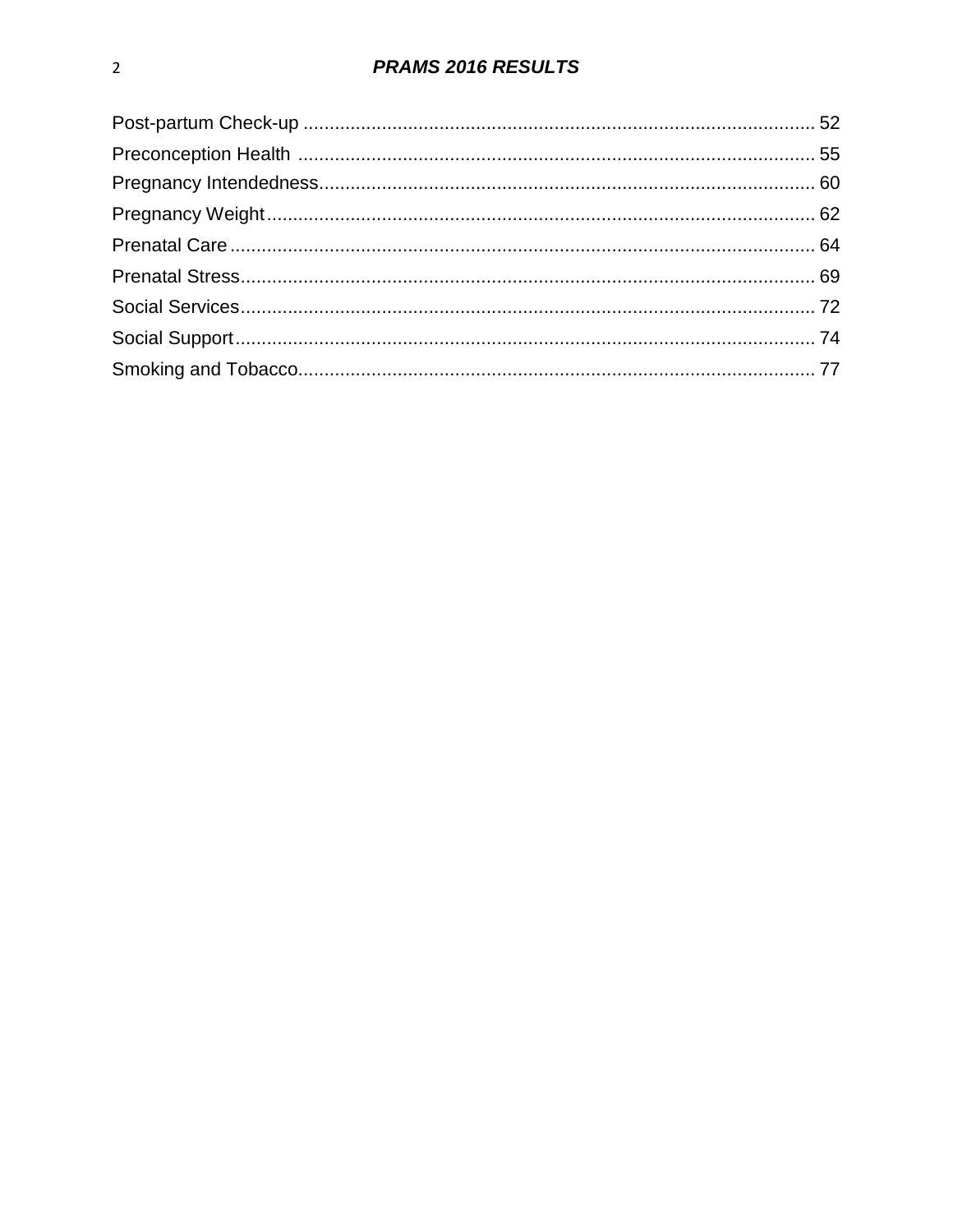## <span id="page-2-0"></span>Alcohol Consumption

*During any of your prenatal care visits,* **did a doctor, nurse, or other health care worker ask you any of the things listed below?** (Q18d)

If I was drinking alcohol

|                                                                                                                 |     | <b>Valid Percent</b> |
|-----------------------------------------------------------------------------------------------------------------|-----|----------------------|
|                                                                                                                 | No  | –<br>$\sim$<br>◡.    |
|                                                                                                                 | Yes | 96.3                 |
| the contract of the contract of the contract of the contract of the contract of the contract of the contract of |     |                      |

 $(n = 1,485)$ 

**Have you had any alcoholic drinks in the** *past 2 years***?** A drink is 1 glass of wine, wine cooler, can or bottle of beer, shot of liquor, or mixed drink. (Q30)

|                 | <b>Valid Percent</b> |
|-----------------|----------------------|
| 'NC             |                      |
| es <sup>/</sup> | 69.8                 |

 $(n = 1,499)$ 

### **During the** *3 months before* **you got pregnant, how many alcoholic drinks did you have in an average week?** (Q31)

|                          | <b>Valid Percent</b> |
|--------------------------|----------------------|
| 14 drinks or more a week | 1.6                  |
| 8 to 13 drinks a week    | 2.5                  |
| 4 to 7 drinks a week     | 11.4                 |
| 1 to 3 drinks a week     | 16.1                 |
| Less than 1 drink a week | 28.5                 |
| I didn't drink then      | 40.0                 |
|                          |                      |

 $(n = 1,500)$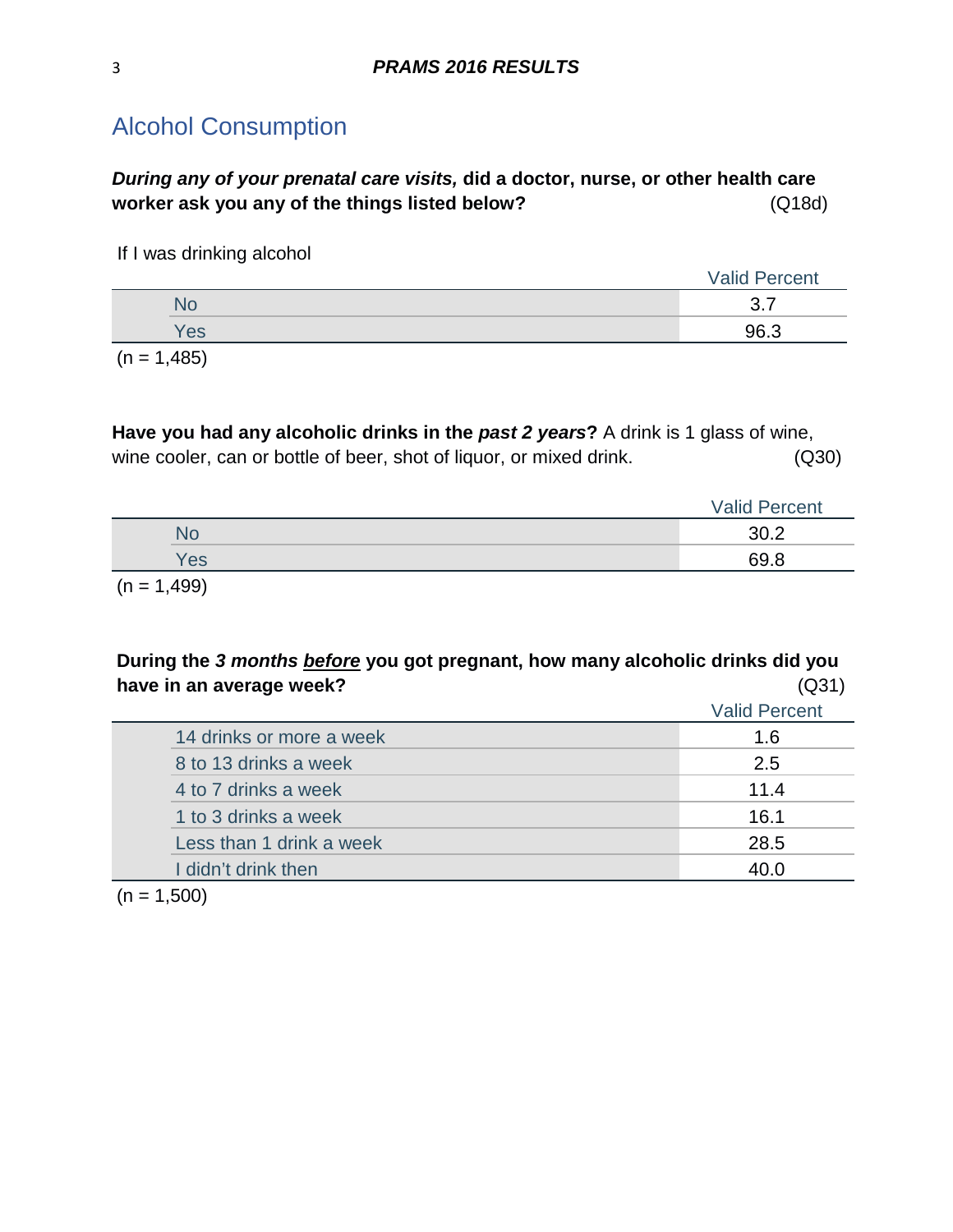## Alcohol Consumption

#### **In the** *past 12 months***, have you needed or received any of the following?** (Q71c)

c. Help with an alcohol or drug problem

|                               | <b>Valid Percent</b> |
|-------------------------------|----------------------|
| Didn't need it                |                      |
| Needed it, but did not get it | 0.8                  |
| Needed it, and did get it     | 1.5                  |

 $(n = 1,481)$ 

- − 2016 Data collected under Centers for Disease Control and Prevention (CDC) protocol.
- − Results are for surveys mailed to mothers of babies born January 1 through December 31, 2016.
- − 1,516 women responded to the 2016 Oregon PRAMS survey.
- − "n" = unweighted number of respondents for a question.
- − "Valid Percent" is a weighted percentage. It represents the use of denominators that exclude blanks and unknowns. Valid Percent may not add up to 100.0 due to rounding.
- − Significantly lower number of respondents to certain questions usually indicate a skip pattern in the questionnaire.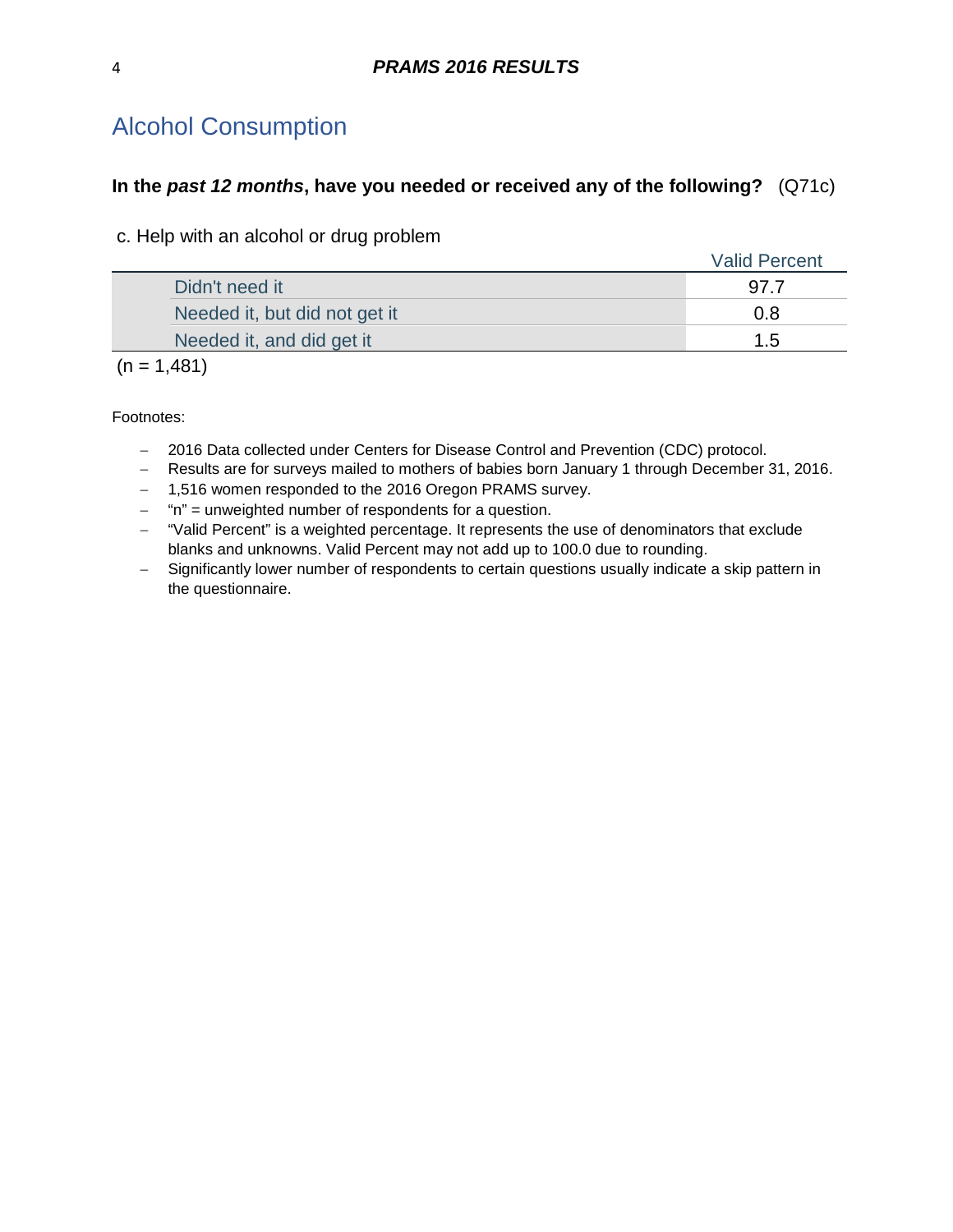# <span id="page-4-0"></span>Birth Certificate Variables

## **Combined mother's race and ethnicity**

|                 |                                             | <b>Valid Percent</b> |
|-----------------|---------------------------------------------|----------------------|
|                 | Non-Hispanic White                          | 68.0                 |
| <b>Hispanic</b> |                                             | 18.9                 |
|                 | Non-Hispanic African American               | 2.0                  |
|                 | Non-Hispanic American Indian/Alaskan Native | 0.8                  |
|                 | Non-Hispanic Asian                          | 5.2                  |
|                 | Non-Hispanic Hawaiian/Pacific Islander      | 0.7                  |
|                 | Non-Hispanic Multiple race                  | 3.8                  |
|                 | Non-Hispanic Unknown Other/Blank            | 0.7                  |

 $(n = 1,516)$ 

#### **Marital status**

|                          |                                    | <b>Valid Percent</b> |
|--------------------------|------------------------------------|----------------------|
|                          | Not married                        | 33.2                 |
|                          | <b>Married</b>                     | 66.8                 |
| $\overline{\phantom{a}}$ | $\sim$ $\sim$ $\sim$ $\sim$ $\sim$ |                      |

 $(n = 1,516)$ 

## **Type of county of mother's residence: urban or rural**

|              | <b>Valid Percent</b> |
|--------------|----------------------|
| <b>Rural</b> | 22.4                 |
| Urban        | 77.6                 |
| .            |                      |

 $(n = 1,516)$ 

## **Mother age groups (age in years)**

|          | <b>Valid Percent</b> |
|----------|----------------------|
| < 18     | 0.8                  |
| 18 to 19 | 2.6                  |
| 20 to 24 | 16.1                 |
| 25 to 29 | 29.9                 |
| 30 to 34 | 31.5                 |
| $>= 35$  | 19.1                 |
|          |                      |

 $(n = 1,516)$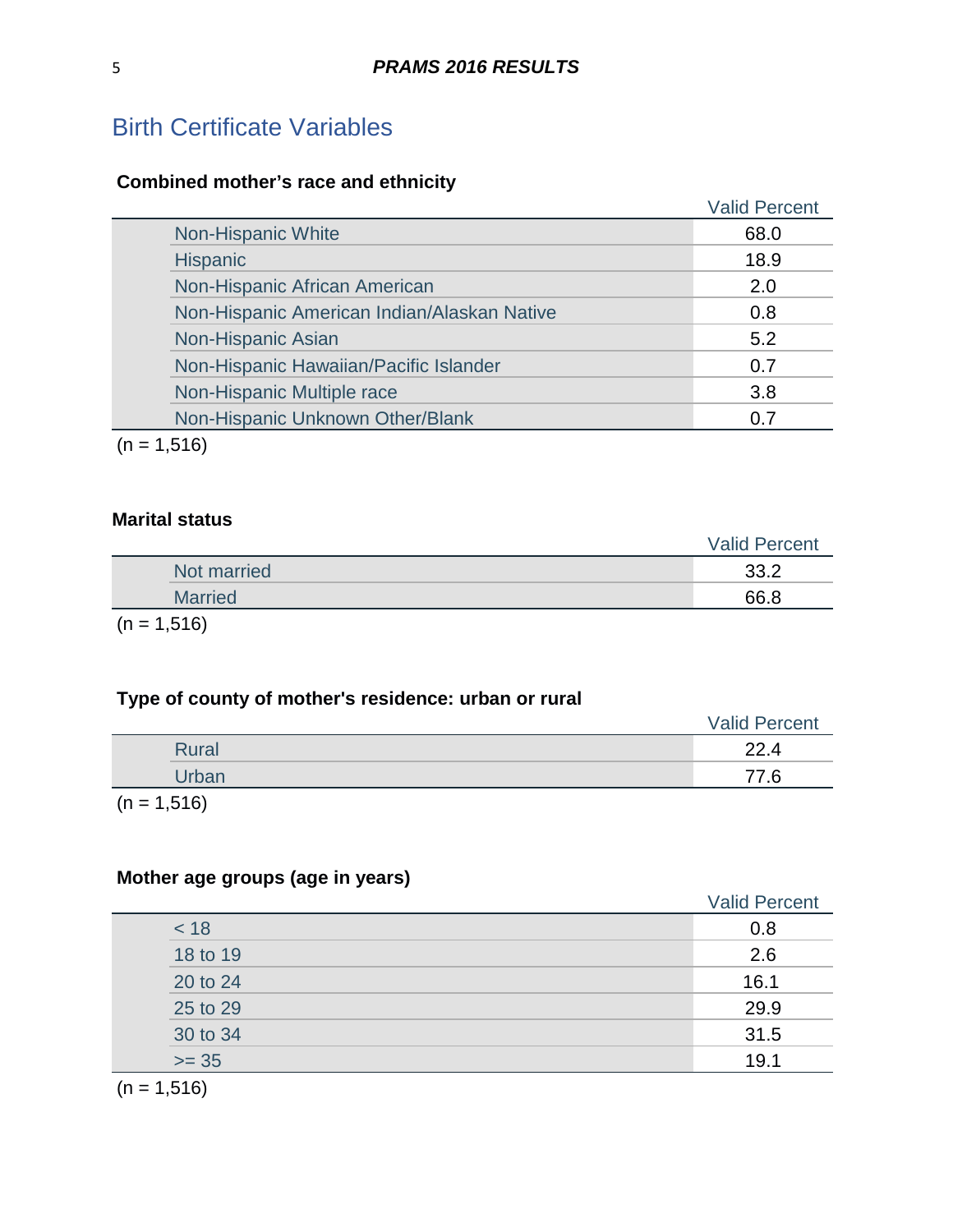# Birth Certificate Variables

- − 2016 Data collected under Centers for Disease Control and Prevention (CDC) protocol.
- − Results are for surveys mailed to mothers of babies born January 1 through December 31, 2016.
- − 1,516 women responded to the 2016 Oregon PRAMS survey.
- − "n" = unweighted number of respondents for a question.
- − "Valid Percent" is a weighted percentage. It represents the use of denominators that exclude blanks and unknowns. Valid Percent may not add up to 100.0 due to rounding.
- − Significantly lower number of respondents to certain questions usually indicate a skip pattern in the questionnaire.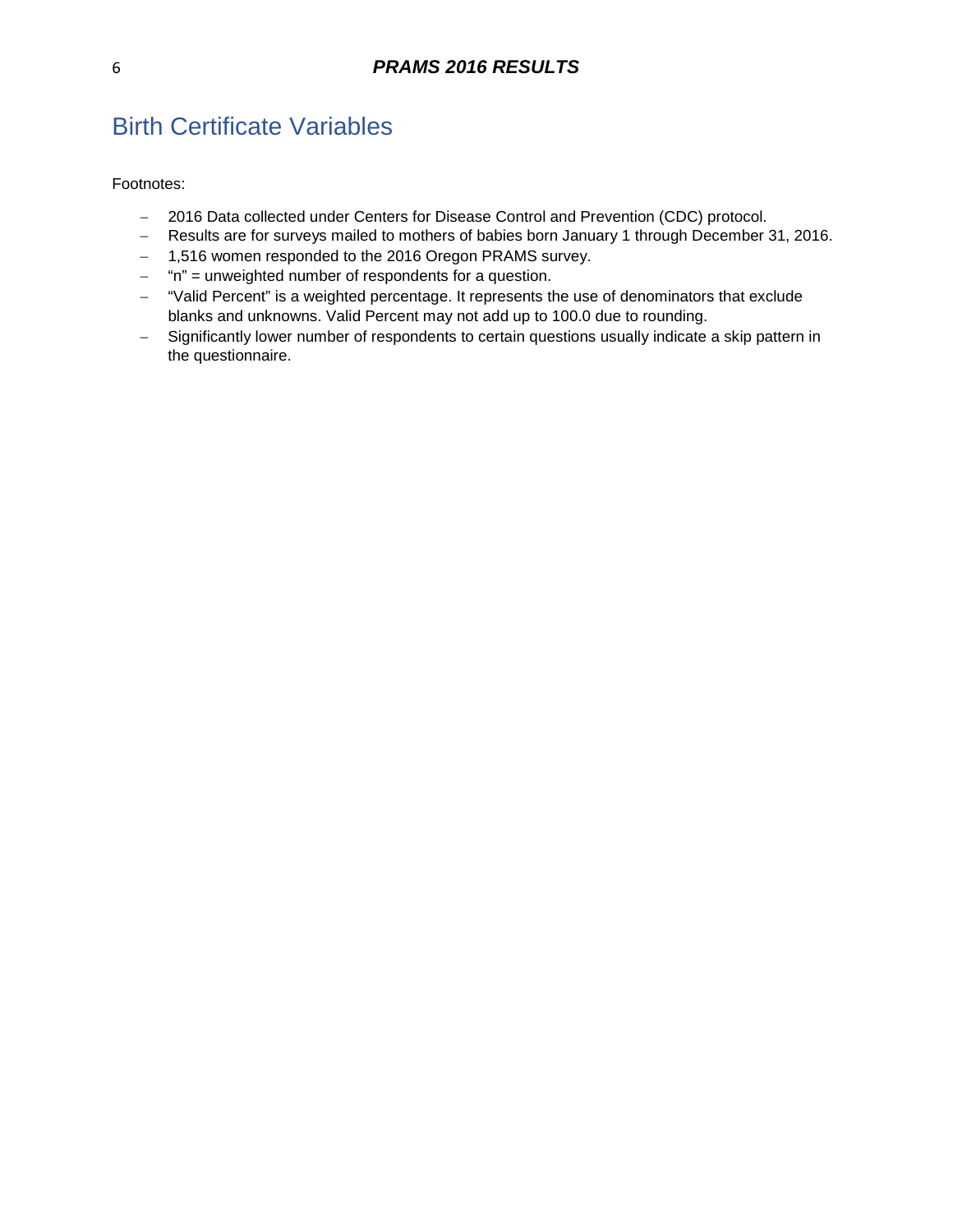## <span id="page-6-0"></span>*During any of your prenatal care visits,* **did a doctor, nurse, or other health care worker ask you any of the things listed below?** (Q18i)

#### i. If I planned to breastfeed my new baby

|                          |                                           | <b>Valid Percent</b> |
|--------------------------|-------------------------------------------|----------------------|
|                          | NС                                        | $\epsilon$<br>A      |
|                          | Yes                                       | 93.9                 |
| $\overline{\phantom{a}}$ | $\sim$ $\sim$ $\sim$ $\sim$ $\sim$ $\sim$ |                      |

 $(n = 1,486)$ 

*Before or after your new baby was born,* **did you receive information about breastfeeding from any of the following sources?** For each one, check **No** if you did not receive information from this source or **Yes** if you did. (Q40)

#### a. My doctor

|     | <b>Valid Percent</b> |
|-----|----------------------|
| No  | 20.4                 |
| Yes | 79.6                 |
|     |                      |

$$
(n = 1,449)
$$

#### b. A nurse, midwife, or doula

|     | <b>Valid Percent</b> |
|-----|----------------------|
| No  | 16.8                 |
| Yes | 83.2                 |

 $(n = 1,428)$ 

#### c. A breastfeeding or lactation specialist

|     | <b>Valid Percent</b> |
|-----|----------------------|
| NC  | 19.3                 |
| Yes |                      |
|     |                      |

 $(n = 1,438)$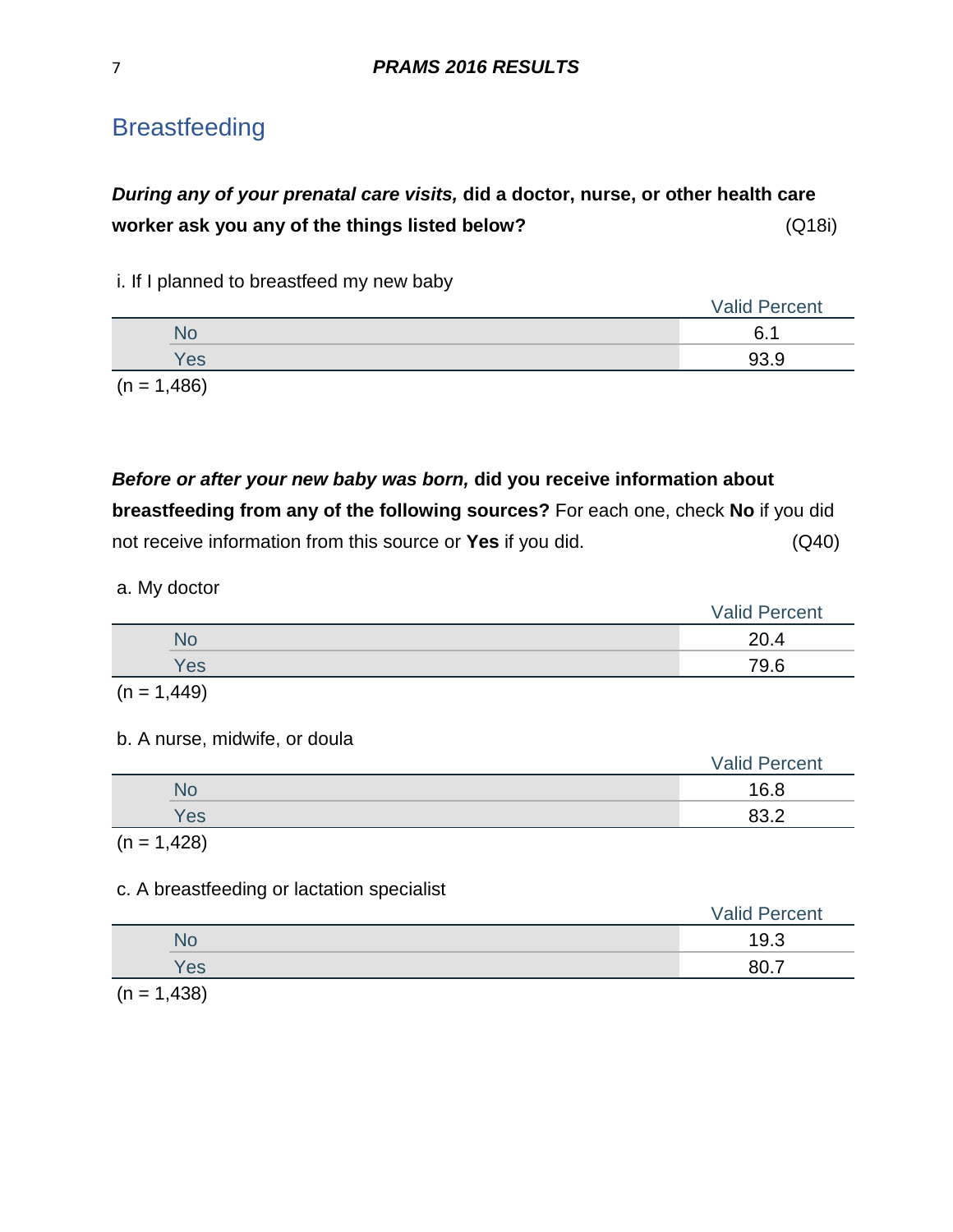#### d. My baby's doctor or health care provider

|     | <b>Valid Percent</b> |
|-----|----------------------|
|     | 22.4                 |
| Yes | 77                   |
|     |                      |

 $(n = 1, 422)$ 

### e. A breastfeeding support group

|               | <b>Valid Percent</b> |
|---------------|----------------------|
| <b>No</b>     | 76.1                 |
| <b>Yes</b>    | 23.9                 |
| $(n = 1,384)$ |                      |

#### f. A breastfeeding hotline or toll-free number

|            | <b>Valid Percent</b>  |
|------------|-----------------------|
| No         | 91.9                  |
| Yes        | o<br>и<br>$\cdot$ ) . |
| $\sqrt{2}$ |                       |

 $(n = 1,360)$ 

#### g. Family or friends

|               | <b>Valid Percent</b> |
|---------------|----------------------|
| <b>No</b>     | 33.8                 |
| <b>Yes</b>    | 66.2                 |
| $(n = 1,410)$ |                      |

### h. Other

| $\sim$ $\sim$ $\sim$ $\sim$<br>$\overline{\phantom{a}}$ |                      |
|---------------------------------------------------------|----------------------|
| Yes                                                     | 15.7                 |
| <b>No</b>                                               | 84.3                 |
|                                                         | <b>Valid Percent</b> |

 $(n = 1,071)$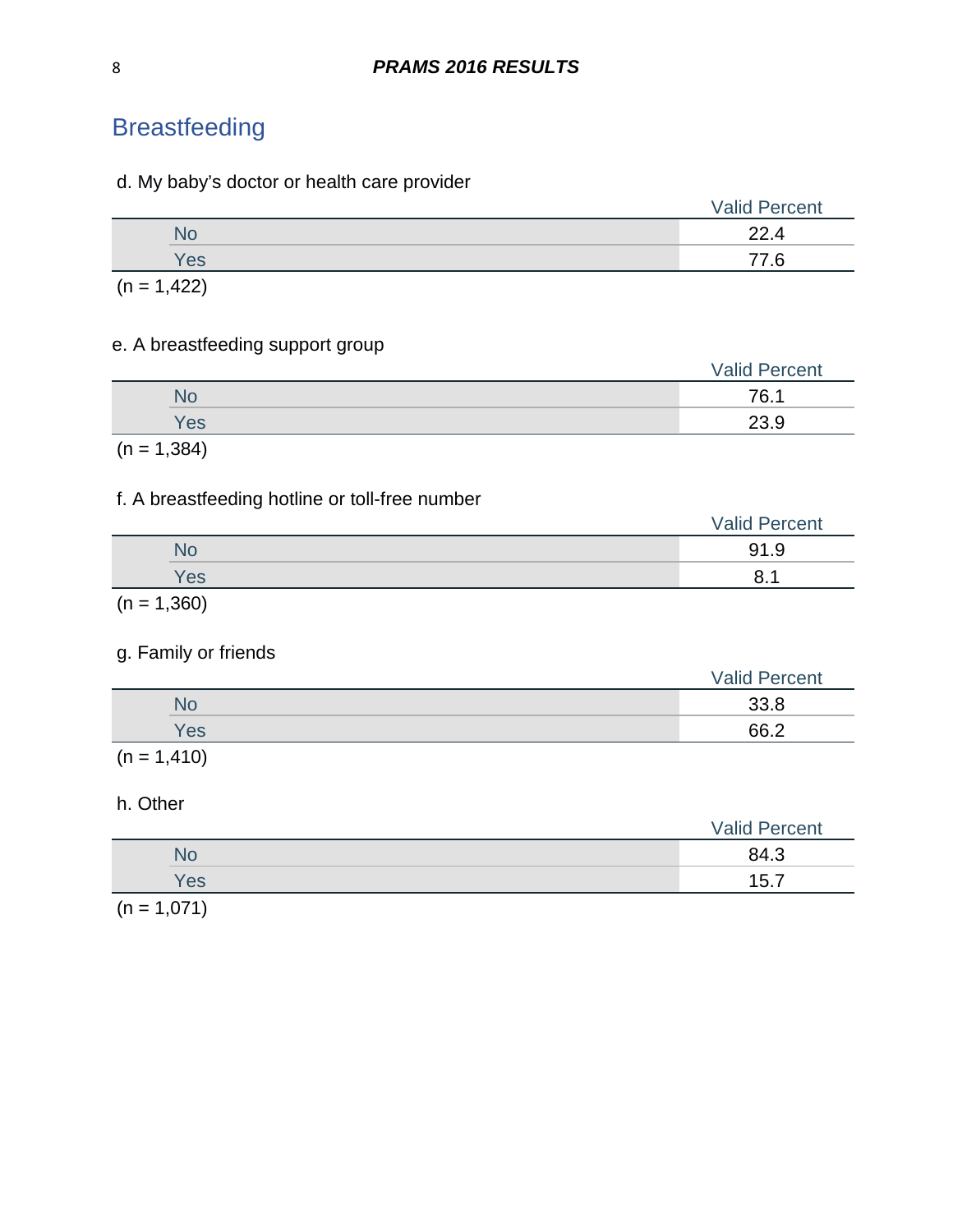**Did you ever breastfeed or pump breast milk to feed your new baby, even for a short period of time?** (Q41)

|                         | <b>Valid Percent</b> |
|-------------------------|----------------------|
|                         | –<br>ົ<br>ີ          |
| Yes                     | 96.3                 |
| $\sqrt{2}$ $\sqrt{404}$ |                      |

 $(n = 1,481)$ 

## **Are you currently breastfeeding or feeding pumped milk to your new baby?** (Q42)

|        |                               | <b>Valid Percent</b> |
|--------|-------------------------------|----------------------|
|        | <b>No</b>                     | 22.5                 |
|        | Yes                           | 77.5                 |
| $\sim$ | $\overline{A}$ $\overline{A}$ |                      |

 $(n = 1, 417)$ 

### **How many weeks or months did you breastfeed or feed pumped milk to your baby? (weeks)** (Q43)

Valid Percent

| I did not breastfeed my baby |      |
|------------------------------|------|
| Less than 4 weeks            |      |
| 4 to 7.9 weeks               | 6.4  |
| At least 8.0 weeks           | 85 J |

 $(n = 1,460)$ 

## **This question asks about things that may have happened at the hospital where your new baby was born.** For each item, check **No** if it did not happen or **Yes** if it did.

(Q44)

a. Hospital staff gave me information about breastfeeding

|     | . <i>.</i><br>rcent<br>Valic    |
|-----|---------------------------------|
| NC  | $\overline{\phantom{0}}$<br>ن.4 |
| Yes | 95                              |
|     |                                 |

 $(n = 1,368)$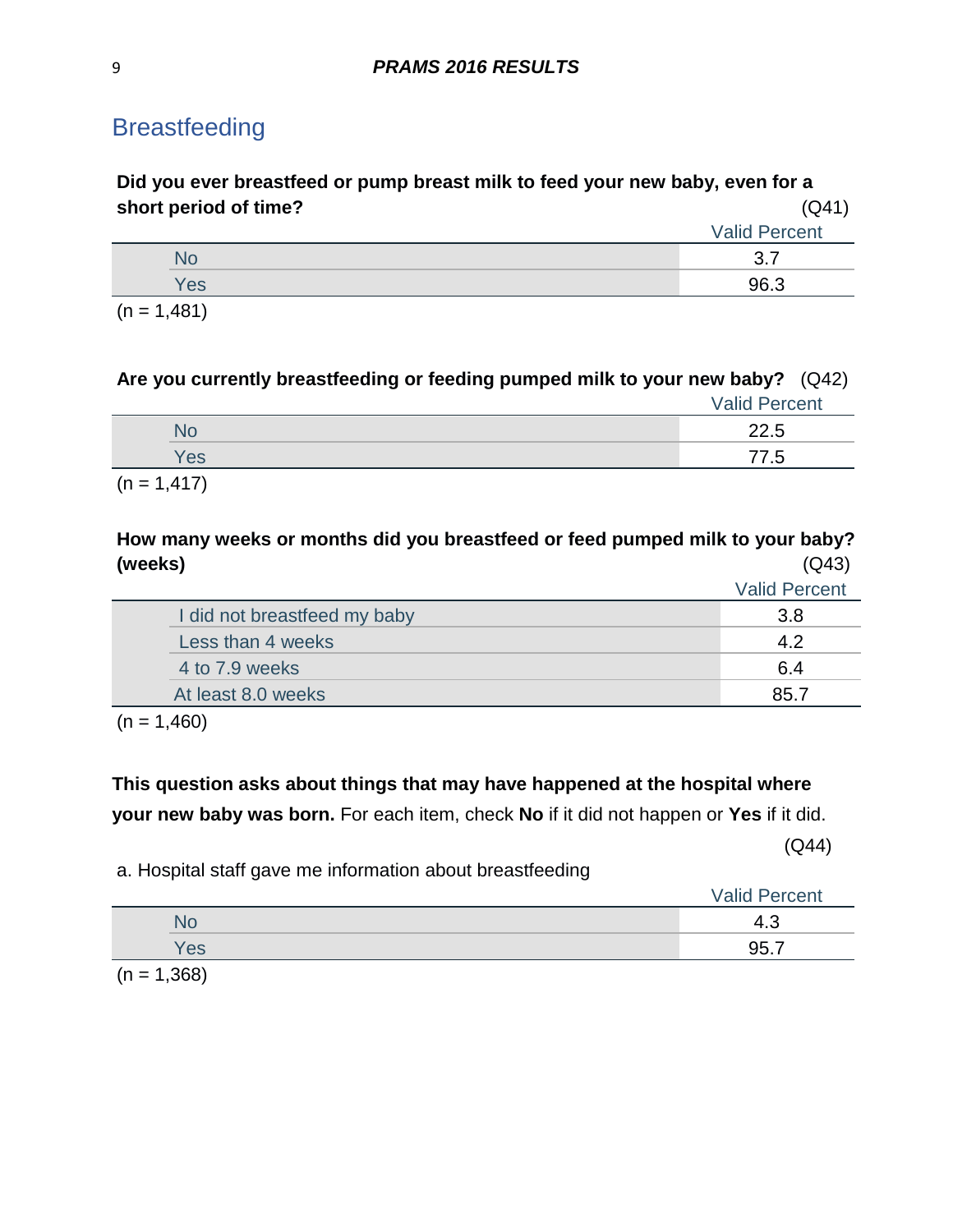b. My baby stayed in the same room with me at the hospital

|            | <b>Valid Percent</b>           |
|------------|--------------------------------|
| <b>No</b>  | 50<br>$\overline{\phantom{a}}$ |
| <b>Yes</b> | 94.8                           |

 $(n = 1,372)$ 

### c. I breastfed my baby in the hospital

|     | <b>Valid Percent</b> |
|-----|----------------------|
| Nο  | o<br>~               |
| Yes | ററ റ                 |

 $(n = 1,371)$ 

### d. Hospital staff helped me learn how to breastfeed

|     | <b>Valid Percent</b> |
|-----|----------------------|
| No  | 12 O<br>ు.⊍          |
| Yes | 86.7                 |
|     |                      |

 $(n = 1,368)$ 

### e. I breastfed in the first hour after my baby was born

|     | <b>Valid Percent</b> |
|-----|----------------------|
| No  | 14.8                 |
| Yes | 950<br>⊾.ں           |

 $(n = 1,366)$ 

## f. My baby was placed in skin-to-skin contact within the first hour of life

|     | <b>Valid Percent</b> |
|-----|----------------------|
| ıС  | -<br>∽<br>ن.         |
| Yes | ◡-.◡                 |

 $(n = 1,370)$ 

### g. My baby was fed only breast milk at the hospital

|                          |     | <b>Valid Percent</b> |
|--------------------------|-----|----------------------|
|                          | NO  |                      |
|                          | Yes | ററ റ<br>02.J         |
| $\overline{\phantom{a}}$ | .   |                      |

 $(n = 1,368)$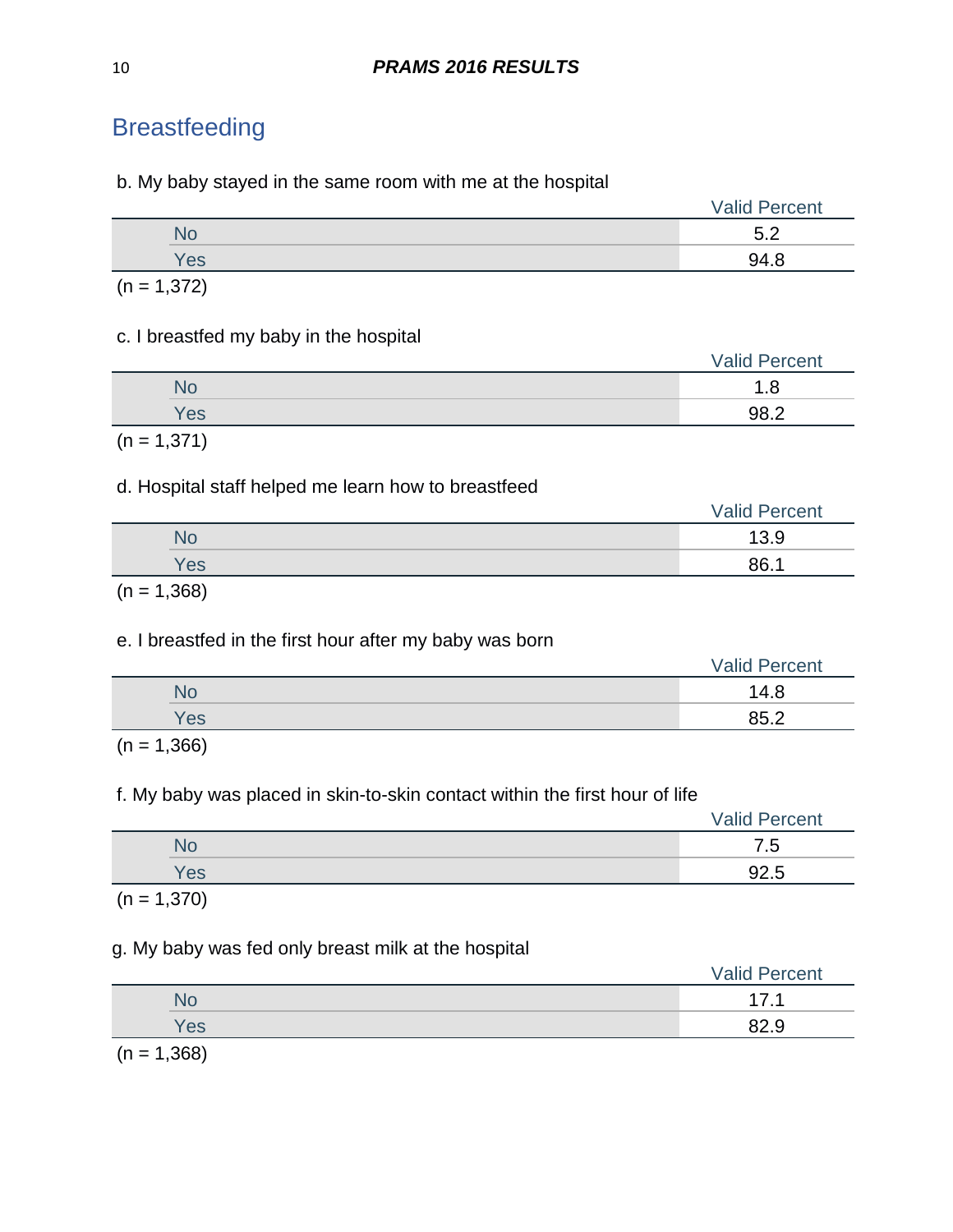h. Hospital staff told me to breastfeed whenever my baby wanted

|     | <b>Valid Percent</b> |  |
|-----|----------------------|--|
| 10  | .v                   |  |
| Yes | ר ה                  |  |

 $(n = 1,364)$ 

#### i. The hospital gave me a breast pump to use

|           | <b>Valid Percent</b> |
|-----------|----------------------|
| <b>No</b> | 59.9                 |
| Yes       |                      |

 $(n = 1,364)$ 

## j. The hospital gave me a gift pack with formula

|                                                                                                                 |     | <b>Valid Percent</b> |
|-----------------------------------------------------------------------------------------------------------------|-----|----------------------|
|                                                                                                                 |     | 78.3                 |
|                                                                                                                 | Yes | -<br>ົາ              |
| the contract of the contract of the contract of the contract of the contract of the contract of the contract of |     |                      |

 $(n = 1,356)$ 

k. The hospital gave me a telephone number to call for help with breastfeeding

|     | <b>Valid Percent</b> |
|-----|----------------------|
| NС  | 17.6                 |
| Yes |                      |
|     |                      |

 $(n = 1,360)$ 

### l. Hospital staff gave my baby a pacifier

|                          |                                    | <b>Valid Percent</b> |
|--------------------------|------------------------------------|----------------------|
|                          |                                    | 69.3                 |
|                          | Yes                                | 30.3<br>⇁            |
| $\overline{\phantom{a}}$ | $\sim$ $\sim$ $\sim$ $\sim$ $\sim$ |                      |

 $(n = 1,364)$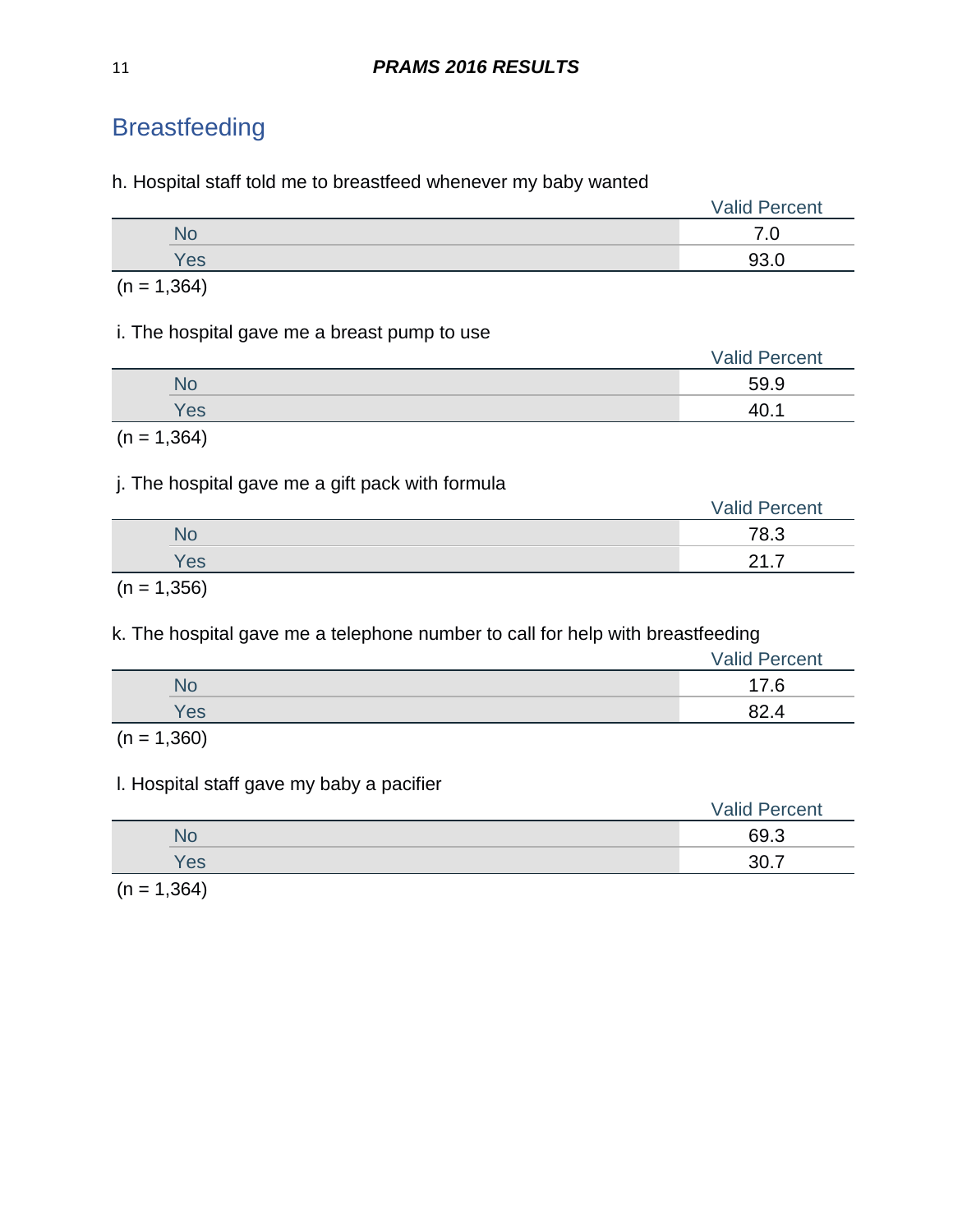**How old was your new baby the first time he or she had liquids other than breast milk (such as formula, water, juice, or cow's milk)?** (Q45)

|                                                        | <b>Valid Percent</b> |
|--------------------------------------------------------|----------------------|
| My baby was less than 1 week old                       | 17.7                 |
| 1.0 to 2.9 weeks                                       | 6.5                  |
| 3.0 to 4.9 weeks                                       | 6.0                  |
| 5.0 to 6.9 weeks                                       | 2.3                  |
| 7.0 to 8.9 weeks                                       | 4.2                  |
| 9.0 to 10.9 weeks                                      | 0.9                  |
| 11.0 or more weeks                                     | 12.1                 |
| My baby has not had any liquids other than breast milk | 50.2                 |
|                                                        |                      |

#### $(n = 1,399)$

PRAMS respondent mothers can respond to the survey starting when their baby is 2 months old and ending when their baby is 9 months old. Therefore, the overall percent response for "My baby has not had any liquids other than breast milk" does not necessarily reflect how old babies are when they begin receiving liquids other than breast milk. Therefore, we also present data from these mothers by the age of their baby at the time they answered the PRAMS survey.

#### Percent of "Yes" responses to **My baby has not had any liquids other than breast milk,** *by age of baby at time of survey response*

| Baby's age at time of survey      | Weighted percent |
|-----------------------------------|------------------|
|                                   | "Yes" responses  |
| Up to 12 weeks old                | 66.1%            |
| More than 12 weeks up to 16 weeks | 60.8%            |
| More than 16 weeks up to 20 weeks | 48.4%            |
| More than 20 weeks up to 24 weeks | 39.4%            |
| More than 24 weeks up to 28 weeks | 18.0%            |
| More than 28 weeks                | 3.1%             |

- − 2016 Data collected under Centers for Disease Control and Prevention (CDC) protocol.
- − Results are for surveys mailed to mothers of babies born January 1 through December 31, 2016.
- − 1,516 women responded to the 2016 Oregon PRAMS survey.
- − "n" = unweighted number of respondents for a question.
- − "Valid Percent" is a weighted percentage. It represents the use of denominators that exclude blanks and unknowns. Valid Percent may not add up to 100.0 due to rounding.
- − Significantly lower number of respondents to certain questions usually indicate a skip pattern in the questionnaire.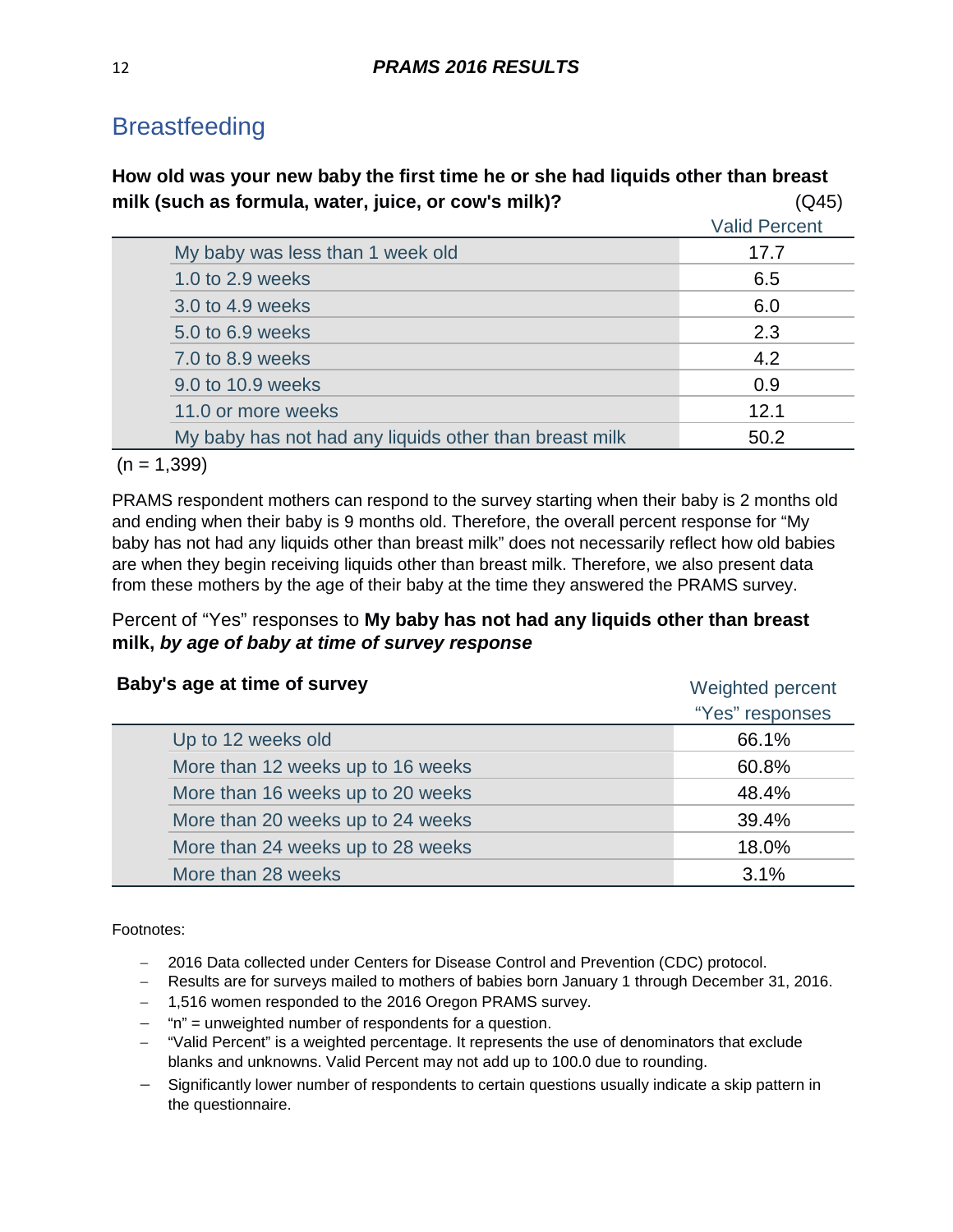# <span id="page-12-0"></span>**Demographics**

| Is your baby alive now? | (Q38)                |
|-------------------------|----------------------|
|                         | <b>Valid Percent</b> |
| <b>No</b>               | 0.4                  |
| Yes                     | 99.6                 |
| $(n = 1,488)$           |                      |

**Is your baby living with you now?** (Q39) Valid Percent No the contract of the contract of the contract of the contract of the contract of the contract of the contract of the contract of the contract of the contract of the contract of the contract of the contract of the contrac Yes 99.6  $(n = 1,478)$ 

| In what country were you born? | (Q78)                |
|--------------------------------|----------------------|
|                                | <b>Valid Percent</b> |
| <b>United States</b>           | 78.9                 |
| Other country                  | 21.1                 |
| $(n = 1,485)$                  |                      |

| How old were you when you moved to the United States? (Age in years) | (Q79)                |
|----------------------------------------------------------------------|----------------------|
|                                                                      | <b>Valid Percent</b> |
| < 18                                                                 | 38.5                 |
| 18 to 19                                                             | 12.0                 |
| 20 to 24                                                             | 19.8                 |
| 25 to 29                                                             | 17.2                 |
| 30 to 34                                                             | 10.6                 |
| $>= 35$                                                              | 1.9                  |

 $(n = 527)$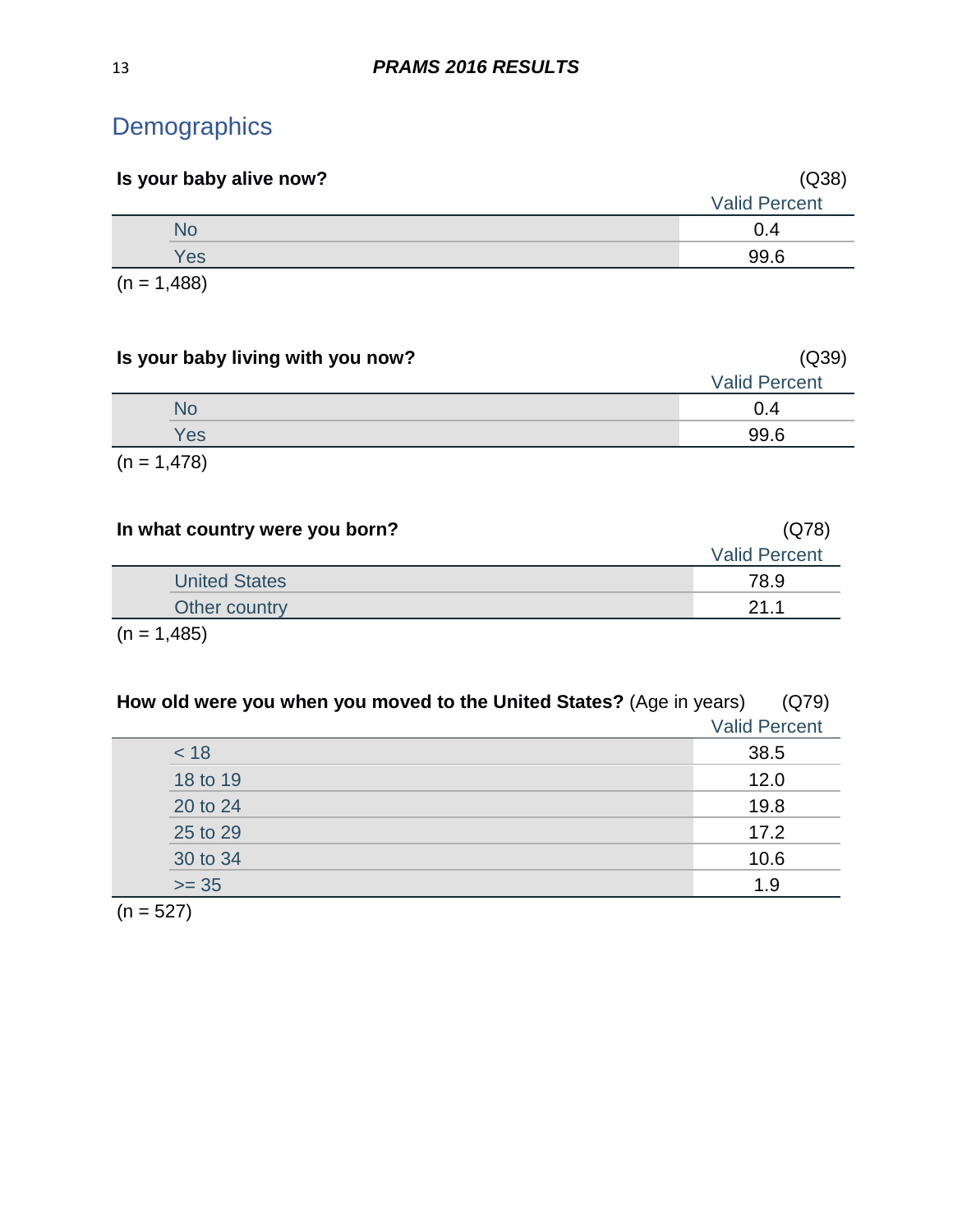# **Demographics**

**During the 12 months before your new baby was born, what was your yearly total household income before taxes?** Include your income, your husband's or partner's income, and any other income you may have received. *All information will be kept private* and will not affect any services you are now getting. (Q80) Valid Percent

|                      | <b>Valid Percent</b> |
|----------------------|----------------------|
| \$0 to \$16,000      | 16.9                 |
| \$16,001 to \$20,000 | 9.9                  |
| \$20,001 to \$24,000 | 6.2                  |
| \$24,001 to \$28,000 | 4.5                  |
| \$28,001 to \$32,000 | 6.0                  |
| \$32,001 to \$40,000 | 6.5                  |
| \$40,001 to \$48,000 | 4.9                  |
| \$48,001 to \$57,000 | 5.0                  |
| \$57,001 to \$60,000 | 3.5                  |
| \$60,001 to \$73,000 | 7.7                  |
| \$73,001 to \$85,000 | 4.3                  |
| \$85,001 or more     | 24.4                 |
|                      |                      |

 $(n = 1, 414)$ 

**During the** *12 months before* **your new baby was born, how many people,**  *including yourself***, depended on this income?** (Q81)

| - ייני ייני של ה | $\sqrt{1}$           |
|------------------|----------------------|
|                  | <b>Valid Percent</b> |
|                  | 9.8                  |
| $\overline{2}$   | 34.9                 |
| 3                | 28.5                 |
| $\overline{4}$   | 14.8                 |
| 5                | 7.6                  |
| $6\phantom{1}6$  | 3.0                  |
| $\overline{7}$   | 0.8                  |
| 8                | 0.1                  |
| $\overline{9}$   | 0.0                  |
| 10               | 0.4                  |
| 11               | 0.2                  |
| .                |                      |

 $(n = 1,460)$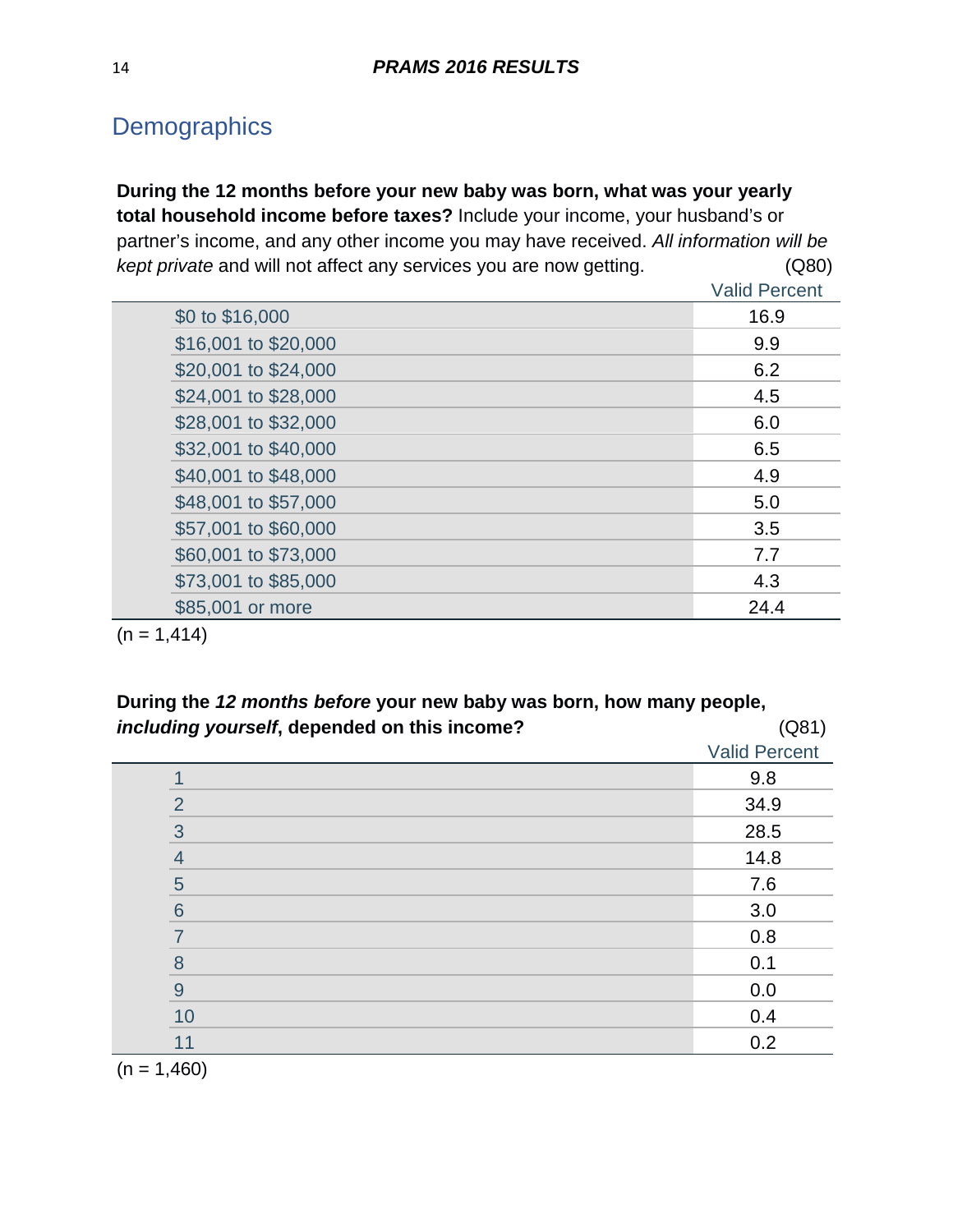# **Demographics**

|                      | <b>Valid Percent</b> |
|----------------------|----------------------|
| At or below 100% FPL | 24.8                 |
| More than 100% FPL   | 75.2                 |
| $(n = 1,393)$        |                      |

#### **Post-survey calculated variable: Federal Poverty Level Groups (4)**

**Post-survey calculated variable: Federal Poverty Level**

|                      | <b>Valid Percent</b> |
|----------------------|----------------------|
| At or below 100% FPL | 24.8                 |
| 100.1% to 200.0% FPL | 22.2                 |
| 200.1% to 400.0% FPL | 23.2                 |
| $>$ 400% FPL         | 29.8                 |
|                      |                      |

 $(n = 1,393)$ 

#### **Post-survey calculated variable: Federal Poverty Level Groups (3)**

|                      | <b>Valid Percent</b> |
|----------------------|----------------------|
| At or below 100% FPL | 24.8                 |
| 100.1% to 200.0% FPL | 22.2                 |
| $>$ 200% FPL         | よる ひ                 |
|                      |                      |

 $(n = 1,393)$ 

- − 2016 Data collected under Centers for Disease Control and Prevention (CDC) protocol.
- − Results are for surveys mailed to mothers of babies born January 1 through December 31, 2016.
- − 1,516 women responded to the 2016 Oregon PRAMS survey.
- − "n" = unweighted number of respondents for a question.
- − "Valid Percent" is a weighted percentage. It represents the use of denominators that exclude blanks and unknowns. Valid Percent may not add up to 100.0 due to rounding.
- − Significantly lower number of respondents to certain questions usually indicate a skip pattern in the questionnaire.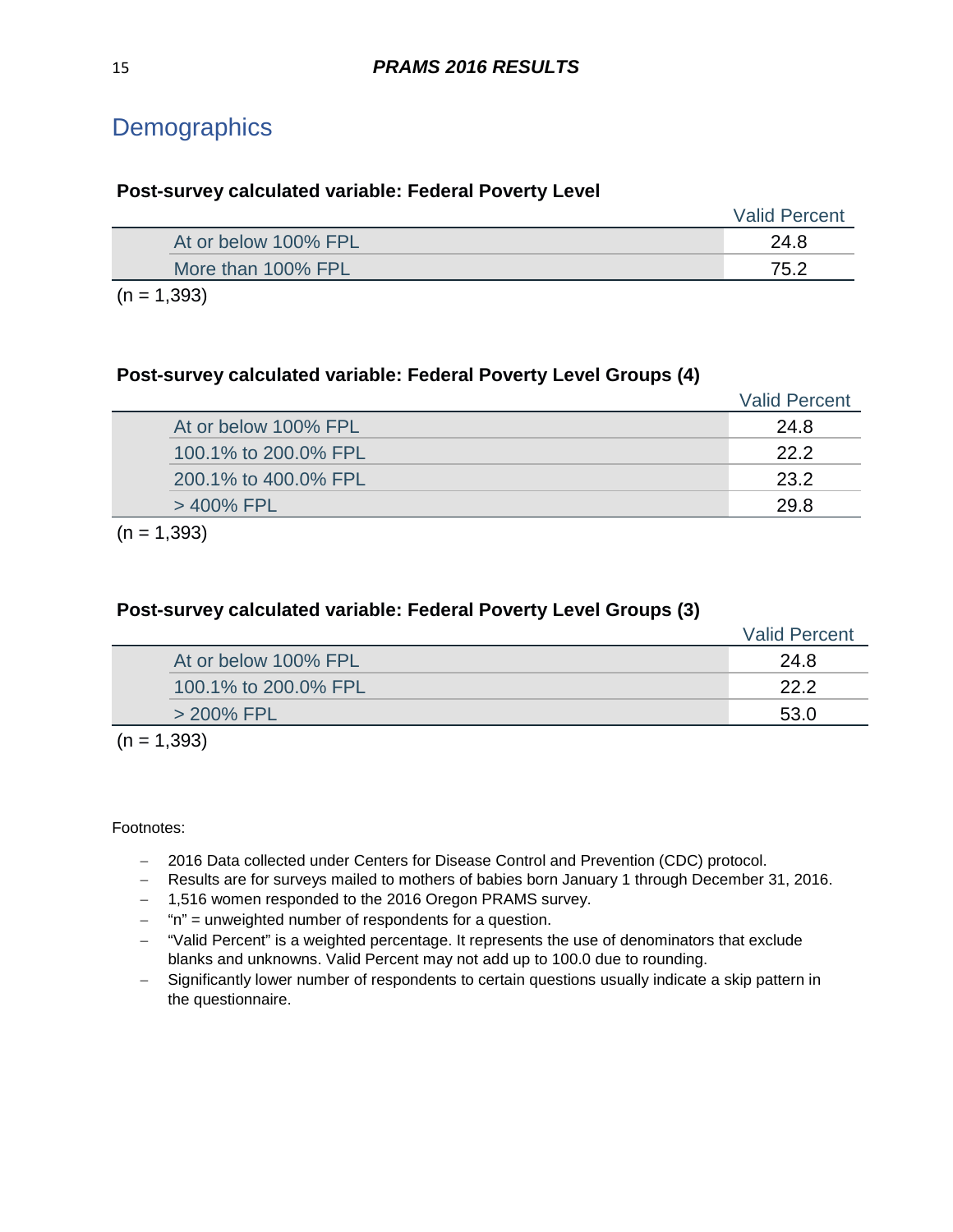## <span id="page-15-0"></span>**Depression**

## **What type of health care visit did you have in the** *12 months before* **you got pregnant with your new baby?** (Q7f) Percent of Cases Visit for depression or anxiety 12.1% 12.1%  $(n = 958)$

## **During any of your health care visits in the** *12 months before* **you got pregnant, did a doctor, nurse, or other health care worker do any of the following things?**

(Q8j)

j. Ask me if I was feeling down or depressed

|               | <b>Valid Percent</b> |
|---------------|----------------------|
| NC            | 44.8                 |
| Yes           | 55.2                 |
| $\sim$ $\sim$ |                      |

 $(n = 942)$ 

## **During the** *3 months before* **you got pregnant with your** *new* **baby, did you have any of the following health conditions?** (Q4c)

|  | c. Depression |
|--|---------------|
|  |               |

|            | <b>Valid Percent</b> |
|------------|----------------------|
| No         | 87.9                 |
| Yes        | 101<br>14.I          |
| $\sqrt{2}$ |                      |

 $(n = 1,497)$ 

*During any of your prenatal care visits,* **did a doctor, nurse, or other health care worker ask you any of the things listed below?** (Q18f)

f. If I was feeling down or depressed

|        |          | <b>Valid Percent</b> |
|--------|----------|----------------------|
|        |          | 13.8                 |
|        | Yes      | 86.2                 |
| $\sim$ | $\cdots$ |                      |

 $(n = 1,484)$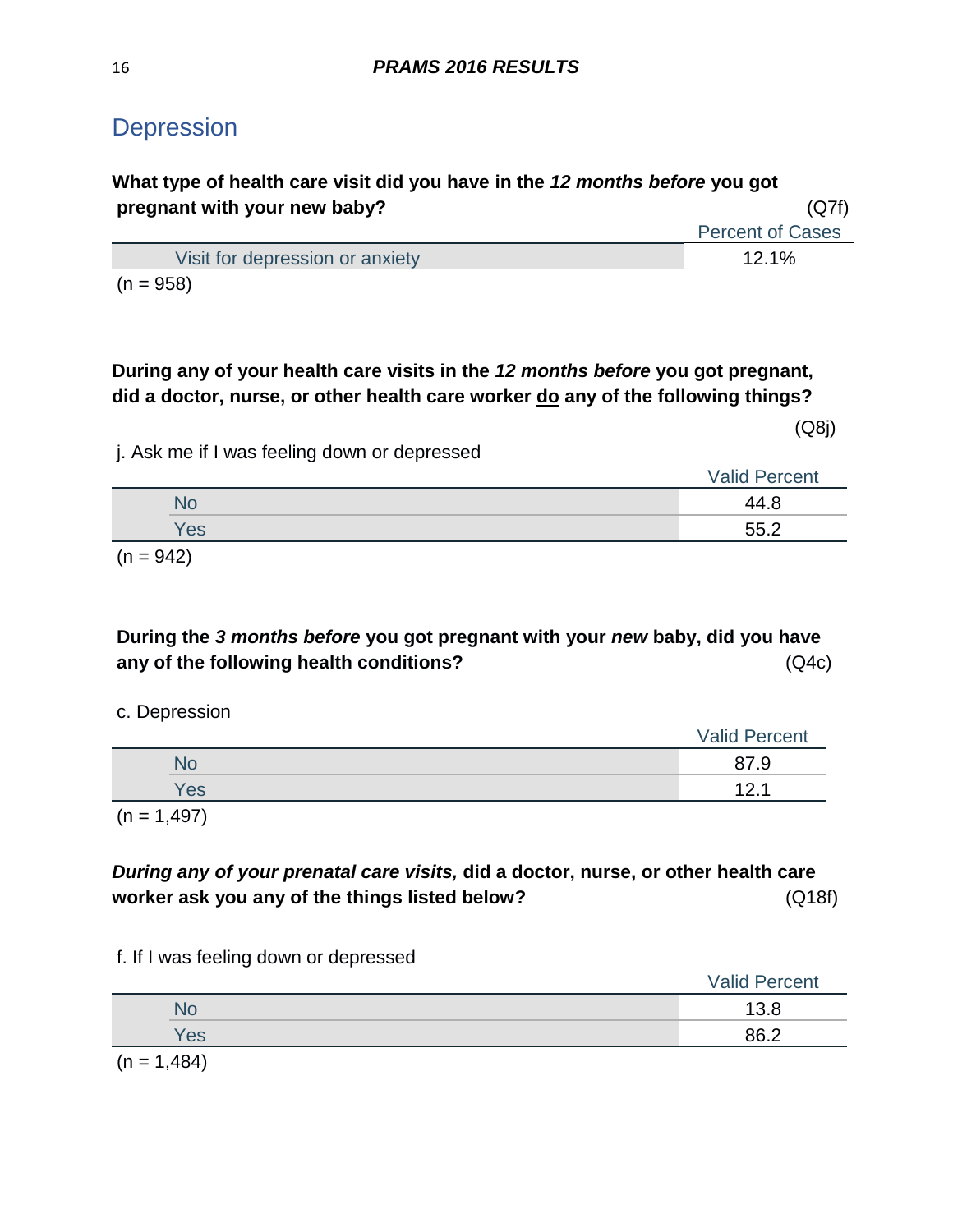# **Depression**

## **During** *your most recent* **pregnancy, did you have any of the following health conditions?** (Q22c)

c. Depression

|     | <b>Valid Percent</b> |
|-----|----------------------|
| NO  | 86.8                 |
| Yes | 13.2                 |
|     |                      |

 $(n = 1,485)$ 

**During** *your most recent* **pregnancy, how often did you feel down, depressed, or hopeless?** (Q60)

|                  | <b>Valid Percent</b> |
|------------------|----------------------|
| Always           | 1.0                  |
| <b>Often</b>     | 6.2                  |
| <b>Sometimes</b> | 18.3                 |
| Rarely           | 30.7                 |
| <b>Never</b>     | 43.7                 |

 $(n = 1,483)$ 

**During** *your most recent* **pregnancy, how often did you have little interest or little**  pleasure in doing things you usually enjoyed?

|                  | <b>Valid Percent</b> |
|------------------|----------------------|
| Always           | 3.4                  |
| Often            | 6.3                  |
| <b>Sometimes</b> | 15.9                 |
| Rarely           | 32.8                 |
| <b>Never</b>     | 41.6                 |

 $(n = 1,488)$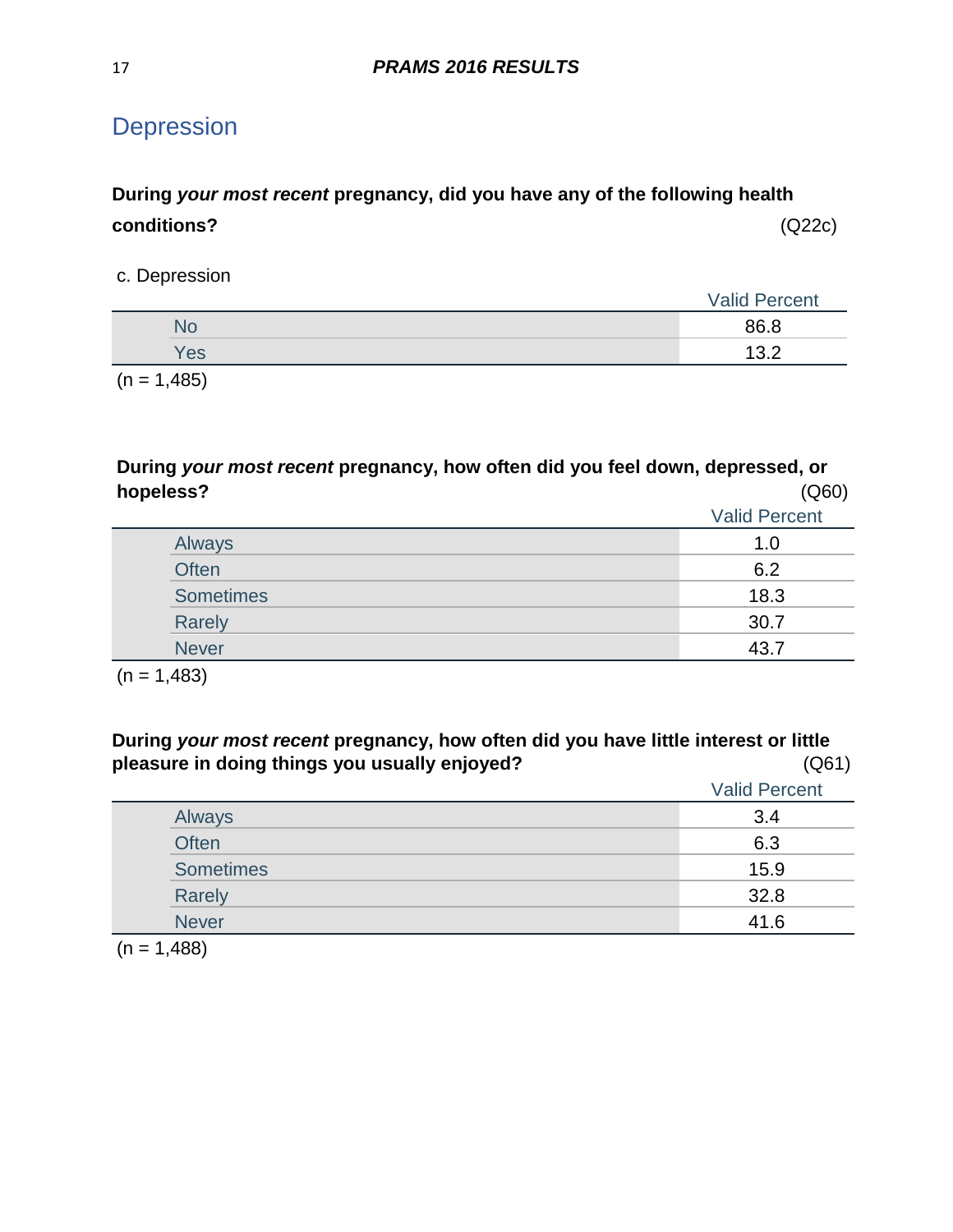## **Depression**

#### *Since your new baby was born***, how often have you felt down, depressed, or hopeless?** (Q56)

|                  | <b>Valid Percent</b> |
|------------------|----------------------|
| Always           | 1.0                  |
| <b>Often</b>     | 4.9                  |
| <b>Sometimes</b> | 23.8                 |
| Rarely           | 34.5                 |
| <b>Never</b>     | 35.7                 |

 $(n = 1,480)$ 

*Since your new baby was born,* **how often have you had little interest or little pleasure in doing things you usually enjoyed?** (Q57)

|  |                  | <b>Valid Percent</b> |
|--|------------------|----------------------|
|  | Always           | 2.4                  |
|  | <b>Often</b>     | 6.9                  |
|  | <b>Sometimes</b> | 17.3                 |
|  | Rarely           | 31.4                 |
|  | <b>Never</b>     | 42 N                 |

 $(n = 1,488)$ 

## *During your postpartum checkup,* **did a doctor, nurse, or other health care worker do any of the following things?** (Q55i)

i. Ask me if I was feeling down or depressed

|     | <b>Valid Percent</b> |
|-----|----------------------|
| ЧU  | 6.7                  |
| Yes | റാ ാ<br>ყა.ა         |

 $(n = 1, 354)$ 

- − 2016 Data collected under Centers for Disease Control and Prevention (CDC) protocol.
- − Results are for surveys mailed to mothers of babies born January 1 through December 31, 2016.
- − 1,516 women responded to the 2016 Oregon PRAMS survey.
- − "n" = unweighted number of respondents for a question.
- − "Valid Percent" is a weighted percentage. It represents the use of denominators that exclude blanks and unknowns. Valid Percent may not add up to 100.0 due to rounding.
- − Significantly lower number of respondents to certain questions usually indicate a skip pattern in the questionnaire.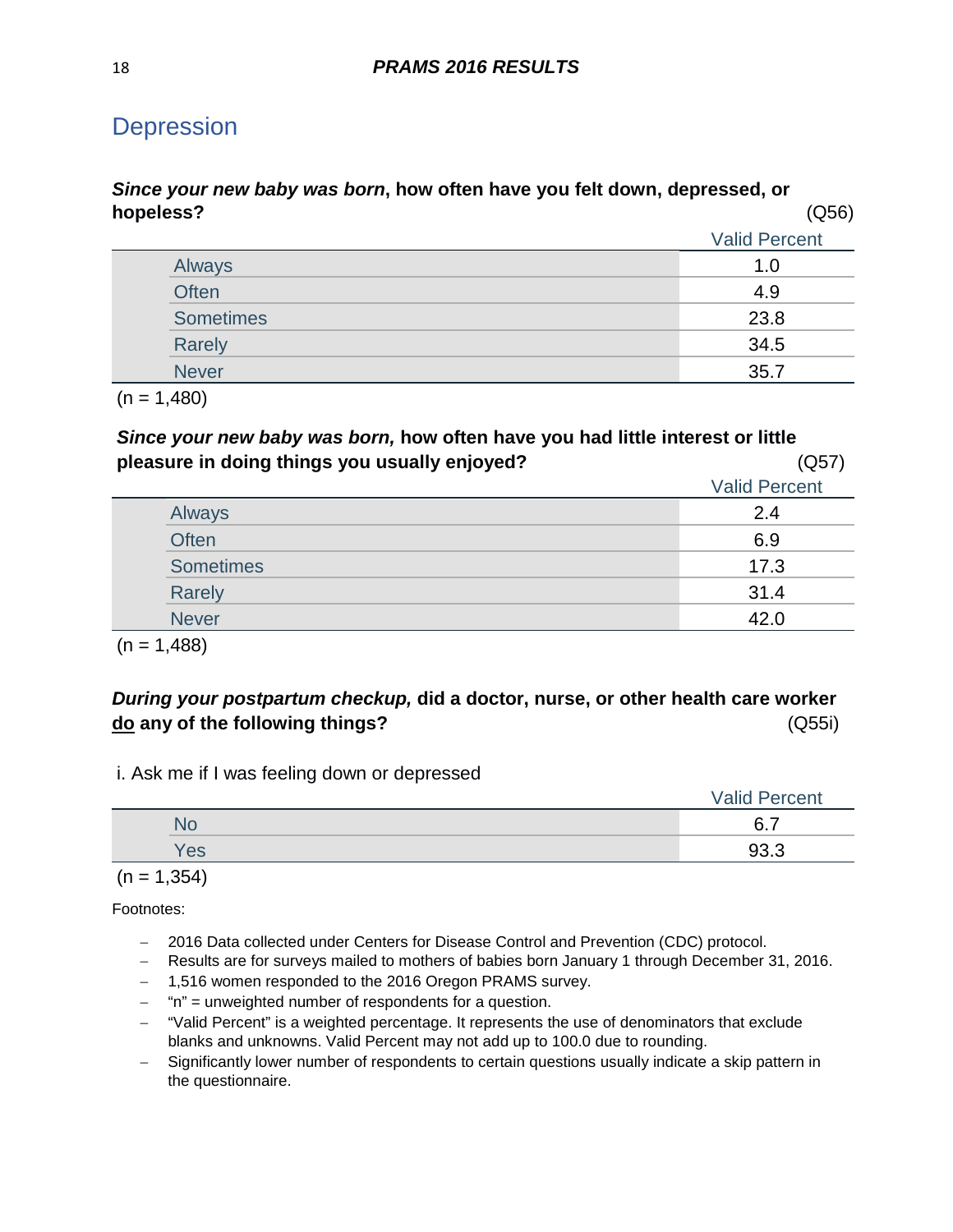## <span id="page-18-0"></span>**Disability**

### **Are you limited in any way in any activities because of physical, mental, or emotional problems?** (Q75)

|               | <b>Valid Percent</b> |
|---------------|----------------------|
| NO            | 91.8                 |
| Yes           | ຂ າ                  |
| $(n = 1,484)$ |                      |

- − 2016 Data collected under Centers for Disease Control and Prevention (CDC) protocol.
- − Results are for surveys mailed to mothers of babies born January 1 through December 31, 2016.
- − 1,516 women responded to the 2016 Oregon PRAMS survey.
- − "n" = unweighted number of respondents for a question.
- − "Valid Percent" is a weighted percentage. It represents the use of denominators that exclude blanks and unknowns. Valid Percent may not add up to 100.0 due to rounding.
- − Significantly lower number of respondents to certain questions usually indicate a skip pattern in the questionnaire.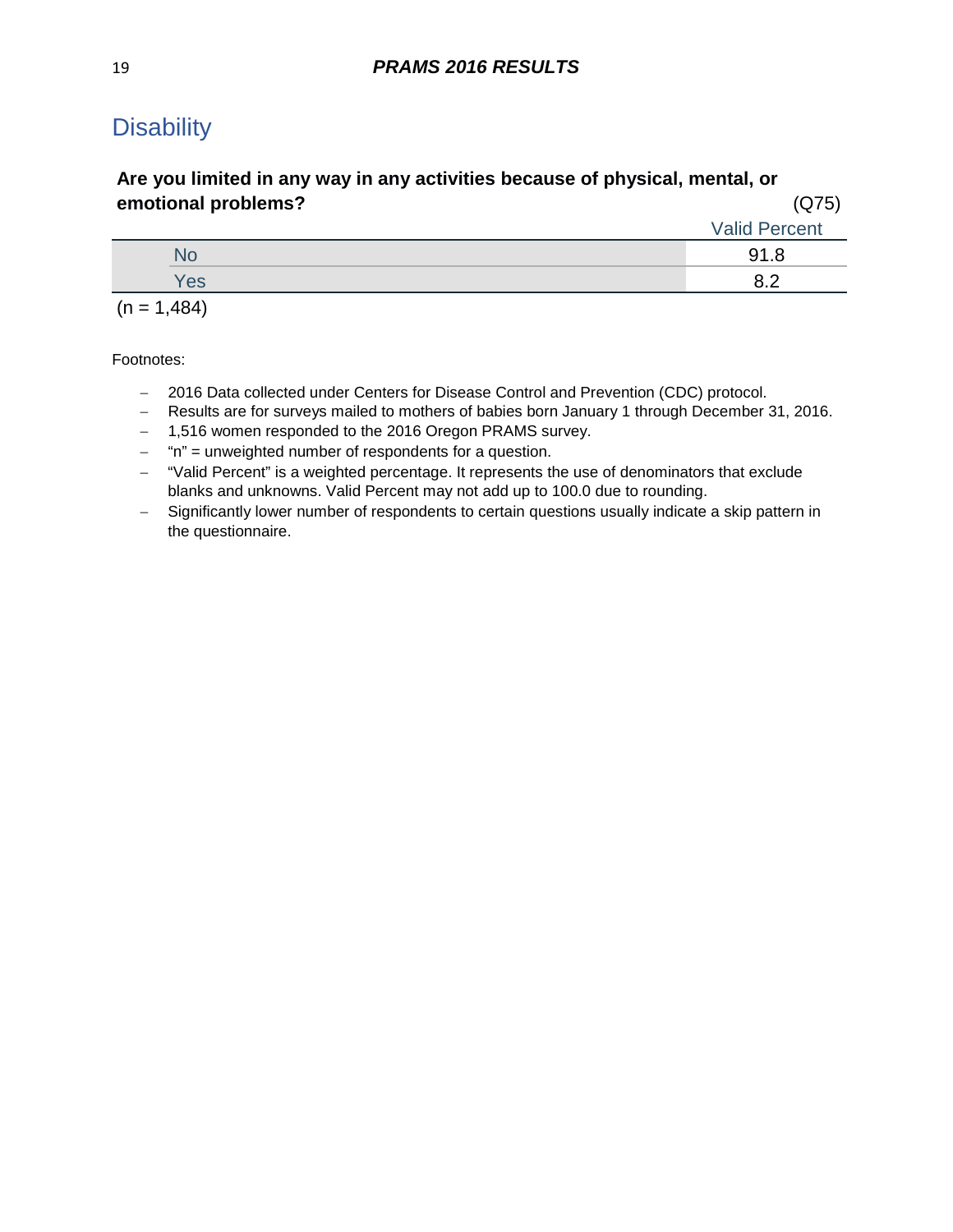## <span id="page-19-0"></span>Discrimination – Health Care

## **Have you** *ever* **experienced discrimination (felt like you were treated worse than other people)** *while getting any type of health or medical care?*

For each item, check **No** if you have never experienced discrimination because of it or **Yes** if you have. (Q76)

#### a. My race or skin color

|               | <b>Valid Percent</b> |
|---------------|----------------------|
| No            | 98.1                 |
| Yes           | 1.9                  |
| $(n = 1,485)$ |                      |

#### b. My immigration status

|                | <b>Valid Percent</b> |
|----------------|----------------------|
| NO             | 99.0                 |
| Yes            | .                    |
| $\overline{1}$ |                      |

 $(n = 1,488)$ 

#### c. My age

|     | <b>Valid Percent</b>            |
|-----|---------------------------------|
|     | 92.8                            |
| Yes | ¬ ∩<br>$\overline{\phantom{0}}$ |
|     |                                 |

 $(n = 1,486)$ 

#### d. My income

|               | <b>Valid Percent</b> |
|---------------|----------------------|
| No            | 92.1                 |
| Yes           | 7.9                  |
| $(n = 1,487)$ |                      |

### e. My sex/gender

|               | <b>Valid Percent</b> |
|---------------|----------------------|
| No            | 96.6                 |
| <b>Yes</b>    | ⌒                    |
| $(n - 1 A88)$ |                      |

 $(n = 1,488)$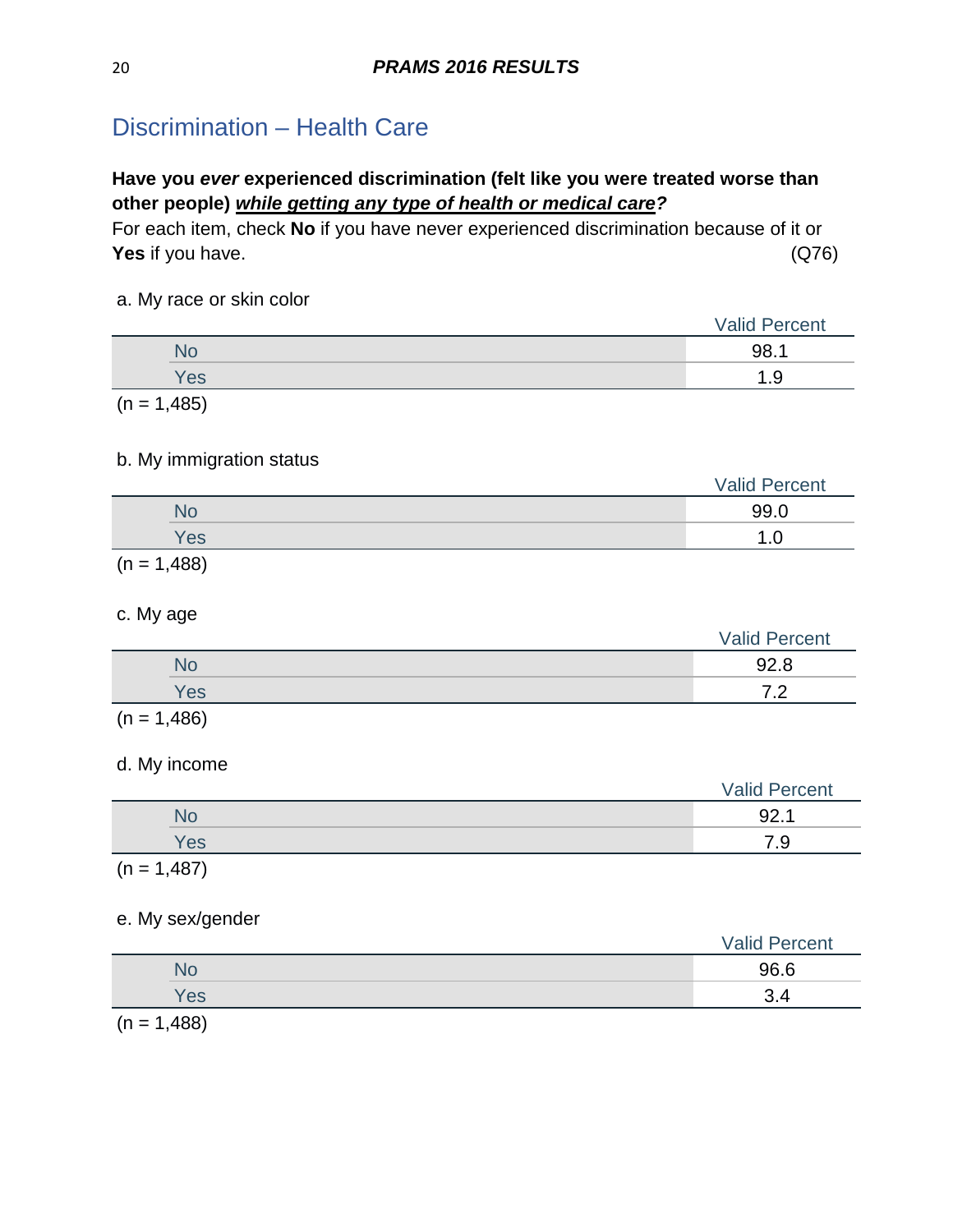## Discrimination – Health Care

#### f. My sexual orientation

|        |          | <b>Valid Percent</b> |
|--------|----------|----------------------|
|        | No       | 99.6                 |
|        | Yes      | 0.4                  |
| $\sim$ | $\cdots$ |                      |

 $(n = 1,489)$ 

#### g. My religion

| $\sim$<br>$\sim$ | <b>Valid Percent</b> |
|------------------|----------------------|
| <b>No</b>        | 98.5                 |
| Yes              | Б                    |
|                  |                      |

 $(n = 1,487)$ 

#### h. Because I was pregnant

|     | <b>Valid Percent</b> |
|-----|----------------------|
| N٥  | 94.6                 |
| Yes | 5.4                  |
|     |                      |

 $(n = 1,487)$ 

#### i. The language I speak

|     | <b>Valid Percent</b> |
|-----|----------------------|
| ЧU  | 98.1                 |
| Yes | Q<br>- 14            |

 $(n = 1,486)$ 

#### j. My type of health insurance or my lack of health insurance

|           | <b>Valid Percent</b> |
|-----------|----------------------|
| <b>No</b> | 92.0                 |
| Yes       | O                    |

 $(n = 1,486)$ 

- − 2016 Data collected under Centers for Disease Control and Prevention (CDC) protocol.
- − Results are for surveys mailed to mothers of babies born January 1 through December 31, 2016.
- − 1,516 women responded to the 2016 Oregon PRAMS survey.
- − "n" = unweighted number of respondents for a question.
- − "Valid Percent" is a weighted percentage. It represents the use of denominators that exclude blanks and unknowns. Valid Percent may not add up to 100.0 due to rounding.
- − Significantly lower number of respondents to certain questions usually indicate a skip pattern in the questionnaire.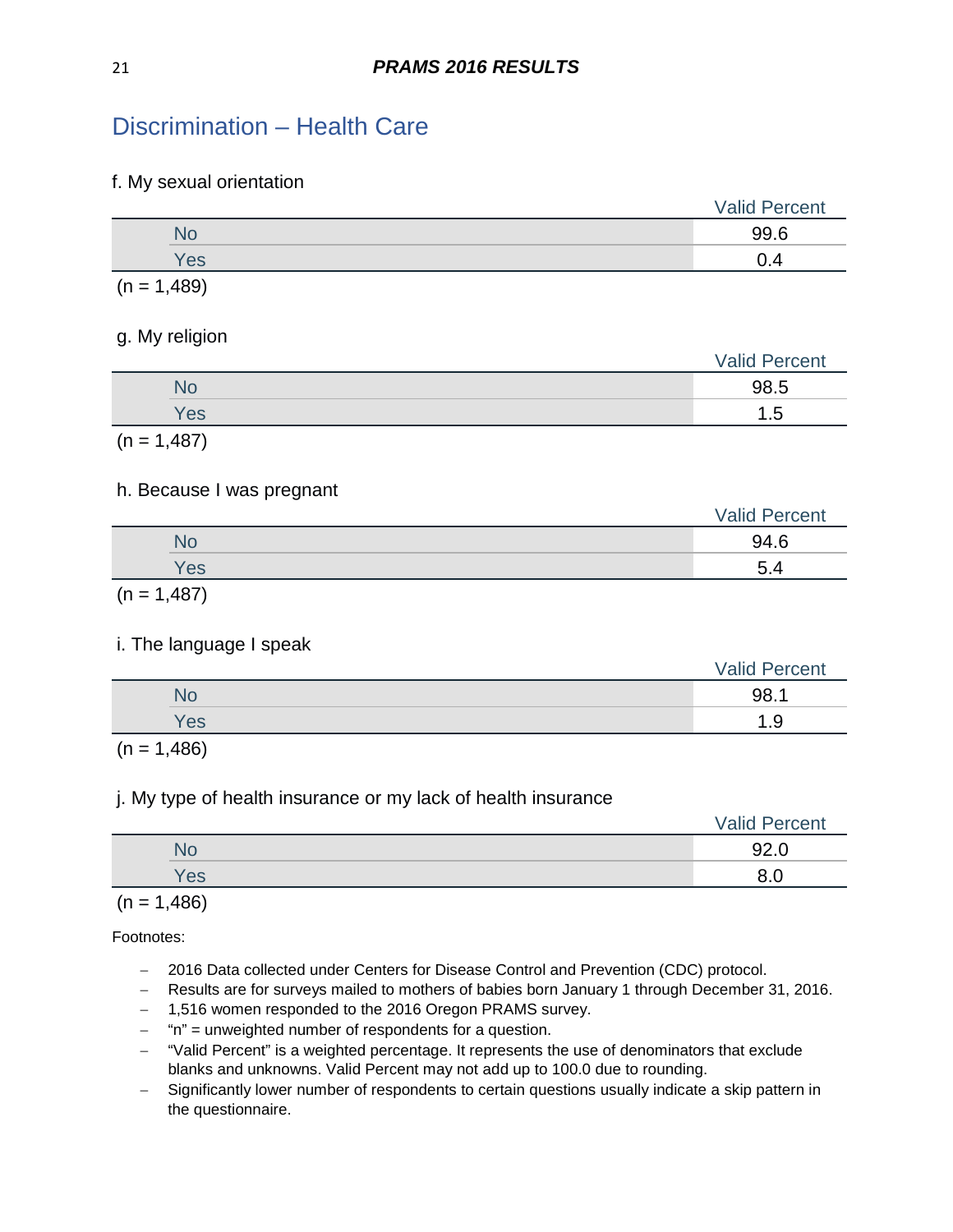## <span id="page-21-0"></span>Discrimination – Non-Health Care

**Have you** *ever* **experienced discrimination (felt like you were treated worse than other people)** *in a situation other than* **getting any type of health or medical care?** For each item, check **No** if you have never experienced discrimination because of it or **Yes** if you have. (Q77)

#### a. My race or skin color

|               | <b>Valid Percent</b> |
|---------------|----------------------|
| <b>No</b>     | 92.7                 |
| Yes           | 7.3                  |
| $(n = 1,482)$ |                      |

#### b. My immigration status

|     | <b>Valid Percent</b> |
|-----|----------------------|
|     | 98.5                 |
| Yes | ں. ا                 |
|     |                      |

 $(n = 1,481)$ 

#### c. My age

|        |     | <b>Valid Percent</b> |
|--------|-----|----------------------|
|        | No  | ~-<br>- 0            |
|        | Yes | 1つ フ                 |
| $\sim$ | .   |                      |

 $(n = 1,480)$ 

#### d. My income

|                       |     | <b>Valid Percent</b> |
|-----------------------|-----|----------------------|
|                       | No  | 89.0                 |
|                       | Yes | 11 $\cap$<br>1.U     |
| $\sqrt{1}$ $\sqrt{2}$ |     |                      |

 $(n = 1,483)$ 

#### e. My sex/gender

|        |                                              | <b>Valid Percent</b> |
|--------|----------------------------------------------|----------------------|
|        | NO                                           | 83.0                 |
|        | Yes                                          |                      |
| $\sim$ | $\overline{A}$ $\overline{A}$ $\overline{O}$ |                      |

 $(n = 1,482)$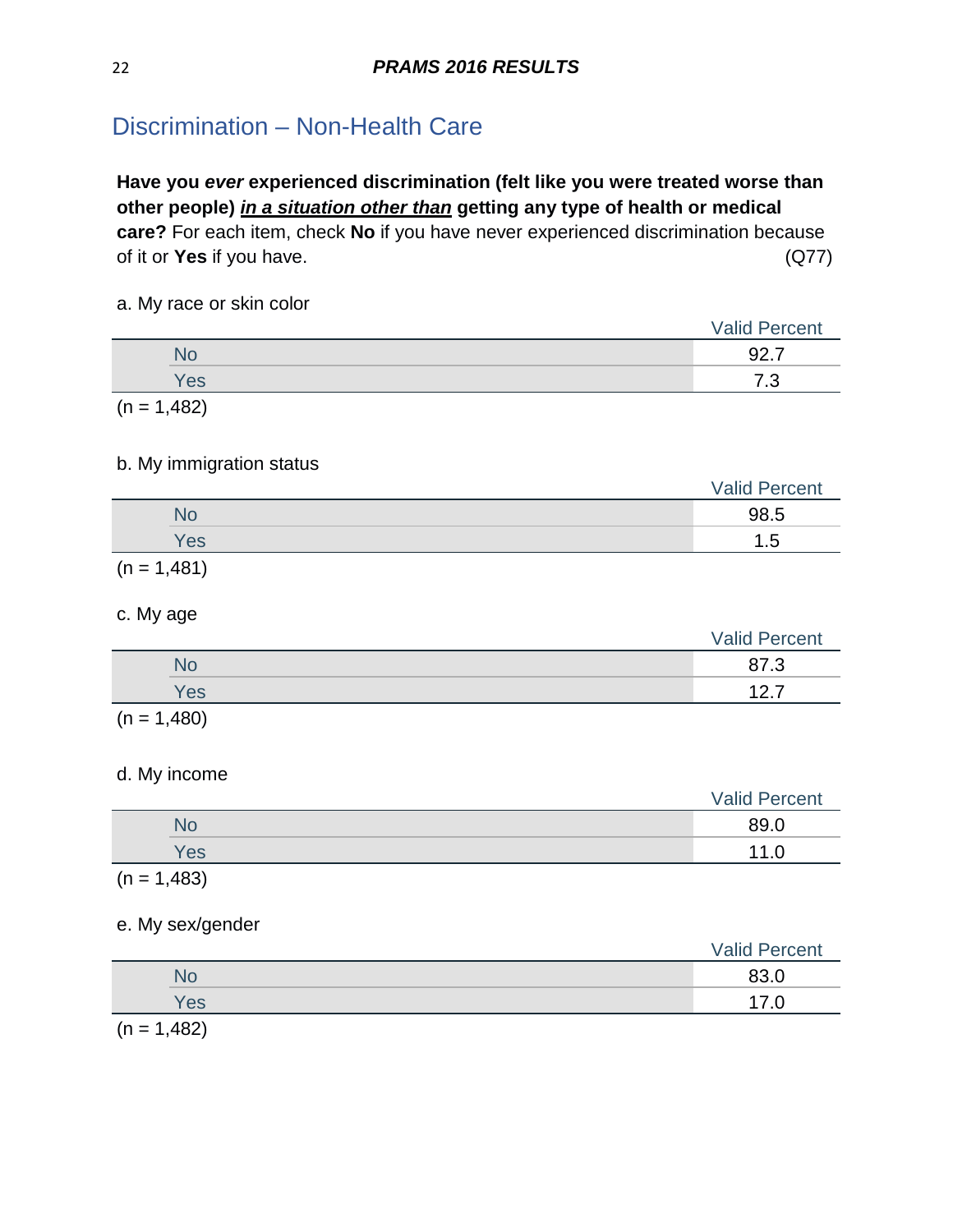## Discrimination – Non-Health Care

#### f. My sexual orientation

|     | <b>Valid Percent</b> |
|-----|----------------------|
|     | 98.6                 |
| Yes |                      |
| .   |                      |

 $(n = 1,480)$ 

g. My religion

| ____<br>__ | $\sim$ | <b>Valid Percent</b> |
|------------|--------|----------------------|
|            | No     | 95.3                 |
|            | Yes    | Δ<br>T.I             |
|            |        |                      |

 $(n = 1,481)$ 

#### h. Because I was pregnant

|     | <b>Valid Percent</b> |  |
|-----|----------------------|--|
| NU  | ດ¬<br>. .            |  |
| Yes | 12                   |  |
|     |                      |  |

 $(n = 1,481)$ 

#### i. The language I speak

|     | <b>Valid Percent</b> |
|-----|----------------------|
|     | 96.9                 |
| Yes | ◠                    |
|     |                      |

 $(n = 1,484)$ 

#### j. My type of health insurance or my lack of health insurance

|     | <b>Valid Percent</b> |
|-----|----------------------|
| No  | 93.3                 |
| Yes | $\epsilon$<br>–      |
|     |                      |

 $(n = 1,480)$ 

- − 2016 Data collected under Centers for Disease Control and Prevention (CDC) protocol.
- − Results are for surveys mailed to mothers of babies born January 1 through December 31, 2016.
- − 1,516 women responded to the 2016 Oregon PRAMS survey.
- − "n" = unweighted number of respondents for a question.
- − "Valid Percent" is a weighted percentage. It represents the use of denominators that exclude blanks and unknowns. Valid Percent may not add up to 100.0 due to rounding.
- − Significantly lower number of respondents to certain questions usually indicate a skip pattern in the questionnaire.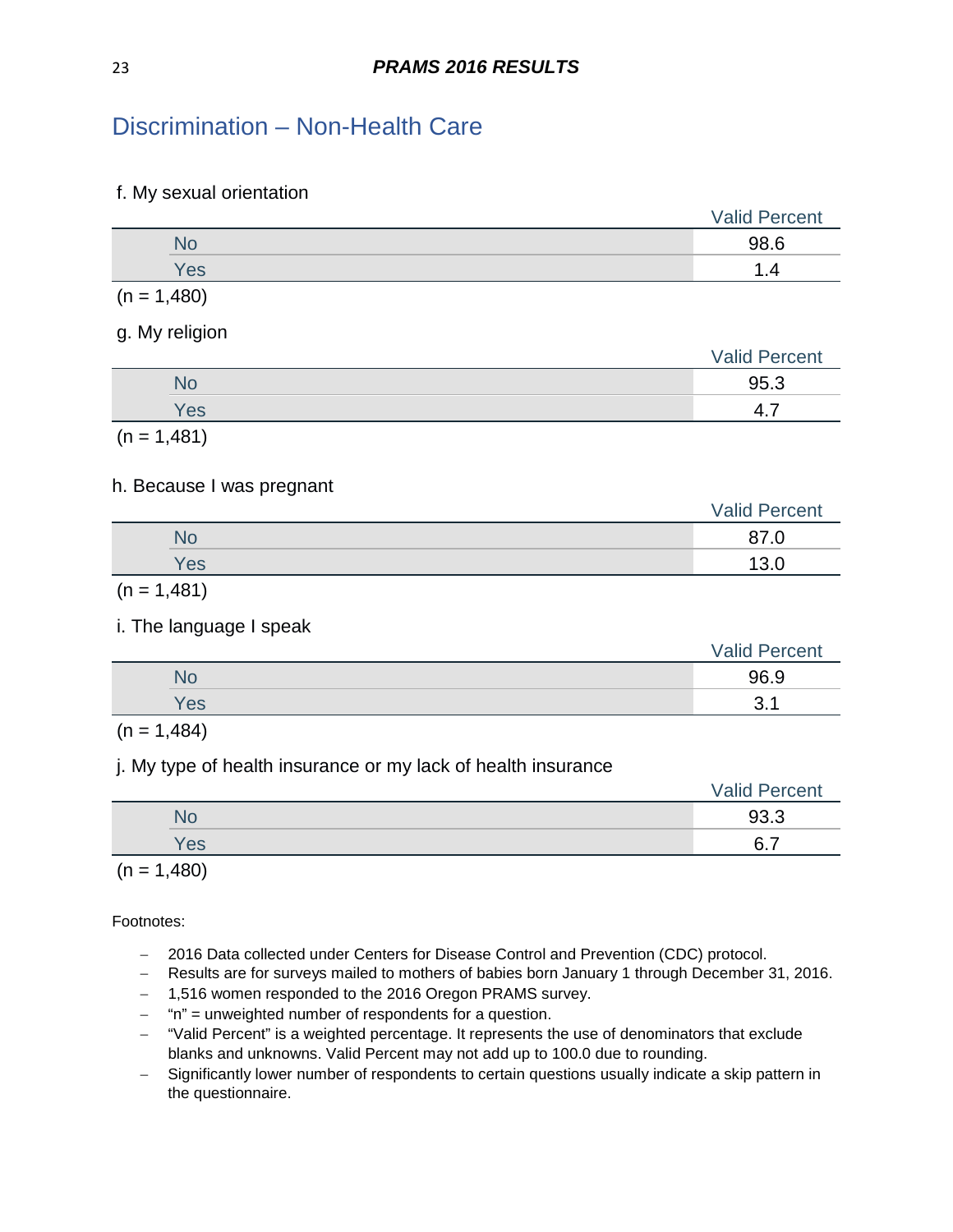### <span id="page-23-0"></span>**During any of your health care visits in the** *12 months before* **you got pregnant, did a doctor, nurse, or other health care worker do any of the following things?**

(Q8k)

k. Ask me about the kind of work I do

|                      | <b>Valid Percent</b> |
|----------------------|----------------------|
|                      | 34.9                 |
| Yes                  | 65.1                 |
| $\sim$ $\sim$ $\sim$ |                      |

 $(n = 943)$ 

**At any time during** *your most recent* **pregnancy, did you work at a job for pay?** (Q65)

|           | <b>Valid Percent</b> |
|-----------|----------------------|
| <b>No</b> | ົດ                   |
| Yes       | 67 R<br>. .          |
|           |                      |

 $(n = 1,486)$ 

#### **Have you returned to the job you had during** *your most recent* **pregnancy?**

|     |                                 | (Q66)                |
|-----|---------------------------------|----------------------|
|     |                                 | <b>Valid Percent</b> |
|     | No, and I do not plan to return | 28.5                 |
|     | No, but I will be returning     | 23.8                 |
| Yes |                                 |                      |
|     |                                 |                      |

 $(n = 935)$ 

| Did you take leave from work after your new baby was born? | (Q67)                   |
|------------------------------------------------------------|-------------------------|
|                                                            | <b>Percent of Cases</b> |
| I took <i>paid</i> leave from my job                       | 43.7%                   |
| I took <i>unpaid</i> leave from my job                     | 71.1%                   |
| I did not take any leave                                   | $5.7\%$                 |

 $(n = 688)$ 

(Respondents could check both paid and unpaid leave)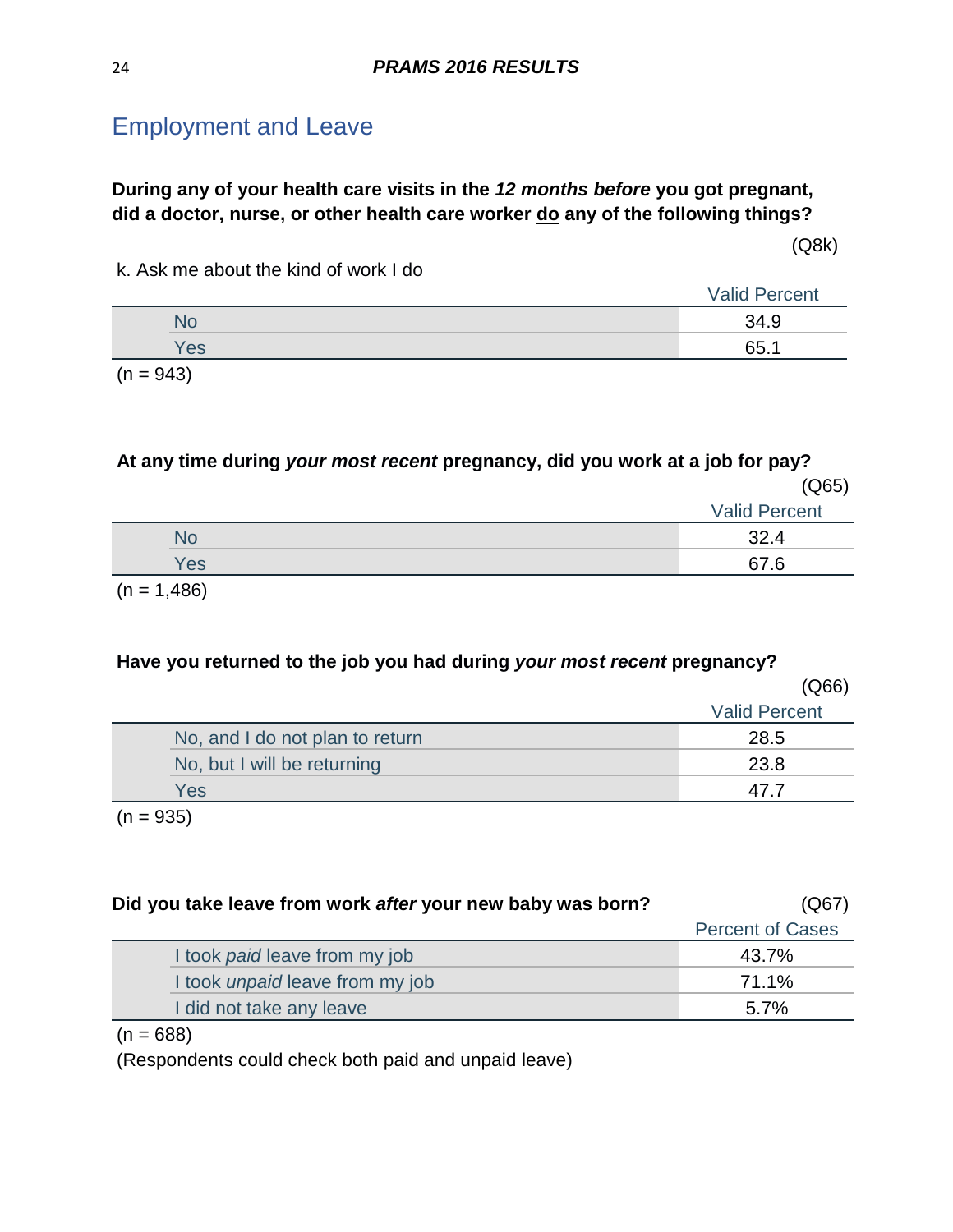| How many weeks or months of leave, in total, did you take or will you take? |                      |  |
|-----------------------------------------------------------------------------|----------------------|--|
| (reported in weeks)                                                         | (Q68)                |  |
|                                                                             | <b>Valid Percent</b> |  |
| 0.0 to 6 weeks                                                              | 13.8                 |  |
| 6.1 to 12.0 weeks                                                           | 36.6                 |  |
| 12.1 to 24.0 weeks                                                          | 42.9                 |  |
| 24.1 to 52.0 weeks                                                          | 5.7                  |  |
| 52.1 weeks or more                                                          | 1.0                  |  |
|                                                                             |                      |  |

 $(n = 646)$ 

## **Did any of the things listed below affect your decision about taking leave from work** *after* **your new baby was born?** (Q69)

### a. I could not financially afford to take leave

|     | <b>Valid Percent</b> |
|-----|----------------------|
| No  | 69                   |
| Yes | 30.9                 |
|     |                      |

 $(n = 680)$ 

b. I was afraid I'd lose my job if I took leave or stayed out longer

|     | <b>Valid Percent</b> |
|-----|----------------------|
| NO  | 84.0                 |
| Yes | 16. <sub>C</sub>     |

 $(n = 678)$ 

### c. I had too much work to do to take leave or stay out longer

|     | <b>Valid Percent</b> |
|-----|----------------------|
| No  | 79.6                 |
| Yes | 20.4                 |
|     |                      |

 $(n = 677)$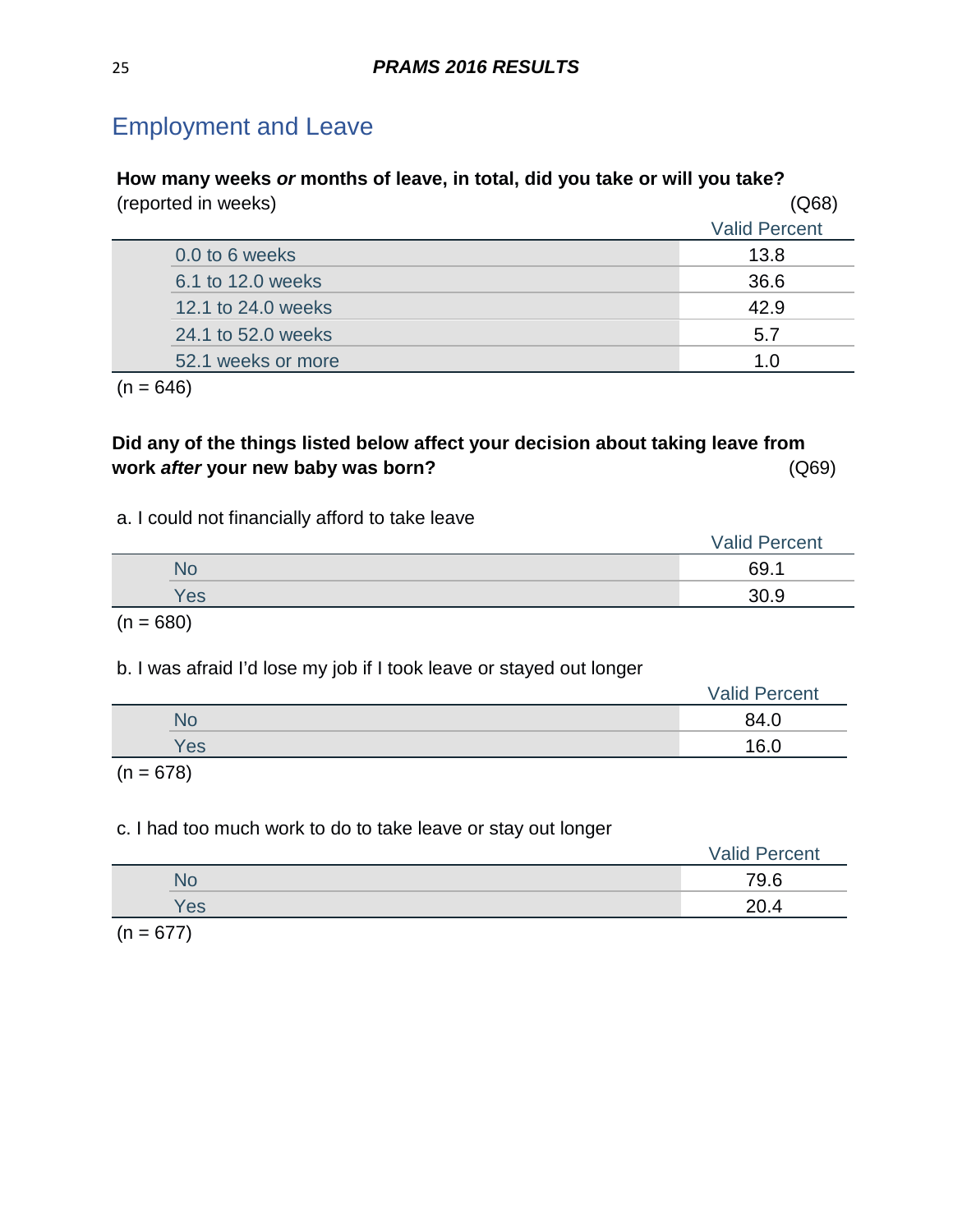d. My job does not have paid leave

|     | <b>Valid Percent</b> |
|-----|----------------------|
| NO  | 56.1                 |
| Yes |                      |

 $(n = 677)$ 

#### e. My job does not offer a flexible work schedule

|     | <b>Valid Percent</b> |
|-----|----------------------|
| No  | 81.1                 |
| Yes | 18.9                 |
|     |                      |

# $(n = 672)$

#### f. I had not built up enough leave time to take any or more time off

|     | <b>Valid Percent</b> |  |
|-----|----------------------|--|
| No  | 72.3                 |  |
| Yes | -<br>.               |  |
|     |                      |  |

 $(n = 679)$ 

## **This question is about things that may have happened during the** *12 months*  **before your new baby was born. before in the contract of the contract of the contract of**  $(Q32e-g)$

|  | e. My husband or partner lost their job |  |  |  |
|--|-----------------------------------------|--|--|--|
|  |                                         |  |  |  |

|     | <b>Valid Percent</b> |
|-----|----------------------|
| No  | 88.6                 |
| Yes | 1.4                  |
|     |                      |

 $(n = 1,488)$ 

### f. I lost my job even though I wanted to go on working

|      | <b>Valid Percent</b> |
|------|----------------------|
| 'NC. | 92.0                 |
| Yes  | റെ<br>o.u            |
|      |                      |

 $(n = 1,494)$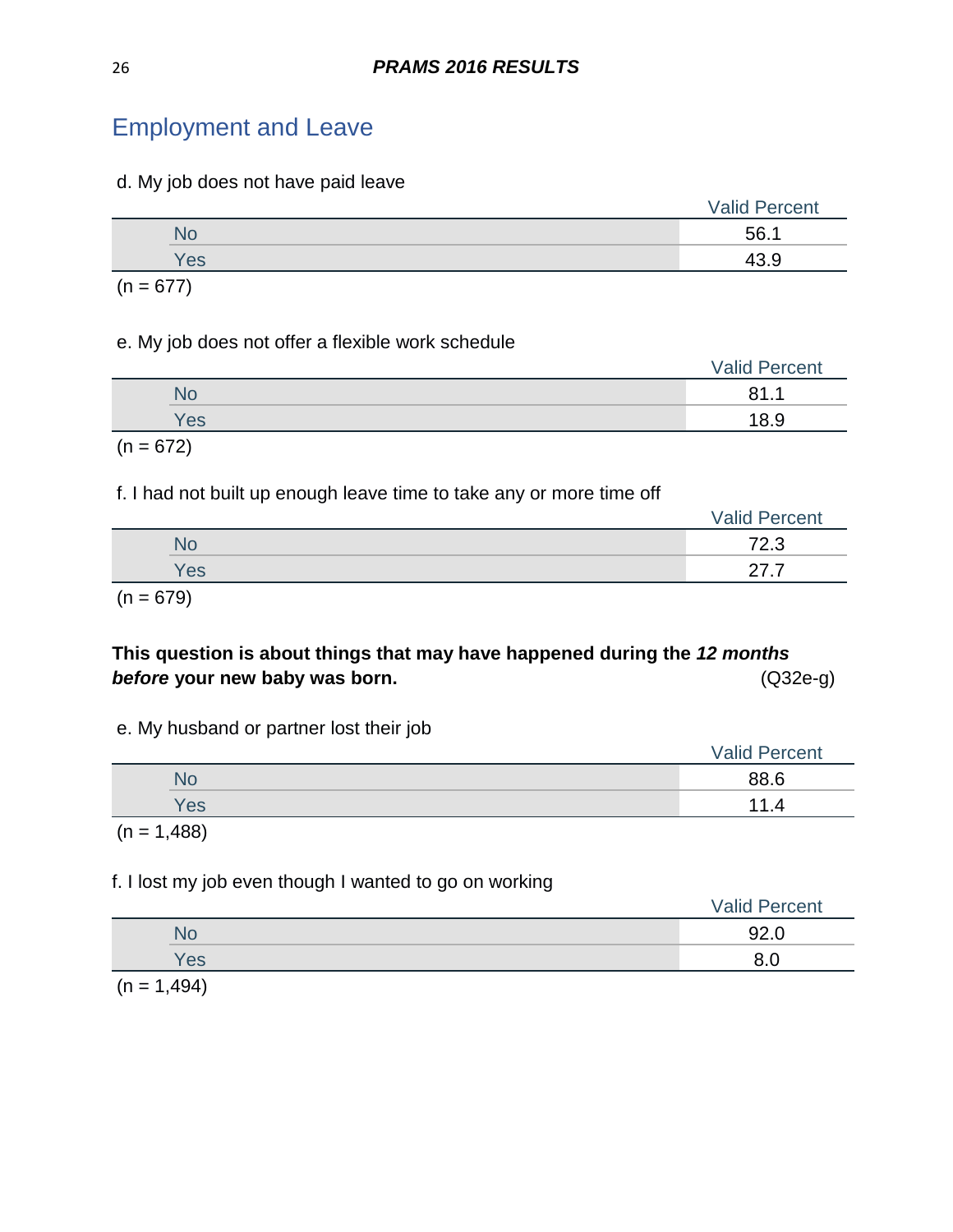g. My husband, partner, or I had a cut in work hours or pay

|     | <b>Valid Percent</b> |
|-----|----------------------|
| NO  | <u>ດ 4</u> ຕ<br>.    |
| Yes | 18.8                 |

 $(n = 1,492)$ 

- − 2016 Data collected under Centers for Disease Control and Prevention (CDC) protocol.
- − Results are for surveys mailed to mothers of babies born January 1 through December 31, 2016.
- − 1,516 women responded to the 2016 Oregon PRAMS survey.
- − "n" = unweighted number of respondents for a question.
- − "Valid Percent" is a weighted percentage. It represents the use of denominators that exclude blanks and unknowns. Valid Percent may not add up to 100.0 due to rounding.
- − Significantly lower number of respondents to certain questions usually indicate a skip pattern in the questionnaire.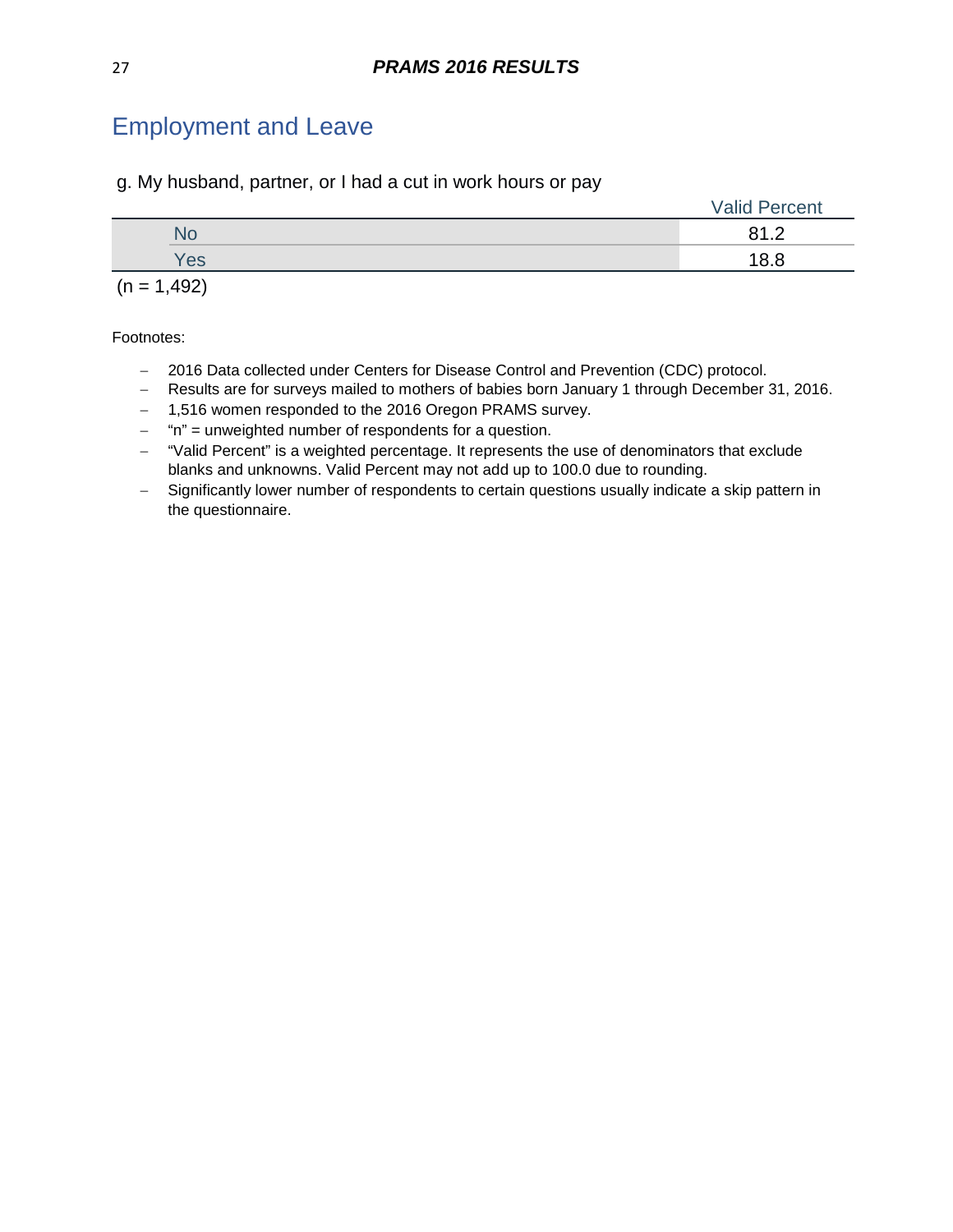<span id="page-27-0"></span>**During any of your health care visits in the** *12 months before* **you got pregnant, did a doctor, nurse, or other health care worker do any of the following things?** (Q8e)

e. Talk to me about using birth control to prevent pregnancy

|                     |     | <b>Valid Percent</b> |
|---------------------|-----|----------------------|
|                     | NC  | 53.3                 |
|                     | Yes | 467                  |
| $\sim$<br>$- - - -$ |     |                      |

 $(n = 937)$ 

| What type of health care visit did you have in the 12 months before you got |                         |  |  |
|-----------------------------------------------------------------------------|-------------------------|--|--|
| pregnant with your new baby?                                                | (Q7e)                   |  |  |
|                                                                             | <b>Percent of Cases</b> |  |  |
| Visit for family planning or birth control                                  | 21.2%                   |  |  |
| $(n = 958)$                                                                 |                         |  |  |

**During any of your health care visits in the** *12 months before* **you got pregnant, did a doctor, nurse, or other health care worker do any of the following things?** (Q8d)

d. Talk to me about my desire to have or not have children

|           | <b>Valid Percent</b> |
|-----------|----------------------|
| <b>No</b> | 49.6                 |
| Yes       | 50.4                 |
|           |                      |

 $(n = 943)$ 

**During any of your prenatal care visits, did a doctor, nurse, or other health care worker ask you any of the things listed below?** (Q18j)

j. If I planned to use birth control after my baby was born

|             | <b>Valid Percent</b> |
|-------------|----------------------|
| No          | 9.3                  |
| Yes         | 90.7                 |
| $(n + 100)$ |                      |

 $(n = 1,483)$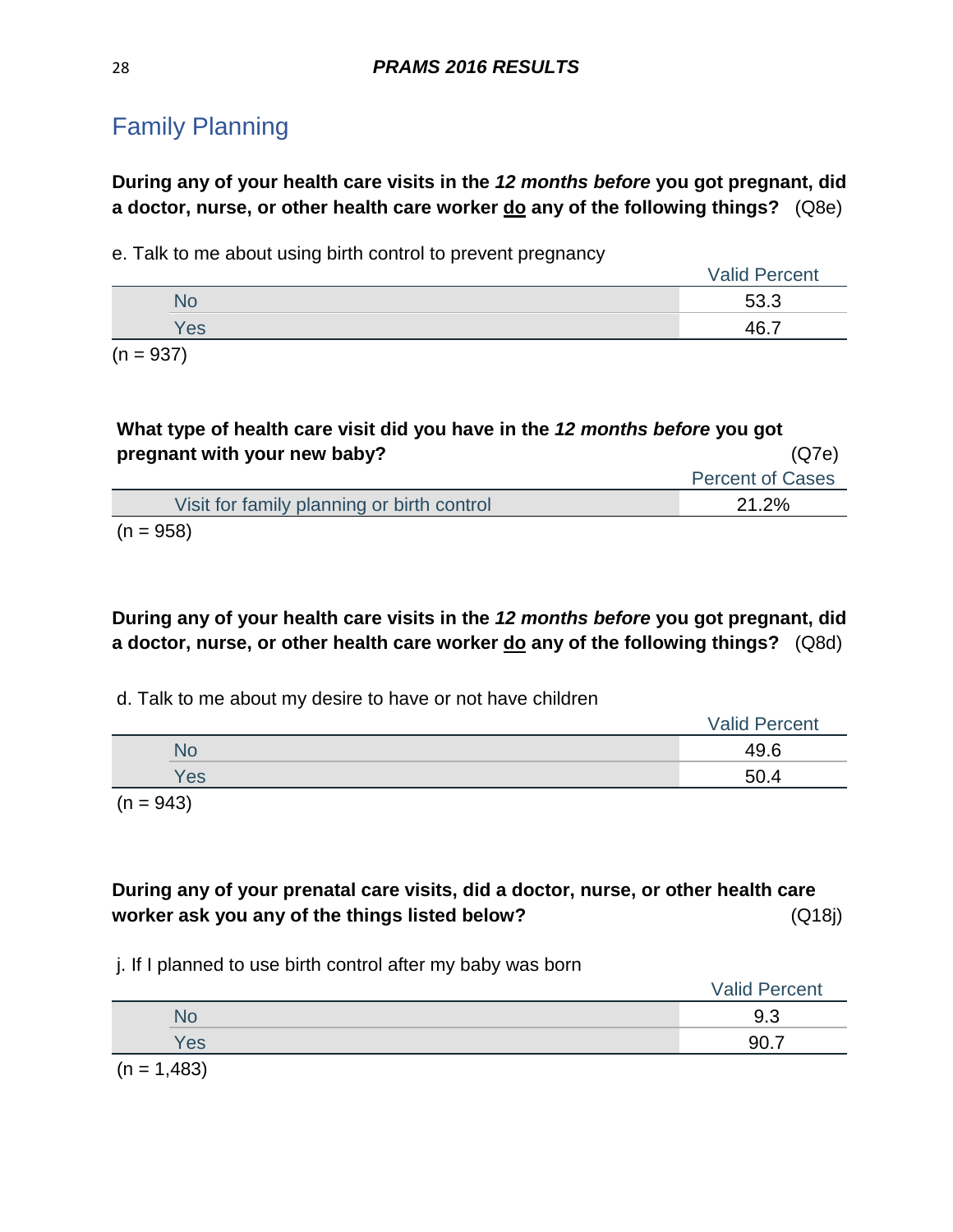| What method of birth control were you using when you got pregnant?                     | (Q16)                   |
|----------------------------------------------------------------------------------------|-------------------------|
|                                                                                        | <b>Percent of Cases</b> |
| Birth control pills                                                                    | 23.0%                   |
| <b>Condoms</b>                                                                         | 38.6%                   |
| Shots or injections (Depo-Provera®)                                                    | 7.5%                    |
| Contraceptive implant in the arm (Nexplanon <sup>®</sup> or<br>Implanon <sup>®</sup> ) | 0.9%                    |
| Contraceptive patch (OrthoEvra®) or vaginal ring<br>(NuvaRing®)                        | 2.5%                    |
| IUD (including Mirena®, ParaGard®, Liletta®, or Skyla®)                                | 4.3%                    |
| Natural family planning (including rhythm method)                                      | 19.5%                   |
| Withdrawal (pulling out)                                                               | 45.4%                   |
| <b>Other</b>                                                                           | 5.1%                    |
|                                                                                        |                         |

 $(n = 269)$ 

These responses were for women who were not trying to get pregnant and who indicated that they were using some method of birth control to prevent pregnancy. Women could check more than one response for this question.

## **Are you or your husband or partner doing anything** *now* **to keep from getting pregnant**? (Q51)

Some things people do to keep from getting pregnant include having their tubes tied, using birth control pills, condoms, withdrawal, or natural family planning.

|     | <b>Valid Percent</b> |
|-----|----------------------|
| NС  | 4.5                  |
| Yes | ᄃ                    |

 $(n = 1,493)$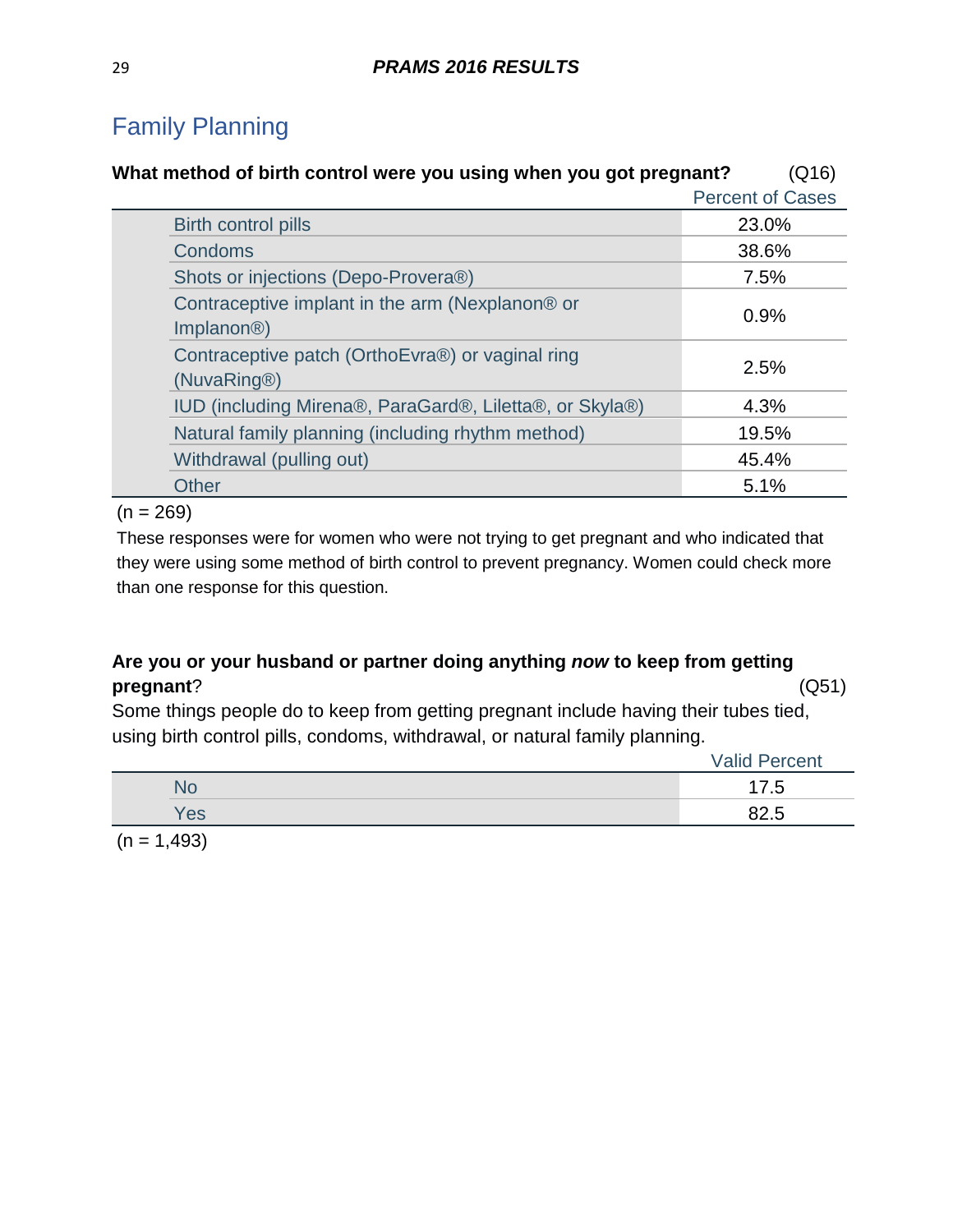### **What are your reasons or your husband's or partner's reasons for not doing**  anything to keep from getting pregnant *now*? (Q52)

|                                                    | Percent of |
|----------------------------------------------------|------------|
|                                                    | Cases      |
| I want to get pregnant                             | 22.7%      |
| I am pregnant now                                  | 1.2%       |
| I had my tubes tied or blocked                     | 3.6%       |
| I don't want to use birth control                  | 32.8%      |
| I am worried about side effects from birth control | 24.6%      |
| I am not having sex                                | 37.3%      |
| My husband or partner doesn't want to use anything | 11.5%      |
| I have problems paying for birth control           | 2.9%       |
| <b>Other</b>                                       | 23.0%      |

 $(n = 280)$ 

### **What kind of birth control are you or your husband or partner using** *now* **to keep from getting pregnant**? (Q53)

|                                                                            | <b>Percent of Cases</b> |
|----------------------------------------------------------------------------|-------------------------|
| Tubes tied or blocked (female sterilization or Essure®)                    | 8.2%                    |
| Vasectomy (male sterilization)                                             | 2.9%                    |
| <b>Birth control pills</b>                                                 | 21.5%                   |
| Condoms                                                                    | 27.8%                   |
| Shots or injections (Depo-Provera®)                                        | 5.2%                    |
| Contraceptive implant in the arm (Nexplanon® or<br>Implanon <sup>®</sup> ) | 6.3%                    |
| Contraceptive patch (OrthoEvra®) or vaginal ring<br>(NuvaRing®)            | 0.8%                    |
| IUD (including Mirena®, ParaGard®, Liletta®, or Skyla®)                    | 24.6%                   |
| Natural family planning (including rhythm method)                          | 6.0%                    |
| Withdrawal (pulling out)                                                   | 18.1%                   |
| Not having sex (abstinence)                                                | 13.2%                   |
| <b>Other</b>                                                               | 0.9%                    |

 $(n = 1,208)$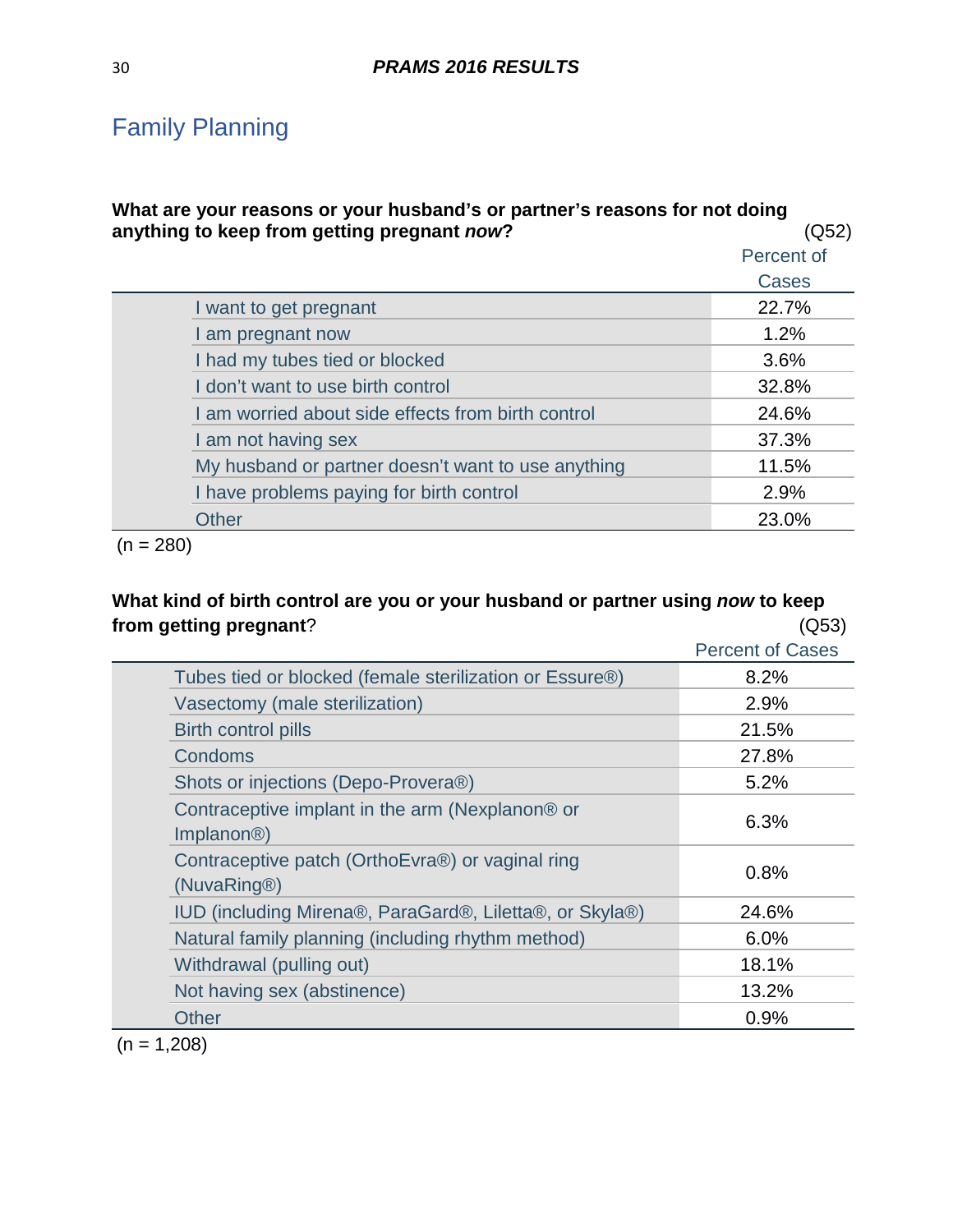## *During your postpartum checkup,* **did a doctor, nurse, or other health care worker do any of the following things?** (Q55c-f)

c. Talk to me about how long to wait before getting pregnant again

|     | <b>Valid Percent</b> |
|-----|----------------------|
| No  | よつ<br><b>J</b> 4.1   |
| Yes | ′.৬                  |
|     |                      |

 $(n = 1,346)$ 

d. Talk to me about birth control methods I can use after giving birth

| NO  | $\overline{\phantom{a}}$<br>.স |
|-----|--------------------------------|
| Yes | ററ<br>JL.                      |

 $(n = 1,352)$ 

e. Give or prescribe me a contraceptive method such as the pill, patch, shot (Depo-Provera®), NuvaRing® or condoms

|     | <b>Valid Percent</b> |
|-----|----------------------|
| No  | 21                   |
| Yes | 28 G                 |

 $(n = 1, 344)$ 

f. Insert an IUD (Mirena®, ParaGard®, Liletta®, or Skyla®) or a contraceptive implant (Nexplanon® or Implanon®)

|     | <b>Valid Percent</b> |
|-----|----------------------|
| No  | 700<br>7.Y           |
| Yes | $\sim$<br><u>_</u>   |

 $(n = 1,336)$ 

- − 2016 Data collected under Centers for Disease Control and Prevention (CDC) protocol.
- − Results are for surveys mailed to mothers of babies born January 1 through December 31, 2016.
- − 1,516 women responded to the 2016 Oregon PRAMS survey.
- − "n" = unweighted number of respondents for a question.
- − "Valid Percent" is a weighted percentage. It represents the use of denominators that exclude blanks and unknowns. Valid Percent may not add up to 100.0 due to rounding.
- − Significantly lower number of respondents to certain questions usually indicate a skip pattern in the questionnaire.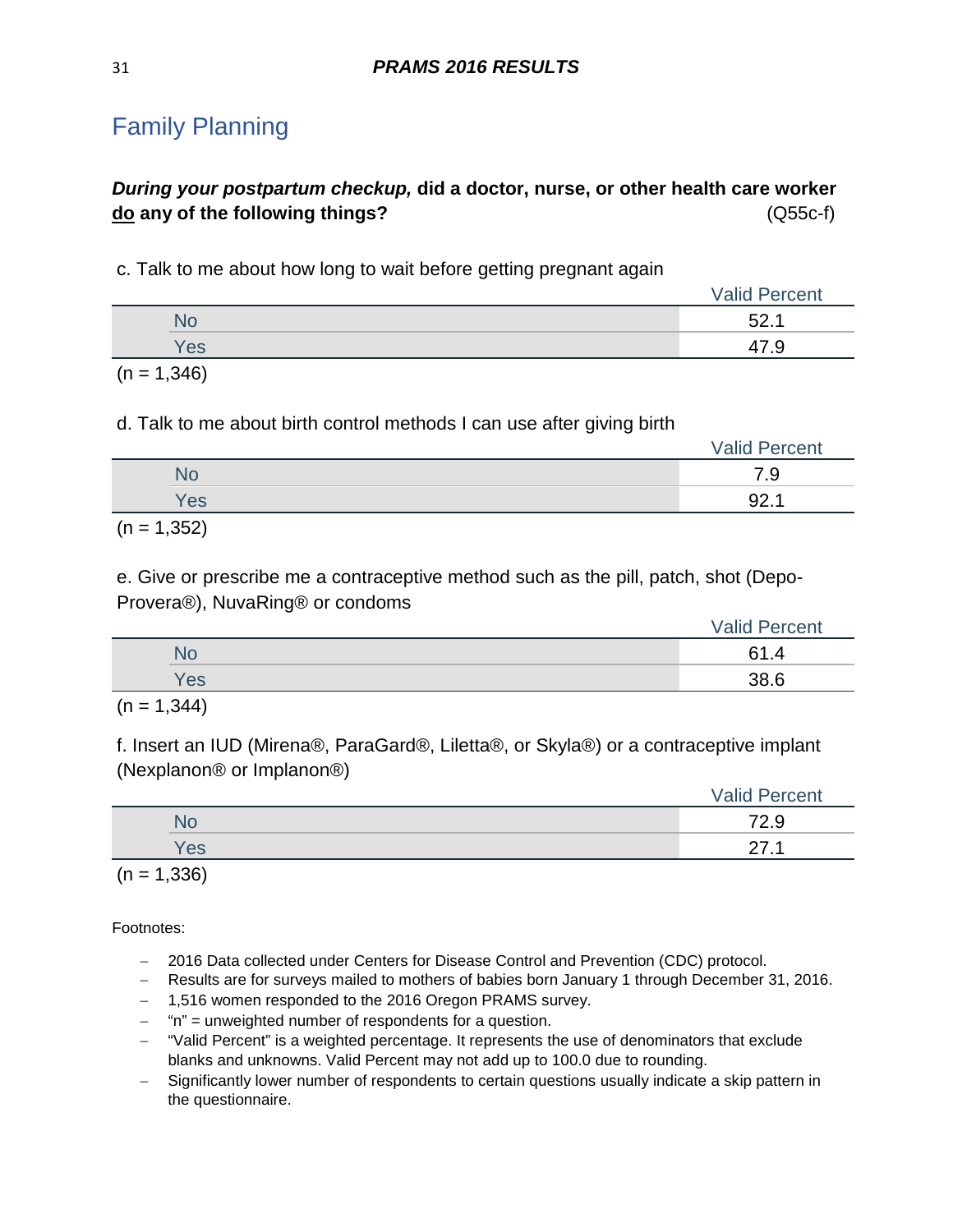## <span id="page-31-0"></span>Flu Shots and Immunizations

| During the 12 months <i>before the delivery</i> of your new baby, did a doctor, nurse, or |                      |
|-------------------------------------------------------------------------------------------|----------------------|
| other health care worker offer you a flu shot or tell you to get one?                     | (Q19)                |
|                                                                                           | <b>Valid Percent</b> |

|                       | <b>Vally LOUDIR</b> |
|-----------------------|---------------------|
| . NU                  | 1つ に<br>ں کے ر      |
| Yes                   | ں. וכ               |
| $\sqrt{2}$ $\sqrt{2}$ |                     |

 $(n = 1,499)$ 

### **During the 12 months** *before the delivery* **of your new baby, did you** *get* **a flu shot?** (Q20)

|                          | <b>Valid Percent</b> |
|--------------------------|----------------------|
| No                       | 33.1                 |
| Yes, before my pregnancy | 79                   |
| Yes, during my pregnancy | 579                  |
|                          |                      |

 $(n = 1,486)$ 

- − 2016 Data collected under Centers for Disease Control and Prevention (CDC) protocol.
- − Results are for surveys mailed to mothers of babies born January 1 through December 31, 2016.
- − 1,516 women responded to the 2016 Oregon PRAMS survey.
- − "n" = unweighted number of respondents for a question.
- − "Valid Percent" is a weighted percentage. It represents the use of denominators that exclude blanks and unknowns. Valid Percent may not add up to 100.0 due to rounding.
- − Significantly lower number of respondents to certain questions usually indicate a skip pattern in the questionnaire.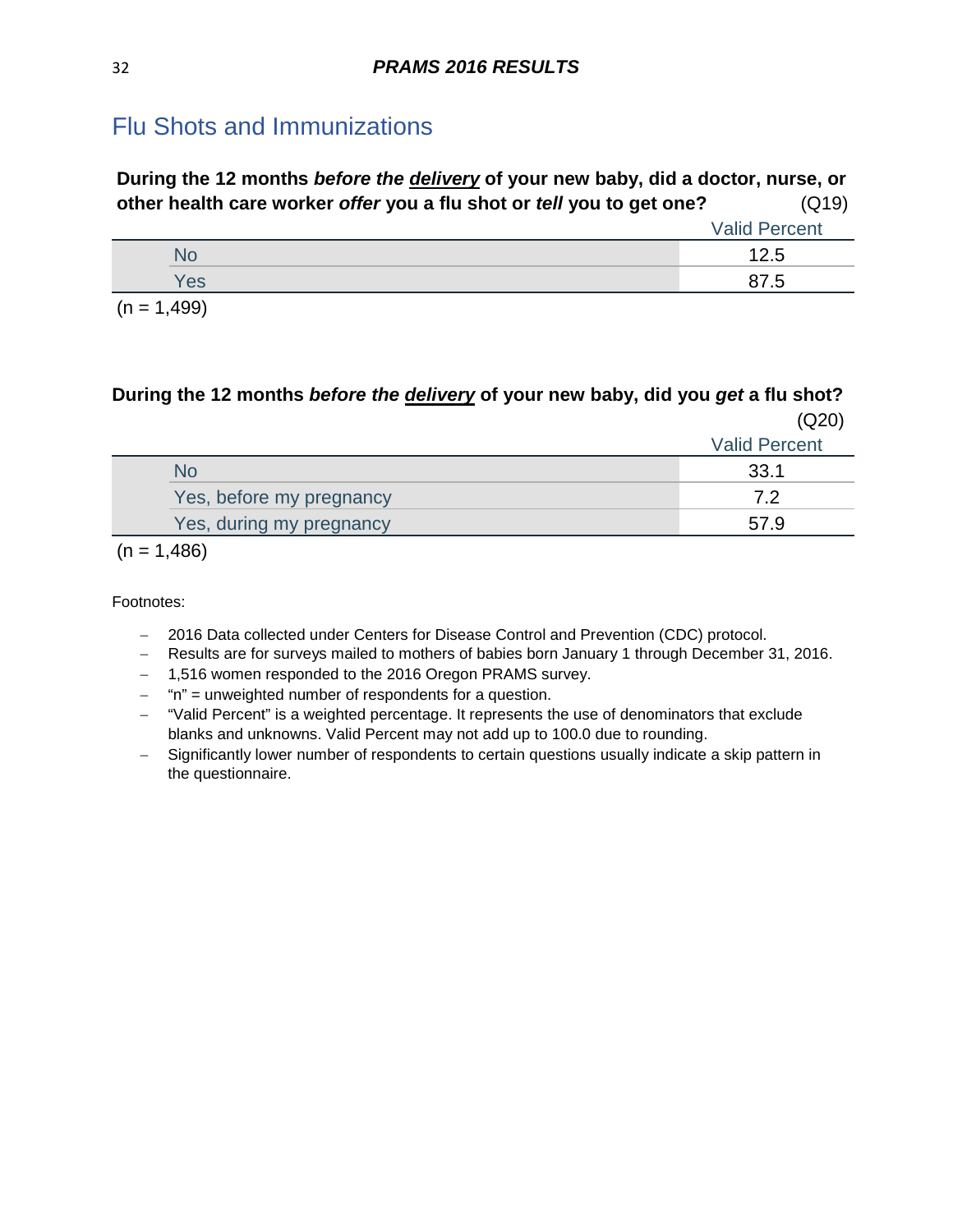## <span id="page-32-0"></span>Folic Acid

### **During any of your health care visits in the** *12 months before* **you got pregnant, did a doctor, nurse, or other health care worker do any of the following things?**

(Q8a)

a. Tell me to take a vitamin with folic acid

|     | <b>Valid Percent</b> |  |
|-----|----------------------|--|
| NС  | ≏າ<br>)Z.4           |  |
| Yes | .6                   |  |
|     |                      |  |

 $(n = 942)$ 

## *During your postpartum checkup***, did a doctor, nurse, or other health care worker do any of the following things?** (Q55a)

a. Tell me to take a vitamin with folic acid

|     | <b>Valid Percent</b> |
|-----|----------------------|
| No  | 38.5                 |
| Yes | 61.5                 |
|     |                      |

 $(n = 1, 341)$ 

- − 2016 Data collected under Centers for Disease Control and Prevention (CDC) protocol.
- − Results are for surveys mailed to mothers of babies born January 1 through December 31, 2016.
- − 1,516 women responded to the 2016 Oregon PRAMS survey.
- − "n" = unweighted number of respondents for a question.
- − "Valid Percent" is a weighted percentage. It represents the use of denominators that exclude blanks and unknowns. Valid Percent may not add up to 100.0 due to rounding.
- − Significantly lower number of respondents to certain questions usually indicate a skip pattern in the questionnaire.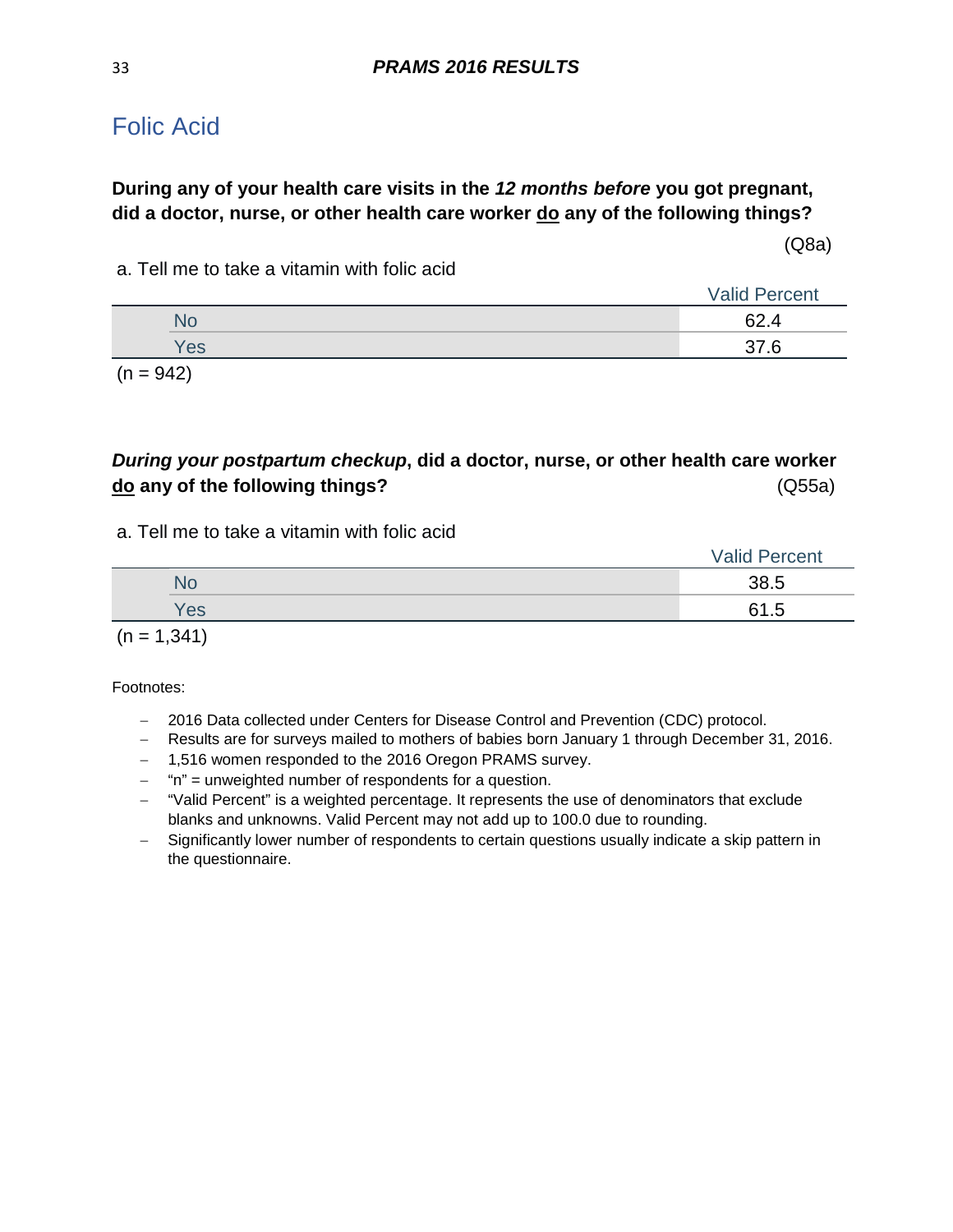# <span id="page-33-0"></span>Food Security

### **During the** *12 months before* **your new baby was born, did you ever eat less than you felt you should because there wasn't enough money to buy food?** (Q33)

|               | <b>Valid Percent</b> |
|---------------|----------------------|
| <b>No</b>     | 90.5                 |
| Yes           | 9.5                  |
| $(n = 1,483)$ |                      |

- − 2016 Data collected under Centers for Disease Control and Prevention (CDC) protocol.
- − Results are for surveys mailed to mothers of babies born January 1 through December 31, 2016.
- − 1,516 women responded to the 2016 Oregon PRAMS survey.
- − "n" = unweighted number of respondents for a question.
- − "Valid Percent" is a weighted percentage. It represents the use of denominators that exclude blanks and unknowns. Valid Percent may not add up to 100.0 due to rounding.
- − Significantly lower number of respondents to certain questions usually indicate a skip pattern in the questionnaire.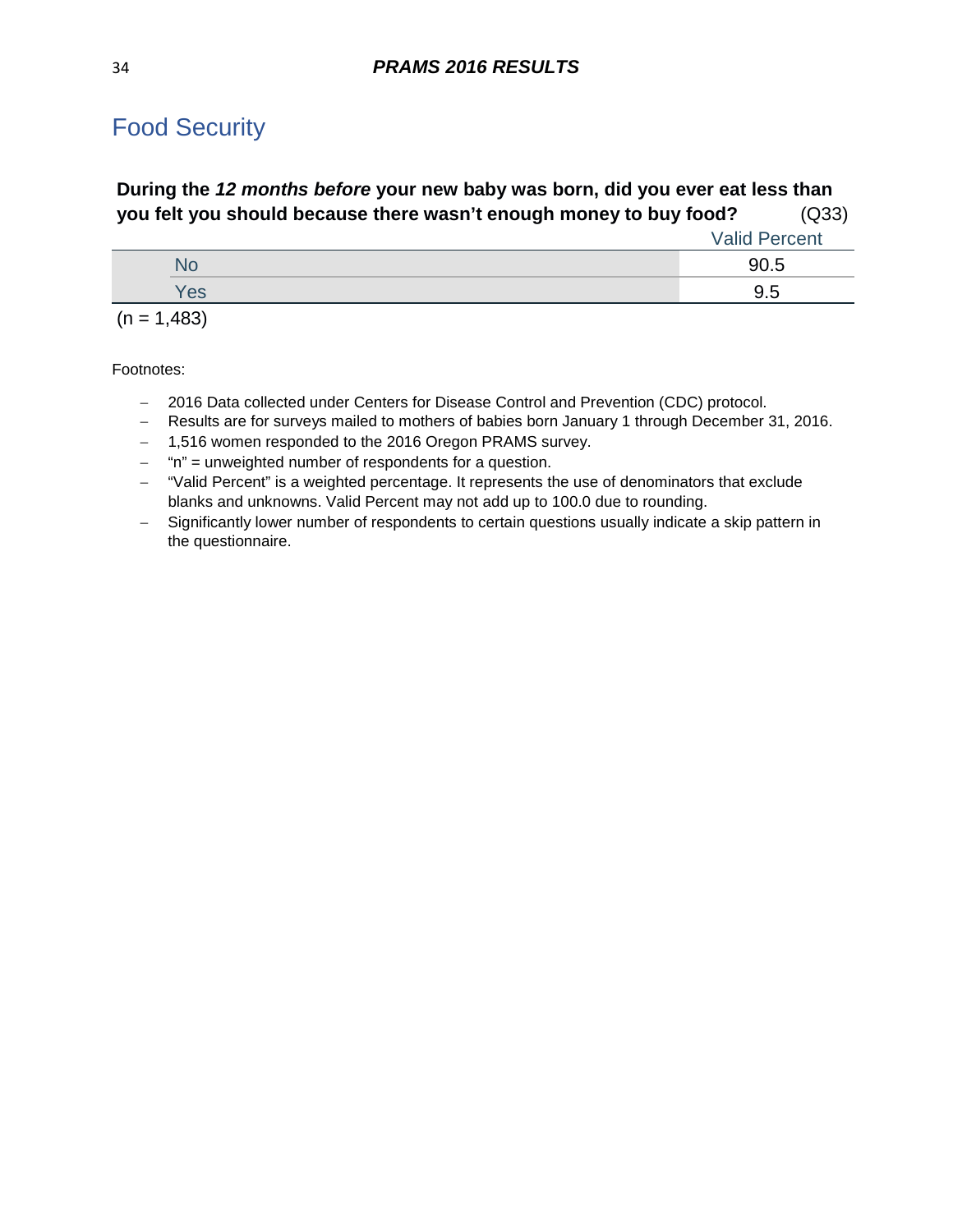## <span id="page-34-0"></span>**HIV Testing**

### **During any of your health care visits in the** *12 months before* **you got pregnant, did a doctor, nurse, or other health care worker do any of the following things?**

(Q8l)

l. Test me for HIV (the virus that causes AIDS)

|  |     | <b>Valid Percent</b> |
|--|-----|----------------------|
|  | ٧С  |                      |
|  | Yes | ס ו <i>ר</i>         |
|  |     |                      |

 $(n = 921)$ 

### *During any of your prenatal care visits***, did a doctor, nurse, or other health care worker ask you any of the things listed below?** (Q18h)

h. If I wanted to be tested for HIV (the virus that causes AIDS)

|     | <b>Valid Percent</b> |
|-----|----------------------|
| No  | 42.3                 |
| Yes | ~<br>.               |
|     |                      |

 $(n = 1, 455)$ 

- − 2016 Data collected under Centers for Disease Control and Prevention (CDC) protocol.
- − Results are for surveys mailed to mothers of babies born January 1 through December 31, 2016.
- − 1,516 women responded to the 2016 Oregon PRAMS survey.
- − "n" = unweighted number of respondents for a question.
- − "Valid Percent" is a weighted percentage. It represents the use of denominators that exclude blanks and unknowns. Valid Percent may not add up to 100.0 due to rounding.
- − Significantly lower number of respondents to certain questions usually indicate a skip pattern in the questionnaire.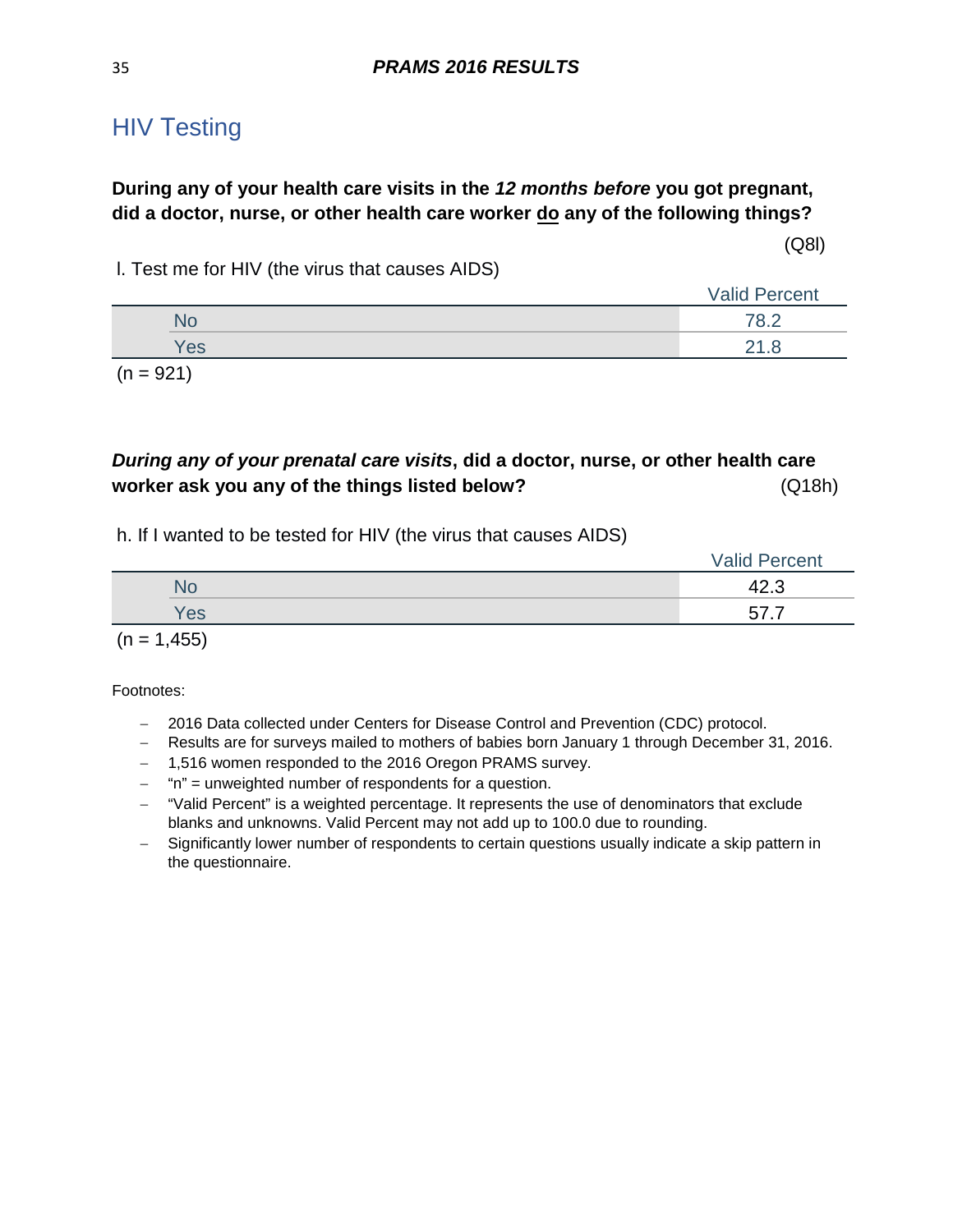# <span id="page-35-0"></span>Home Visiting

### **During** *your most recent* **pregnancy, were you** *offered* **home visiting services?**

Home visiting is when a nurse, health care worker, social worker or other person who works for a program that helps pregnant women comes to your home. (Q62)

|                          |                | <b>Valid Percent</b> |
|--------------------------|----------------|----------------------|
|                          | NС             | 84 2                 |
|                          | Yes            | 15.8                 |
| $\overline{\phantom{a}}$ | $\overline{1}$ |                      |

 $(n = 1,489)$ 

| Did you accept the offer of home visiting services? | (Q63)                |
|-----------------------------------------------------|----------------------|
|                                                     | <b>Valid Percent</b> |
| <b>No</b>                                           | 48.4                 |
| Yes                                                 | 51.6                 |
| $(n = 283)$                                         |                      |

| Why did you not accept the offer of home visiting services? | (Q64)                   |
|-------------------------------------------------------------|-------------------------|
|                                                             | <b>Percent of Cases</b> |
| I didn't think I needed it                                  | 72.7%                   |
| I didn't understand how it would help me                    | 16.8%                   |
| I did not want anyone in my home                            | 20.3%                   |
| Household member(s) didn't want anyone in my home           | 6.9%                    |
| <b>Other</b>                                                | 14.4%                   |

 $(n = 122)$ 

- − 2016 Data collected under Centers for Disease Control and Prevention (CDC) protocol.
- − Results are for surveys mailed to mothers of babies born January 1 through December 31, 2016.
- − 1,516 women responded to the 2016 Oregon PRAMS survey.
- − "n" = unweighted number of respondents for a question.
- − "Valid Percent" is a weighted percentage. It represents the use of denominators that exclude blanks and unknowns. Valid Percent may not add up to 100.0 due to rounding.
- − Significantly lower number of respondents to certain questions usually indicate a skip pattern in the questionnaire.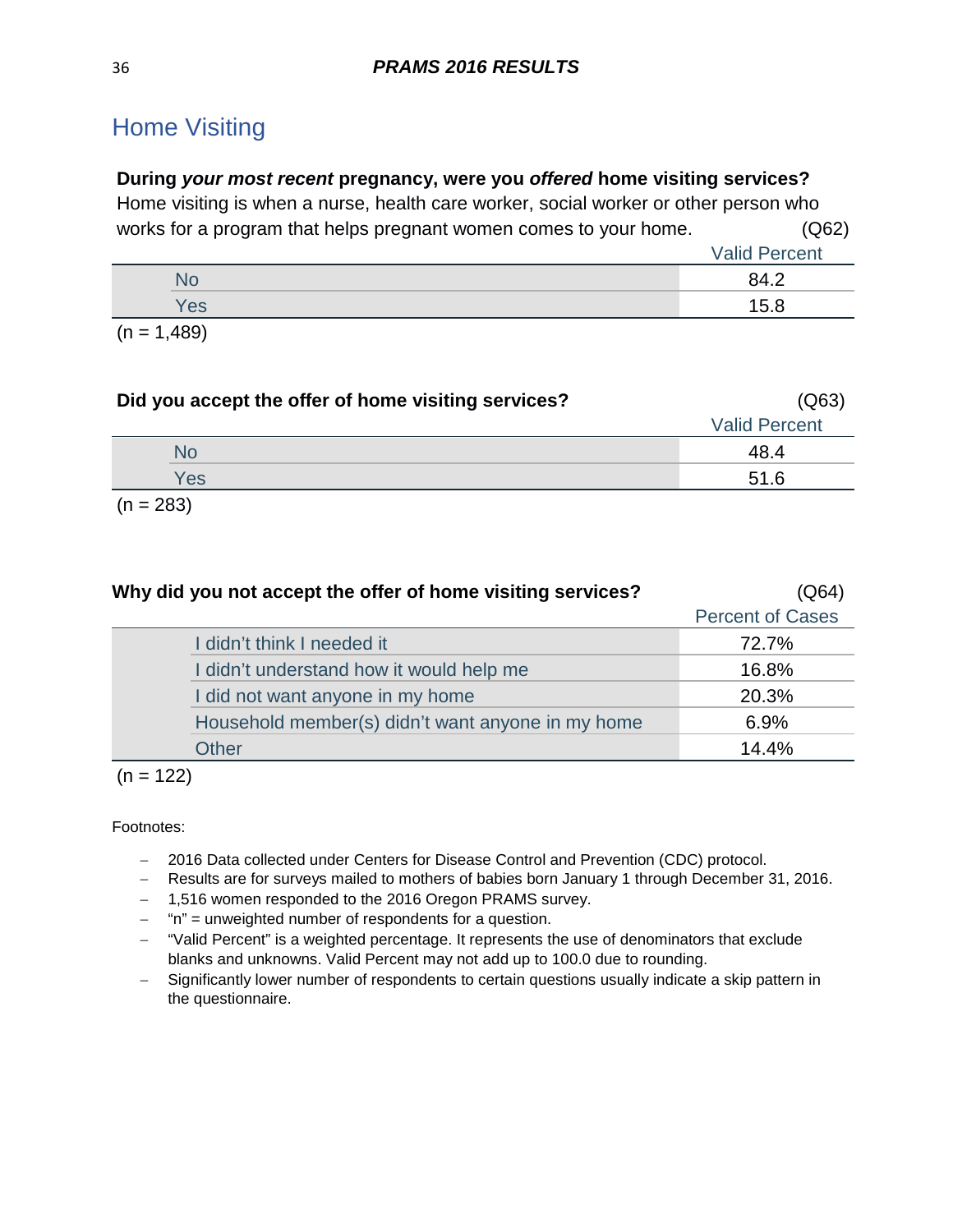# Infant Hospitalization

| After your baby was delivered, how long did he or she stay in the hospital? (Q37) |  |
|-----------------------------------------------------------------------------------|--|
| <i><b>Nolid Doroont</b></i>                                                       |  |

|                                      | Valla Felcent |
|--------------------------------------|---------------|
| Less than 24 hours (less than 1 day) | 3.4           |
| 24 to 48 hours (1 to 2 days)         | 59.7          |
| 3 to 5 days                          | 27.7          |
| 6 to 14 days                         | 2.9           |
| More than 14 days                    | 2.9           |
| My baby was not born in a hospital   | 3.5           |
| My baby is still in the hospital     | 0.0           |
|                                      |               |

 $(n = 1,495)$ 

- − 2016 Data collected under Centers for Disease Control and Prevention (CDC) protocol.
- − Results are for surveys mailed to mothers of babies born January 1 through December 31, 2016.
- − 1,516 women responded to the 2016 Oregon PRAMS survey.
- − "n" = unweighted number of respondents for a question.
- − "Valid Percent" is a weighted percentage. It represents the use of denominators that exclude blanks and unknowns. Valid Percent may not add up to 100.0 due to rounding.
- − Significantly lower number of respondents to certain questions usually indicate a skip pattern in the questionnaire.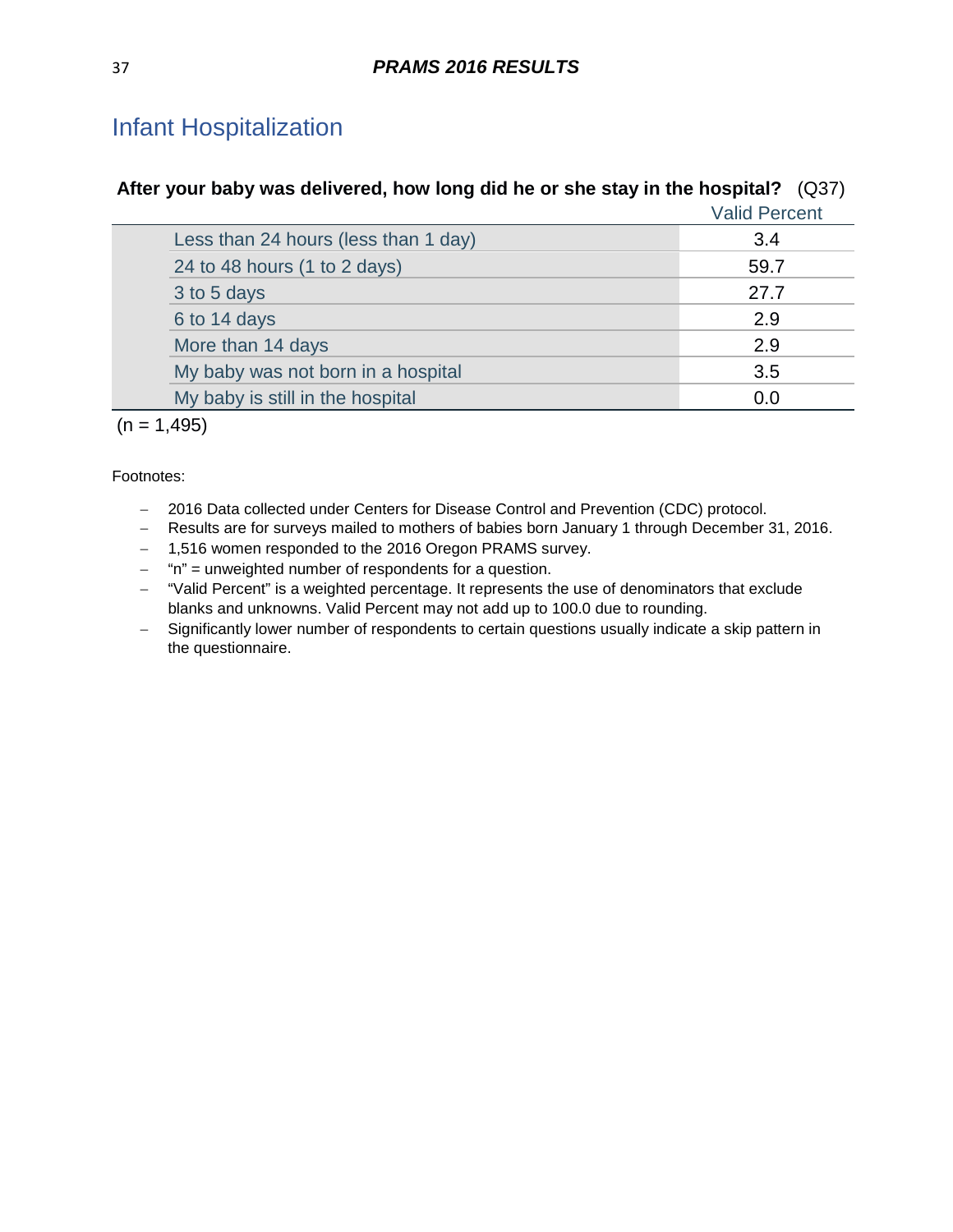# **In which** *one* **position do you** *most often* **lay your baby down to sleep now?** (Q46) Valid Percent On his or her side 8.7 On his or her back 83.9 On his or her stomach 5.0 On his or her side or back 1.3 and 1.3 and 1.3 and 1.3 and 1.3 and 1.3 and 1.3 and 1.3 and 1.3 and 1.3 and 1.3 and 1.3 and 1.3 and 1.3 and 1.3 and 1.3 and 1.3 and 1.3 and 1.3 and 1.3 and 1.3 and 1.3 and 1.4 and 1.4 and 1.4 On his or her side or stomach 0.1 and 0.1 and 0.1 and 0.1 and 0.1 and 0.1 and 0.1 and 0.1 and 0.1 and 0.1 and 0.1 and 0.1 and 0.1 and 0.1 and 0.1 and 0.1 and 0.1 and 0.1 and 0.1 and 0.1 and 0.1 and 0.1 and 0.1 and 0.1 and On his or her back or stomach 0.3 All 3 positions **0.8** Contract the contract of the contract of the contract of the contract of the contract of the contract of the contract of the contract of the contract of the contract of the contract of the contract of

 $(n = 1,483)$ 

We accepted multiple answers for this question.

# **In the** *past 2 weeks***, how often has your new baby slept alone in his or her own crib or bed?** (Q47)

|                  | <b>Valid Percent</b> |
|------------------|----------------------|
| Always           | 44.6                 |
| <b>Often</b>     | 23.5                 |
| <b>Sometimes</b> | 10.9                 |
| Rarely           | 7.3                  |
| <b>Never</b>     | 13.8                 |
|                  |                      |

 $(n = 1,476)$ 

**When your new baby sleeps alone, is his or her crib or bed in the same room where you sleep?** (Q48)

|     | <b>Valid Percent</b> |
|-----|----------------------|
| No  | 19.2                 |
| Yes | 80.8                 |

 $(n = 1,228)$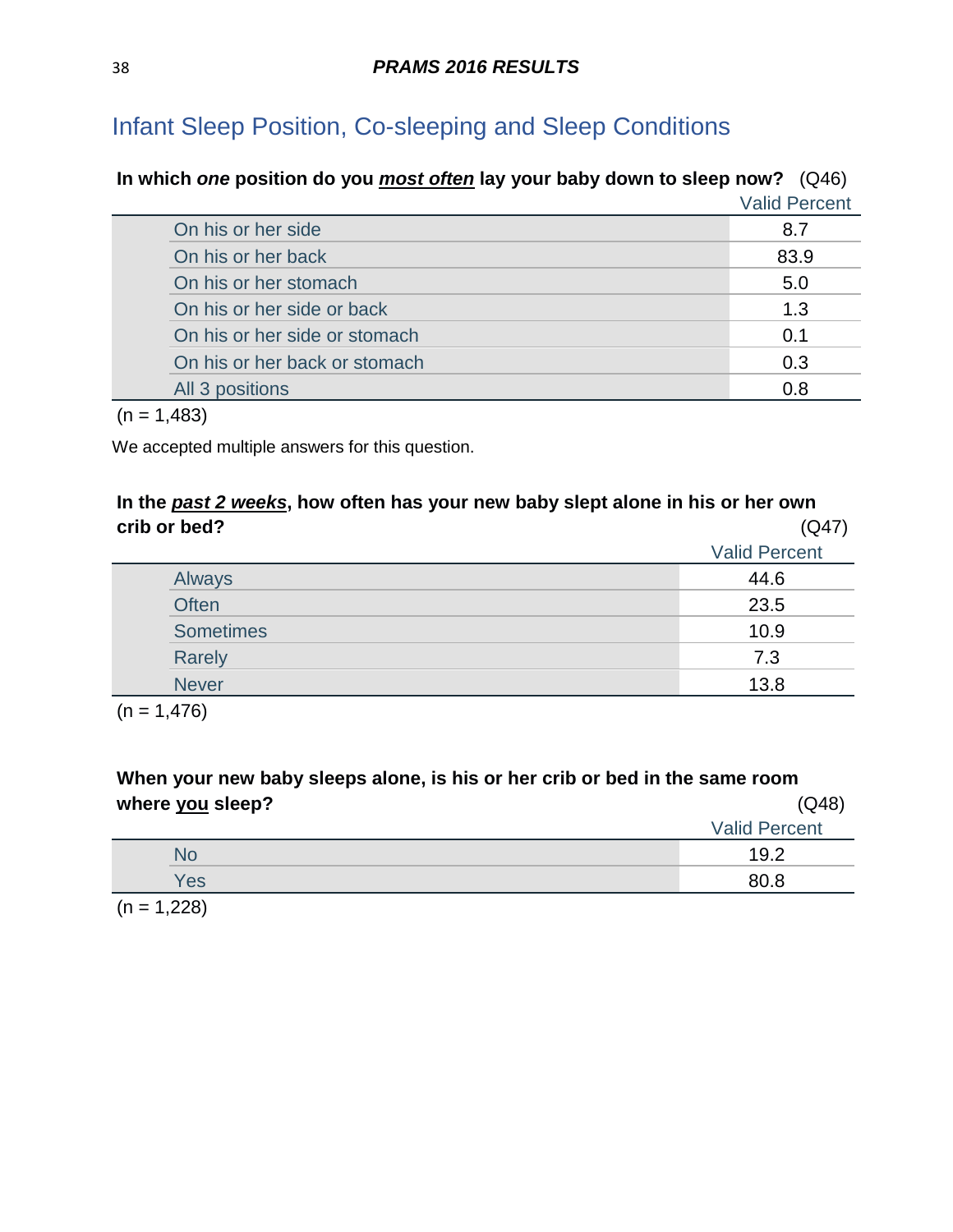**Listed below are some more things about how babies sleep. How did your new baby** *usually* **sleep in the** *past 2 weeks***?** For each item, check **No** if your baby did not *usually* sleep like this or **Yes** if he or she did. (Q49)

#### a. In a crib, bassinet, or pack and play

|            | <b>Valid Percent</b> |
|------------|----------------------|
| No         | 19.4                 |
| <b>Yes</b> | 80.6                 |

 $(n = 1,468)$ 

#### b. On a twin or larger mattress or bed

|            |           | <b>Valid Percent</b> |
|------------|-----------|----------------------|
|            | <b>No</b> | 56.4                 |
|            | Yes       | 43.6                 |
| $\sqrt{2}$ |           |                      |

 $(n = 1, 455)$ 

#### c. On a couch, sofa, or armchair

|     | <b>Valid Percent</b> |
|-----|----------------------|
| No  | 88.6                 |
| Yes | 4                    |
| .   |                      |

 $(n = 1,442)$ 

#### d. In an infant car seat or swing

|     | <b>Valid Percent</b> |
|-----|----------------------|
| No  | 48.1                 |
| Yes | 51.9                 |
|     |                      |

 $(n = 1, 455)$ 

#### e. In a sleeping sack or wearable blanket

|                                                                                                                 |     | <b>Valid Percent</b>        |
|-----------------------------------------------------------------------------------------------------------------|-----|-----------------------------|
|                                                                                                                 | No  | 66.8                        |
|                                                                                                                 | Yes | າາ າ<br>$\cup \cup \Lambda$ |
| the contract of the contract of the contract of the contract of the contract of the contract of the contract of |     |                             |

 $(n = 1,445)$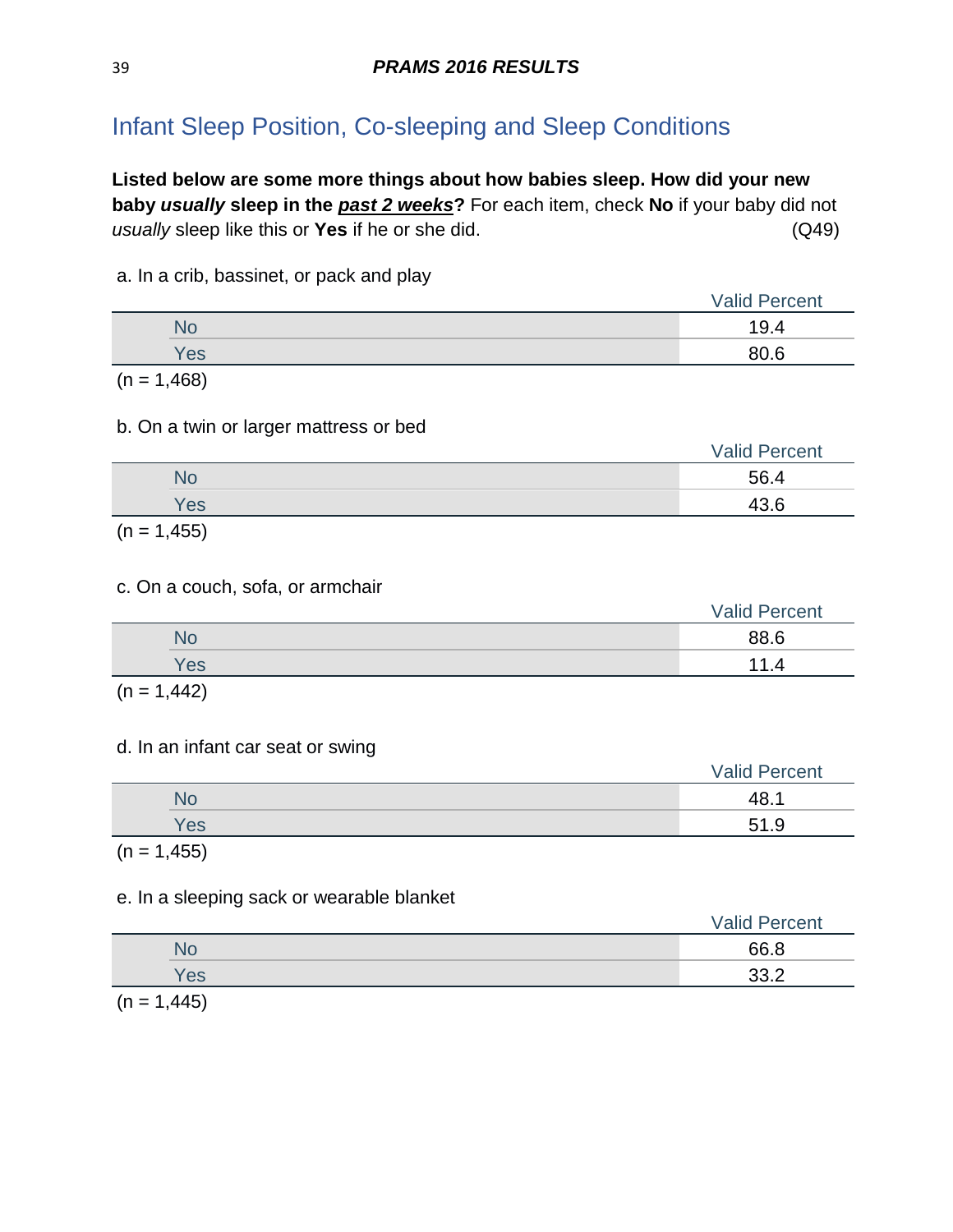f. With a blanket

|     | <b>Valid Percent</b> |  |
|-----|----------------------|--|
|     | 39.6                 |  |
| Yes | 60.4                 |  |
|     |                      |  |

 $(n = 1,442)$ 

#### g. With toys, cushions, or pillows, including nursing pillows

|               | <b>Valid Percent</b> |
|---------------|----------------------|
| No            | 88.3                 |
| <b>Yes</b>    | 117                  |
| $(n = 1,447)$ |                      |

#### h. With crib bumper pads (mesh or non-mesh)

|            | <b>Valid Percent</b> |
|------------|----------------------|
| <b>No</b>  | 85.7                 |
| <b>Yes</b> | 14.3                 |
|            |                      |

 $(n = 1,435)$ 

# **Did a doctor, nurse, or other health care worker tell you any of the following things?** For each thing, check **No** if they did not tell you or **Yes** if they did. (Q50)

#### a. Place my baby on his or her back to sleep

|     | <b>Valid Percent</b> |  |
|-----|----------------------|--|
| No  | C.<br>D.4            |  |
| Yes | 93.6                 |  |
|     |                      |  |

 $(n = 1,473)$ 

### b. Place my baby to sleep in a crib, bassinet, or pack and play

|                                  | <b>Valid Percent</b> |
|----------------------------------|----------------------|
| No                               | ິດ 4                 |
| <b>Yes</b>                       | 78.3                 |
| $\sqrt{2}$ $\sqrt{2}$ $\sqrt{2}$ |                      |

 $(n = 1,462)$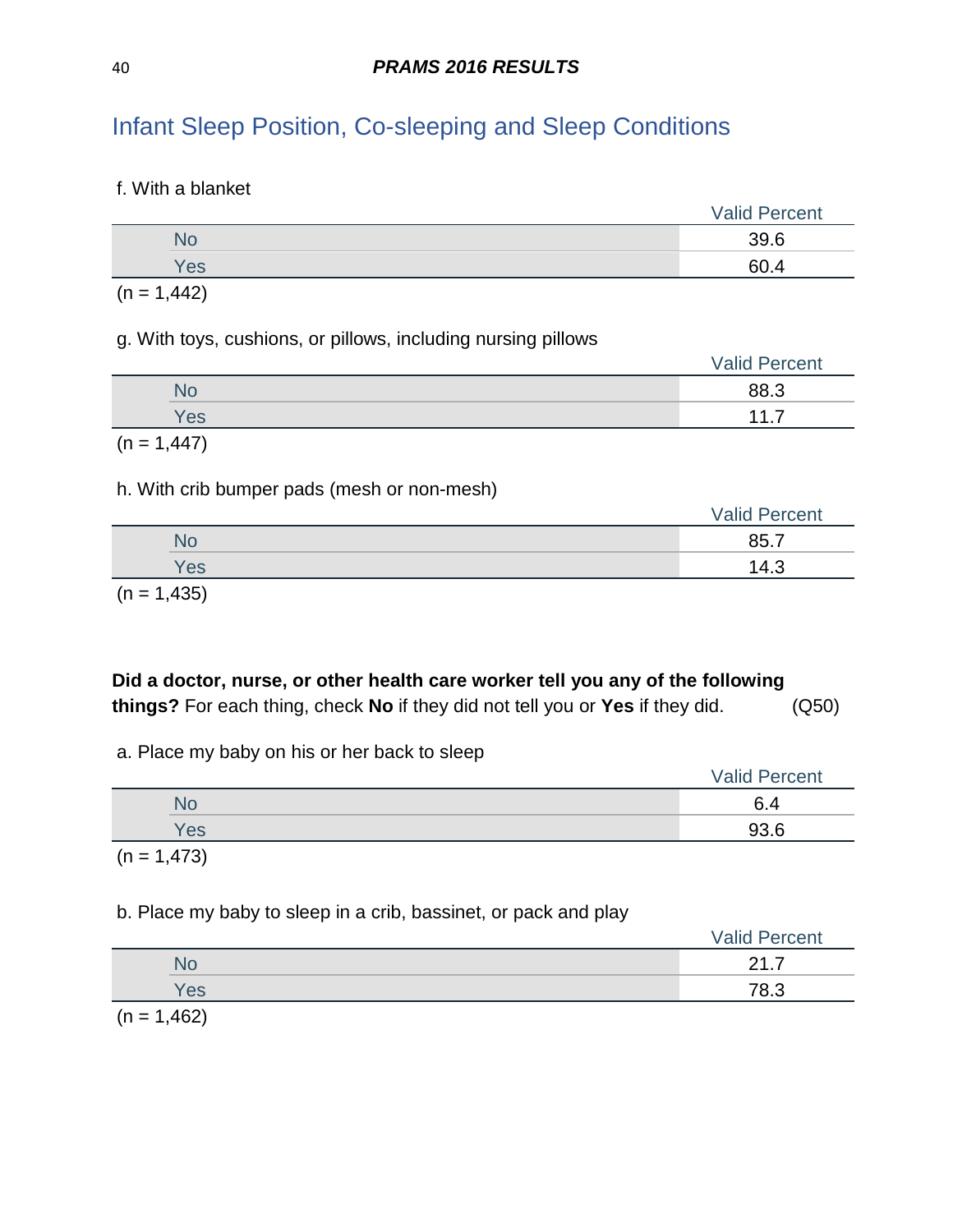c. Place my baby's crib or bed in my room

|     | <b>Valid Percent</b> |
|-----|----------------------|
| Nc  | 53.3                 |
| Yes | ACZ                  |
|     |                      |

 $(n = 1,459)$ 

#### d. What things should and should not go in bed with my baby

|     | <b>Valid Percent</b> |
|-----|----------------------|
| Nc  | 20.8                 |
| Yes | 79.2                 |
|     |                      |

 $(n = 1,471)$ 

- − 2016 Data collected under Centers for Disease Control and Prevention (CDC) protocol.
- − Results are for surveys mailed to mothers of babies born January 1 through December 31, 2016.
- − 1,516 women responded to the 2016 Oregon PRAMS survey.
- − "n" = unweighted number of respondents for a question.
- − "Valid Percent" is a weighted percentage. It represents the use of denominators that exclude blanks and unknowns. Valid Percent may not add up to 100.0 due to rounding.
- − Significantly lower number of respondents to certain questions usually indicate a skip pattern in the questionnaire.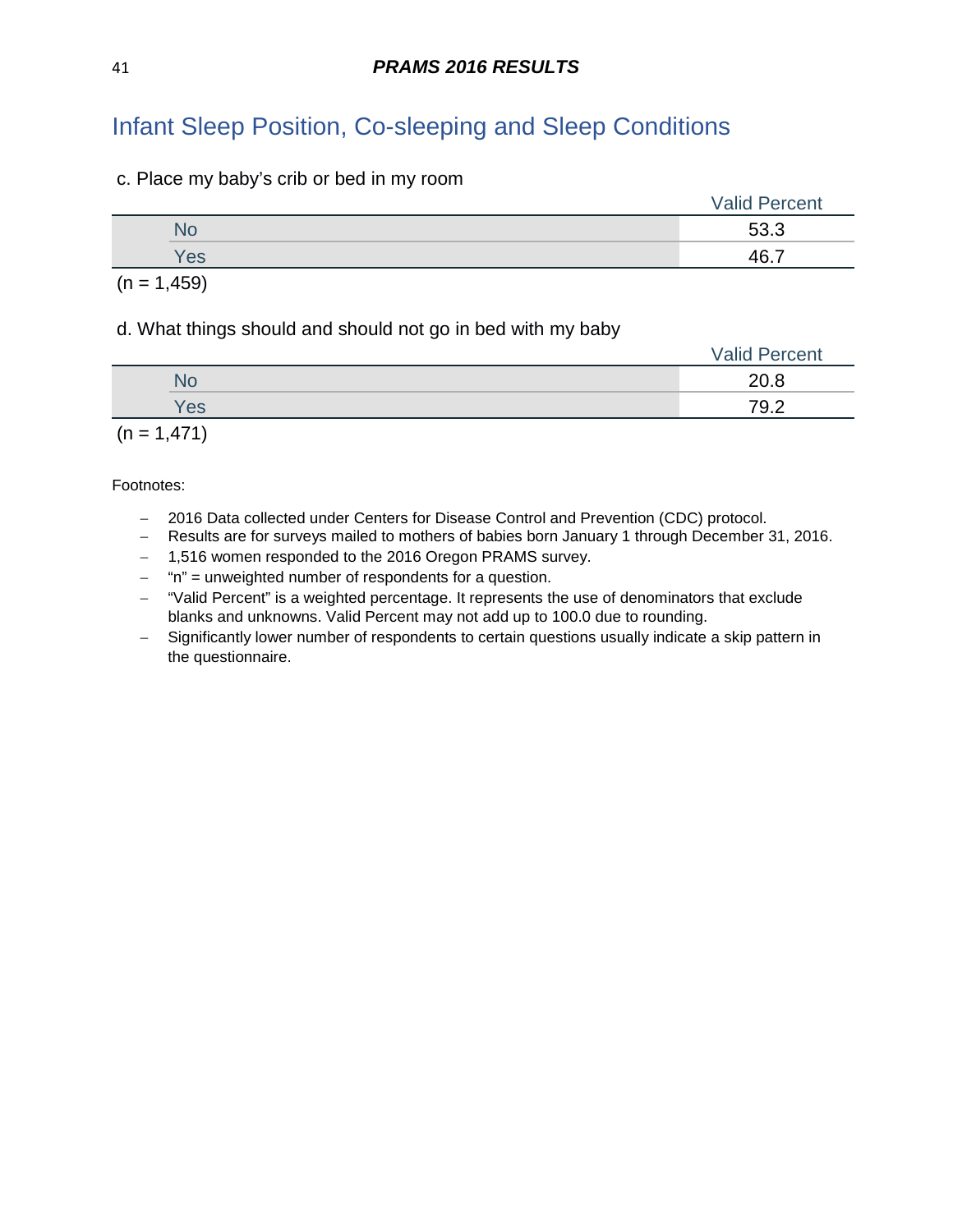# Insurance Coverage

### **During the** *month before* **you got pregnant with your new baby, what kind of health insurance did you have?** (Q9)

|                                                                                                          | <b>Percent of Cases</b> |
|----------------------------------------------------------------------------------------------------------|-------------------------|
| Private health insurance from my job or the job of my<br>husband or partner                              | 49.3%                   |
| Private health insurance from my parents                                                                 | 6.2%                    |
| Private health insurance from the Oregon Health Insurance<br>Marketplace, Care Oregon, or HealthCare.gov | 5.4%                    |
| Oregon Health Plan or Medicaid                                                                           | 30.9%                   |
| <b>TRICARE</b> or other military health care                                                             | 0.9%                    |
| <b>Indian Health Service</b>                                                                             | 0.7%                    |
| Other health insurance                                                                                   | 4.8%                    |
| I did not have any health insurance during the month before<br>I got pregnant                            | 9.1%                    |
|                                                                                                          |                         |

 $(n = 1,501)$ 

# **During your** *most recent pregnancy***, what kind of health insurance did you have for your**  *prenatal care***?** (Q10)

|                                                                                                          | <b>Percent of Cases</b> |
|----------------------------------------------------------------------------------------------------------|-------------------------|
| I did not go for prenatal care                                                                           | 0.8%                    |
| Private health insurance from my job or the job of my<br>husband or partner                              | 47.8%                   |
| Private health insurance from my parents                                                                 | 4.4%                    |
| Private health insurance from the Oregon Health Insurance<br>Marketplace, Care Oregon, or HealthCare.gov | 5.8%                    |
| Oregon Health Plan or Medicaid                                                                           | 49.5%                   |
| TRICARE or other military health care                                                                    | 0.9%                    |
| <b>Indian Health Service</b>                                                                             | 0.6%                    |
| Other health insurance                                                                                   | 4.4%                    |
| I did not have any health insurance for my prenatal care                                                 | 1.0%                    |
|                                                                                                          |                         |

 $(n = 1,500)$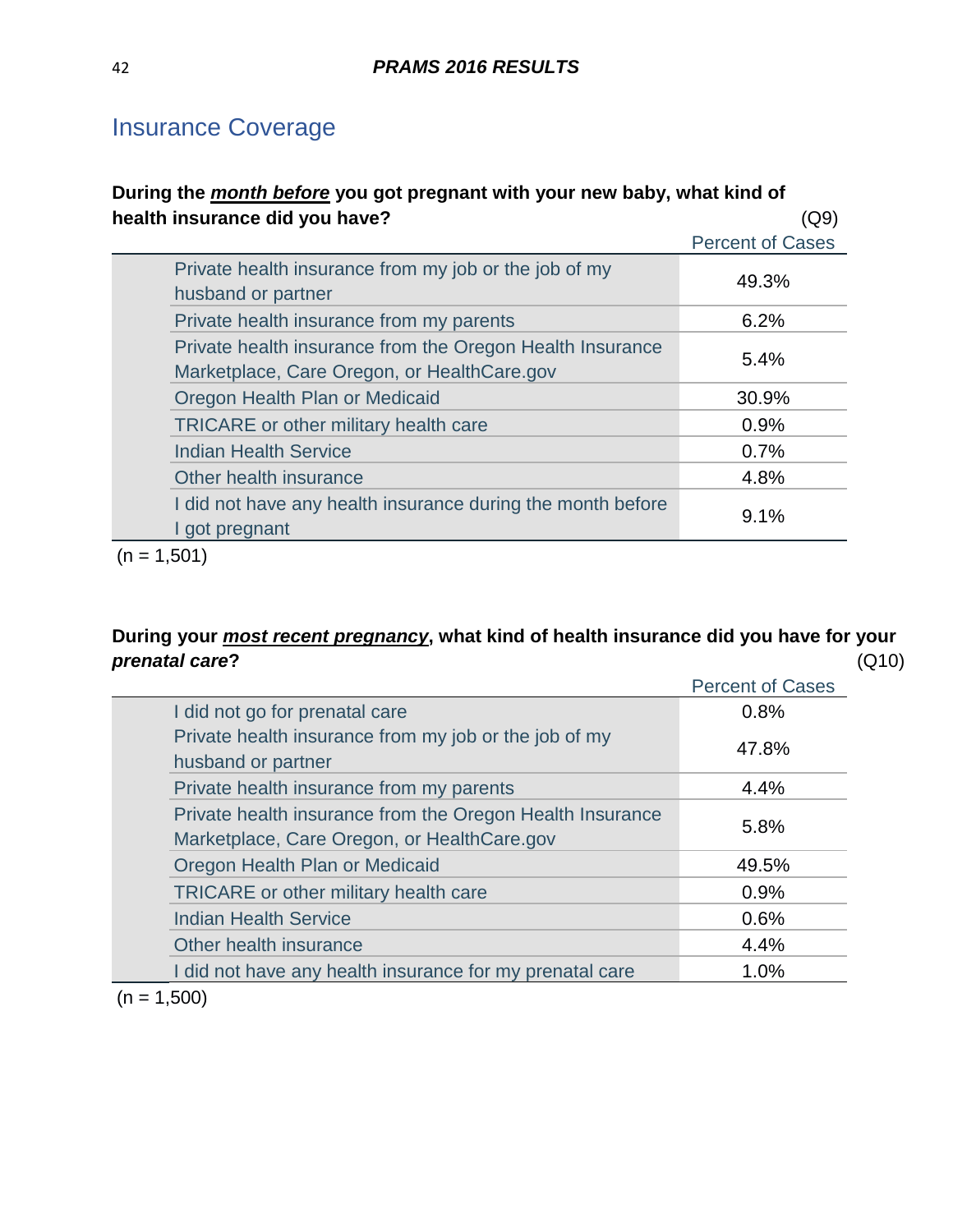# Insurance Coverage

| What kind of health insurance do you have now?                                                           | (Q11)                   |
|----------------------------------------------------------------------------------------------------------|-------------------------|
|                                                                                                          | <b>Percent of Cases</b> |
| Private health insurance from my job or the job of my<br>husband or partner                              | 45.4%                   |
| Private health insurance from my parents                                                                 | 2.9%                    |
| Private health insurance from the Oregon Health<br>Insurance Marketplace, Care Oregon, or HealthCare.gov | 4.2%                    |
| Oregon Health Plan or Medicaid                                                                           | 41.7%                   |
| TRICARE or other military health care                                                                    | 0.5%                    |
| <b>Indian Health Service</b>                                                                             | 0.6%                    |
| Other health insurance                                                                                   | 4.4%                    |
| I do not have health insurance now                                                                       | 8.2%                    |

 $(n = 1,492)$ 

# **Have you** *ever* **experienced discrimination (felt like you were treated worse than other people)** *while getting any type of health or medical care?*

For each item, check **No** if you have never experienced discrimination because of it or **Yes** if you have. (Q76j)

j. My type of health insurance or my lack of health insurance

|     | <b>Valid Percent</b> |  |
|-----|----------------------|--|
| N٥  | 92.0                 |  |
| Yes | ററ<br>o.u            |  |
|     |                      |  |

 $(n = 1,486)$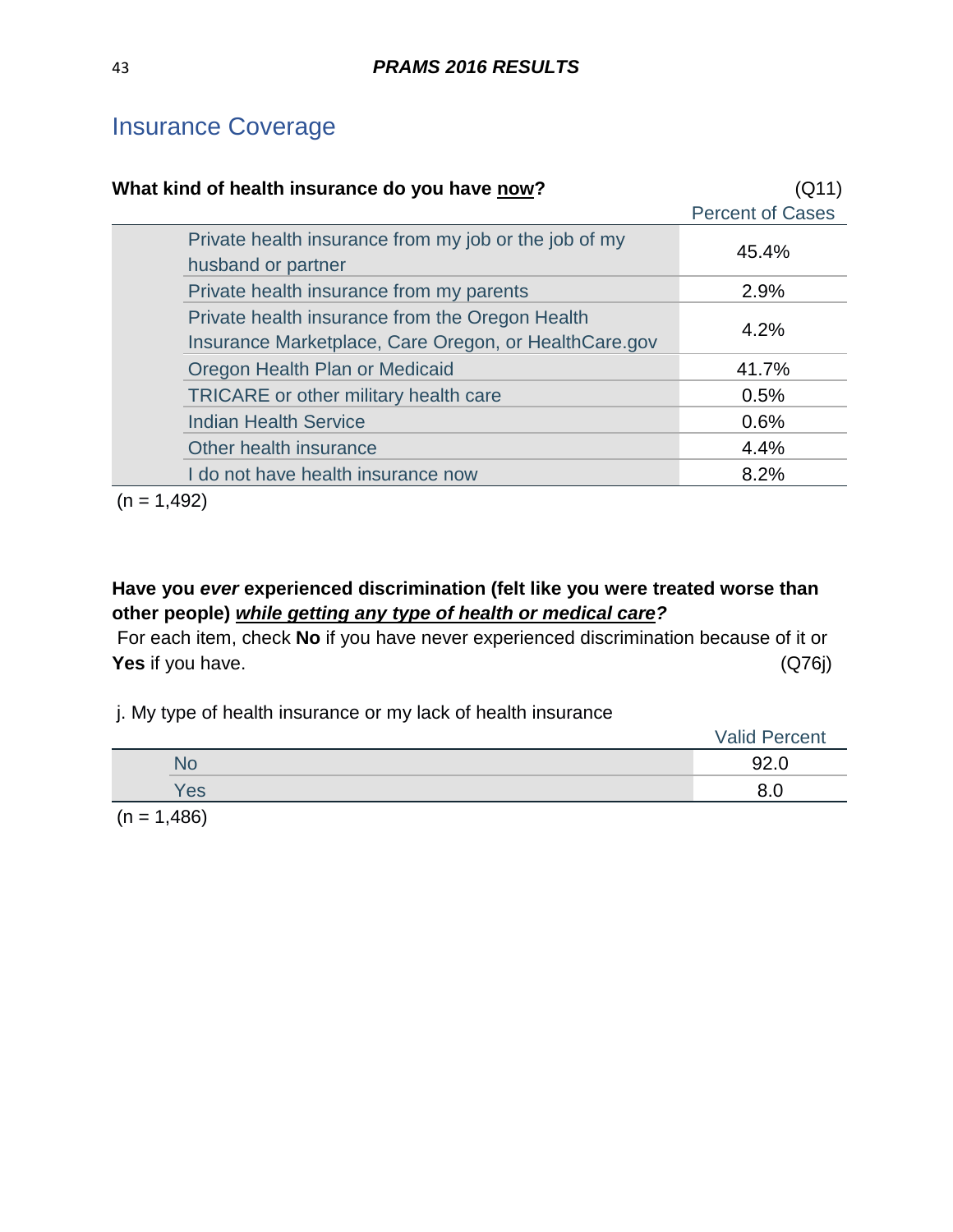# Insurance Coverage

**Have you** *ever* **experienced discrimination (felt like you were treated worse than other people)** *in a situation other than* **getting any type of health or medical care?** For each item, check **No** if you have never experienced discrimination because of it or **Yes** if you have. (Q77j)

j. My type of health insurance or my lack of health insurance

|               | <b>Valid Percent</b> |
|---------------|----------------------|
| <b>No</b>     | 93.3                 |
| Yes           | 6.7                  |
| $(n = 1,480)$ |                      |

- − 2016 Data collected under Centers for Disease Control and Prevention (CDC) protocol.
- − Results are for surveys mailed to mothers of babies born January 1 through December 31, 2016.
- − 1,516 women responded to the 2016 Oregon PRAMS survey.
- − "n" = unweighted number of respondents for a question.
- − "Valid Percent" is a weighted percentage. It represents the use of denominators that exclude blanks and unknowns. Valid Percent may not add up to 100.0 due to rounding.
- − Significantly lower number of respondents to certain questions usually indicate a skip pattern in the questionnaire.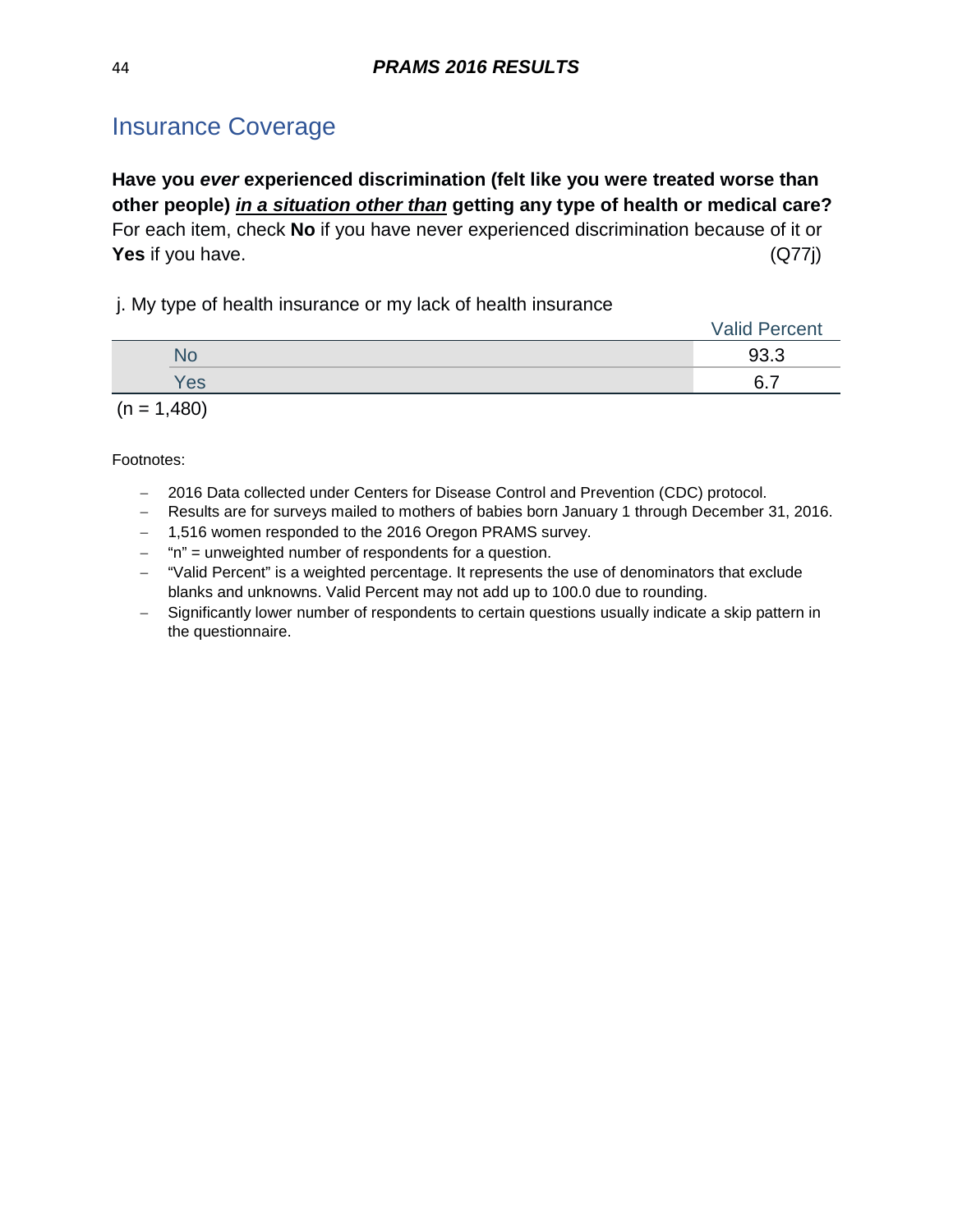# Intimate Partner Violence (IPV)

**In the** *12 months before* **you got pregnant with your new baby, did any of the following people push, hit, slap, kick, choke, or physically hurt you in any other way?** For each person, check **No** if they did not hurt you during this time or **Yes** if they did. (Q34)

#### a. My husband or partner

|               | <b>Valid Percent</b> |
|---------------|----------------------|
| No            | 98.6                 |
| Yes           |                      |
| $(n = 1,440)$ |                      |

#### b. My ex-husband or ex-partner

|     | <b>Valid Percent</b> |
|-----|----------------------|
| NO  | 98.3                 |
| Yes | -<br>.               |
|     |                      |

 $(n = 1, 425)$ 

**During** *your most recent pregnancy***, did any of the following people push, hit, slap, kick, choke, or physically hurt you in any other way?** For each person, check **No** if they did not hurt you during this time or **Yes** if they did. (Q35)

a. My husband or partner

|               | <b>Valid Percent</b> |
|---------------|----------------------|
| <b>No</b>     | 98.8                 |
| Yes           | ົ<br>.               |
| $(n = 1,441)$ |                      |

b. My ex-husband or ex-partner

|     | <b>Valid Percent</b> |
|-----|----------------------|
| NO  | 99.3                 |
| Yes | ⌒ フ<br>ັ.            |

 $(n = 1,424)$  $\mathbf{I}$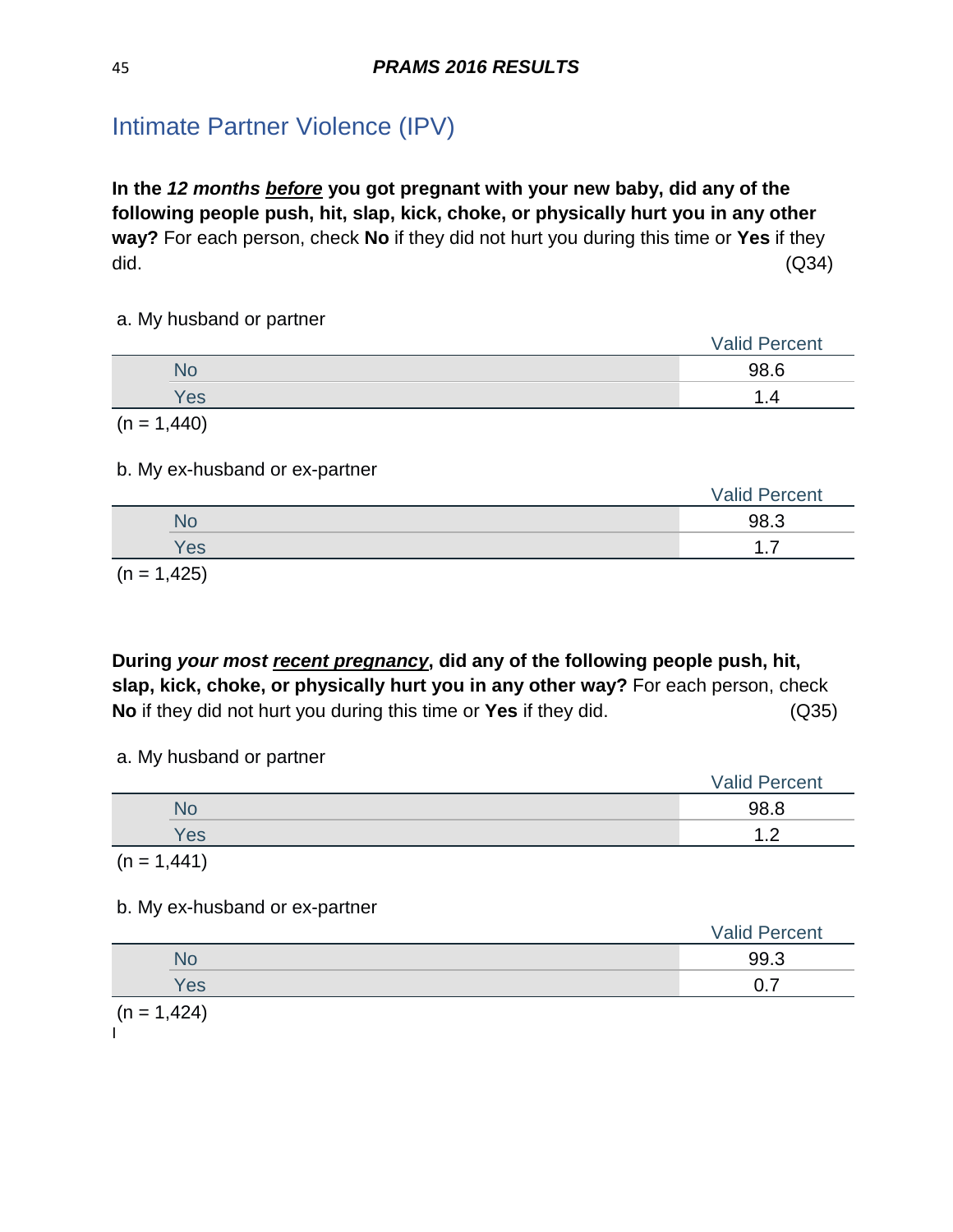# Intimate Partner Violence (IPV)

# **During any of your health care visits in the** *12 months before* **you got pregnant, did a doctor, nurse, or other health care worker do any of the following things?**

(Q8i)

i. Ask me if someone was hurting me emotionally or physically

|  |     | <b>Valid Percent</b> |
|--|-----|----------------------|
|  | NС  | 44.C                 |
|  | Yes | 56 N                 |

 $(n = 940)$ 

### *During any of your prenatal care visits,* **did a doctor, nurse, or other health care worker ask you any of the things listed below?** (Q18e)

#### e. If someone was hurting me emotionally or physically

|     | <b>Valid Percent</b> |
|-----|----------------------|
| No  | 13.6                 |
| Yes | 86.4                 |

 $(n = 1,480)$ 

### *During your postpartum checkup,* **did a doctor, nurse, or other health care worker do any of the following things?** (Q55h)

h. Ask me if someone was hurting me emotionally or physically

|     | <b>Valid Percent</b> |
|-----|----------------------|
|     | 33.4                 |
| Yes | 66.6                 |
|     |                      |

 $(n = 1, 351)$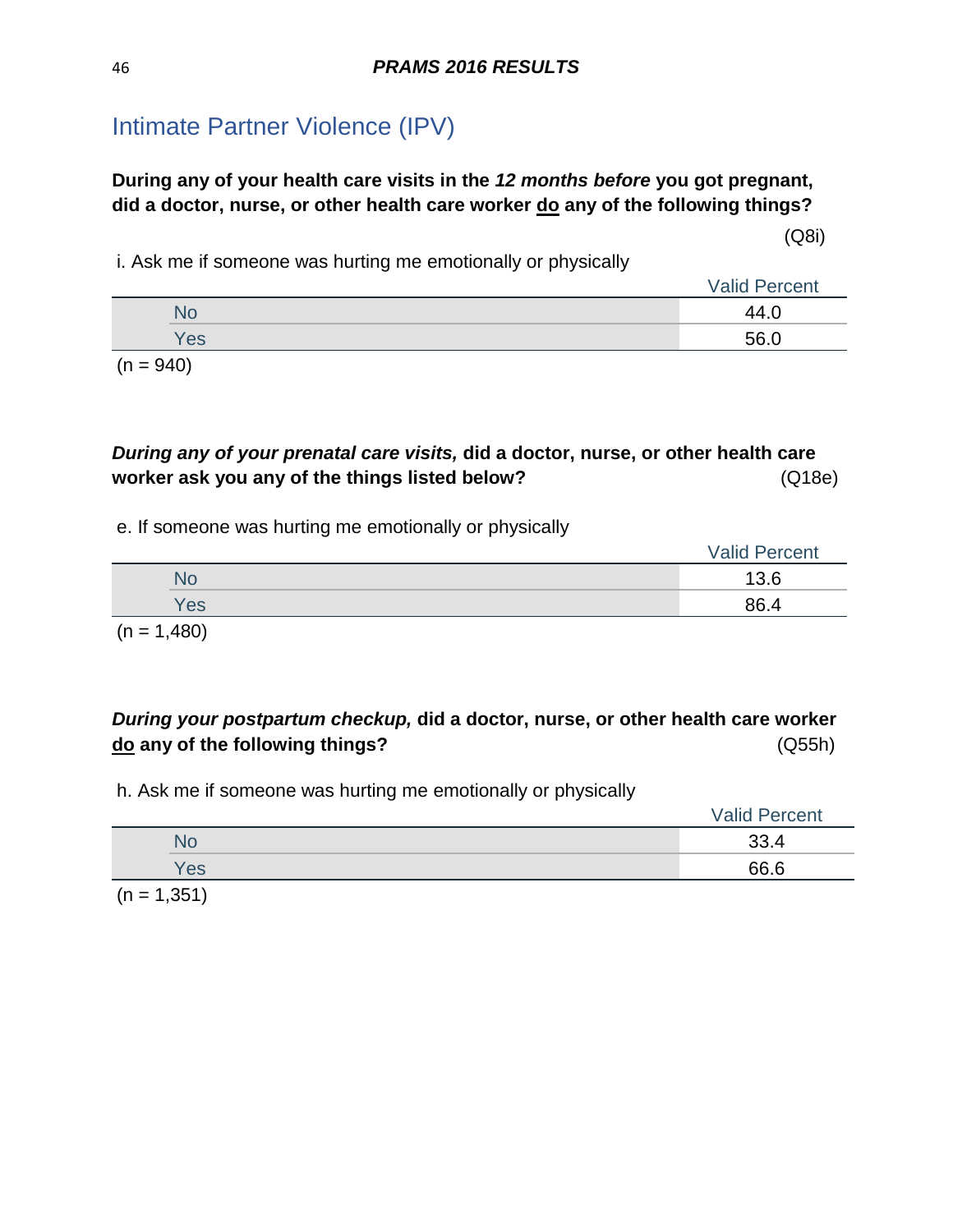# Intimate Partner Violence (IPV)

### **In the** *past 12 months***, have you needed or received any of the following?** (Q71g)

g. Help with a family violence problem

|                            | <b>Valid Percent</b> |
|----------------------------|----------------------|
| Didn't need it             | 98.4                 |
| Needed, but did not get it | 0.8                  |
| Needed, and did get it     | 0.9                  |

#### $(n = 1,478)$

- − 2016 Data collected under Centers for Disease Control and Prevention (CDC) protocol.
- − Results are for surveys mailed to mothers of babies born January 1 through December 31, 2016.
- − 1,516 women responded to the 2016 Oregon PRAMS survey.
- − "n" = unweighted number of respondents for a question.
- − "Valid Percent" is a weighted percentage. It represents the use of denominators that exclude blanks and unknowns. Valid Percent may not add up to 100.0 due to rounding.
- − Significantly lower number of respondents to certain questions usually indicate a skip pattern in the questionnaire.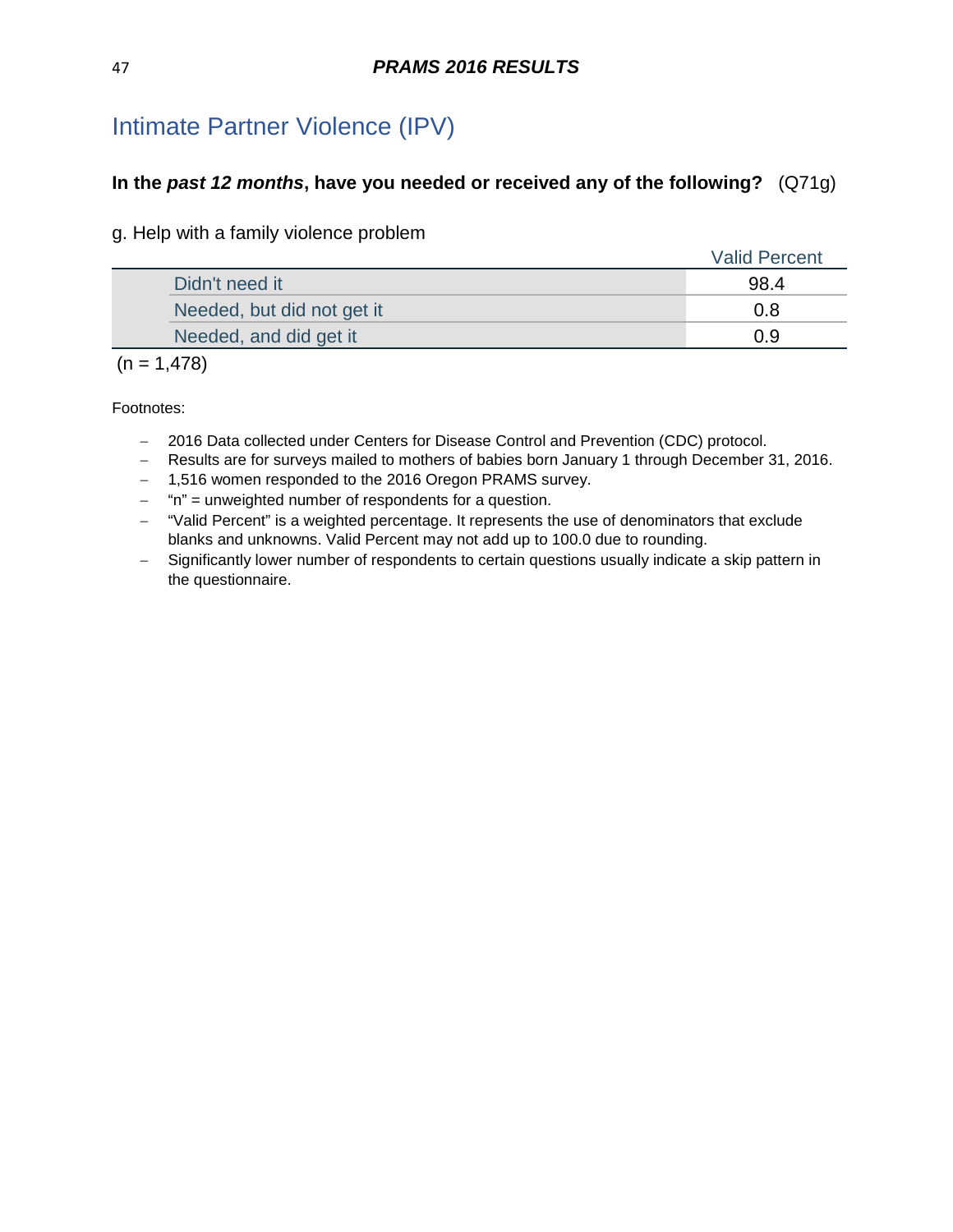# Medical Home

### **Do you have one or more persons you think of as** *your* **personal doctor or nurse?**

A personal doctor or nurse is a health professional who is familiar with your health history. This can be a general doctor, a specialist doctor, a nurse practitioner, or a physician assistant. (Q74)

|     | <b>Valid Percent</b> |
|-----|----------------------|
| No  | 35.6                 |
| Yes | 64.4                 |
|     |                      |

 $(n = 1,483)$ 

- − 2016 Data collected under Centers for Disease Control and Prevention (CDC) protocol.
- − Results are for surveys mailed to mothers of babies born January 1 through December 31, 2016.
- − 1,516 women responded to the 2016 Oregon PRAMS survey.
- − "n" = unweighted number of respondents for a question.
- − "Valid Percent" is a weighted percentage. It represents the use of denominators that exclude blanks and unknowns. Valid Percent may not add up to 100.0 due to rounding.
- − Significantly lower number of respondents to certain questions usually indicate a skip pattern in the questionnaire.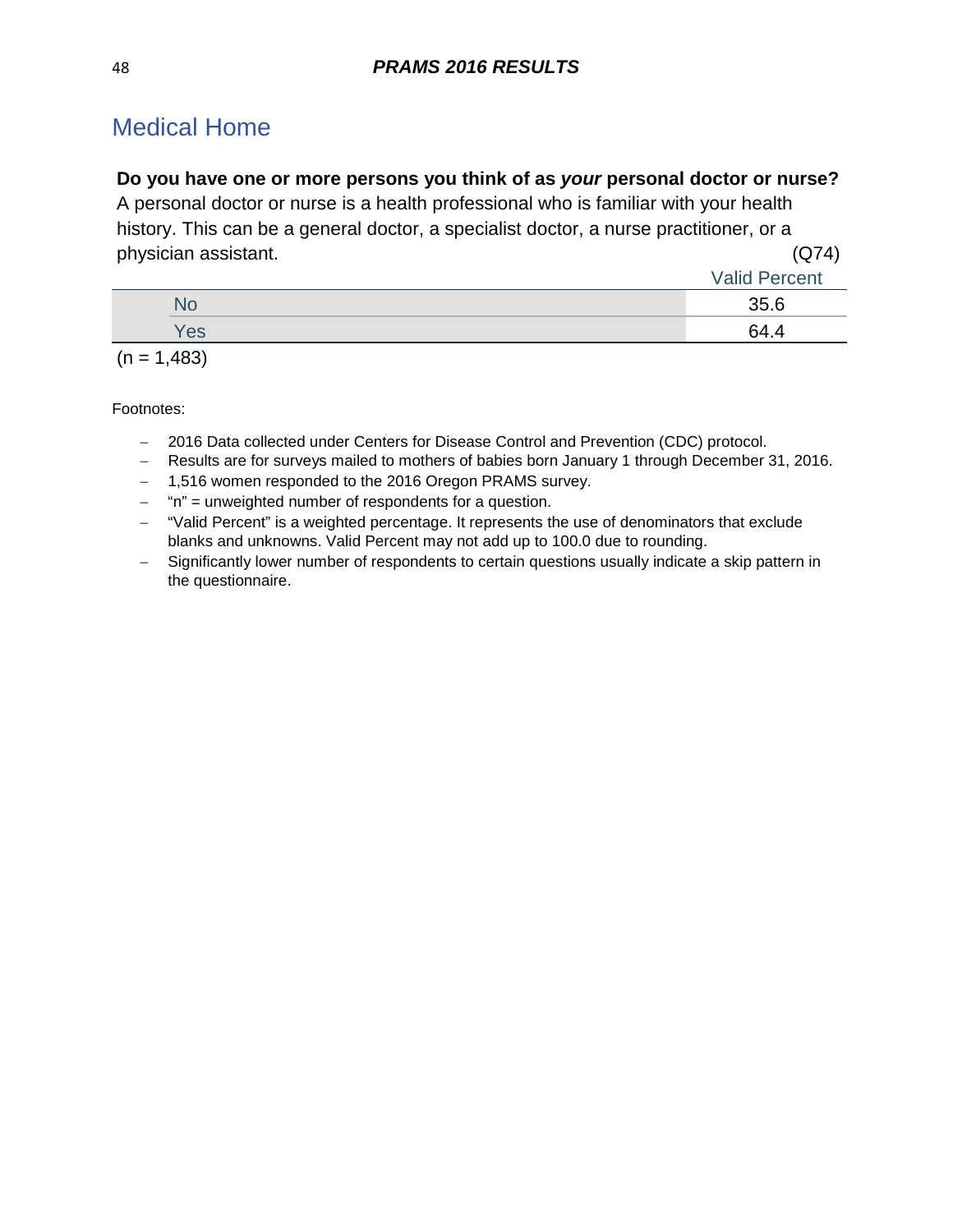# Marijuana

# *During any of your prenatal care visits***, did a doctor, nurse, or other health care worker ask you any of the things listed below?** (Q18g)

g. If I was using drugs such as marijuana, cocaine, crack, or meth

|  |     | <b>Valid Percent</b>               |
|--|-----|------------------------------------|
|  | No  | $\Lambda$ $\Omega$<br><u>_ . _</u> |
|  | Yes | . .                                |
|  |     |                                    |

 $(n = 1,486)$ 

### **During any of the following time periods, did you use marijuana or hash in any form?** For each time period, check **No** if you did not use then or **Yes** if you did. (Q58)

a. During the 12 months before I got pregnant

|           | <b>Valid Percent</b> |
|-----------|----------------------|
| <b>NO</b> | 82.0                 |
| Yes       | 8.0<br>л.            |

 $(n = 1,483)$ 

b. During my most recent pregnancy

|     | <b>Valid Percent</b> |
|-----|----------------------|
| No  | 93.2                 |
| Yes | 6.8                  |

 $(n = 1,479)$ 

c. Since my new baby was born

|  |     | <b>Valid Percent</b> |
|--|-----|----------------------|
|  |     | 93                   |
|  | Yes | $\sim$ $\sim$<br>o.o |
|  |     |                      |

 $(n = 1,477)$ 

- − 2016 Data collected under Centers for Disease Control and Prevention (CDC) protocol.
- − Results are for surveys mailed to mothers of babies born January 1 through December 31, 2016.
- − 1,516 women responded to the 2016 Oregon PRAMS survey.
- − "n" = unweighted number of respondents for a question.
- − "Valid Percent" is a weighted percentage. It represents the use of denominators that exclude blanks and unknowns. Valid Percent may not add up to 100.0 due to rounding.
- − Significantly lower number of respondents to certain questions usually indicate a skip pattern in the questionnaire.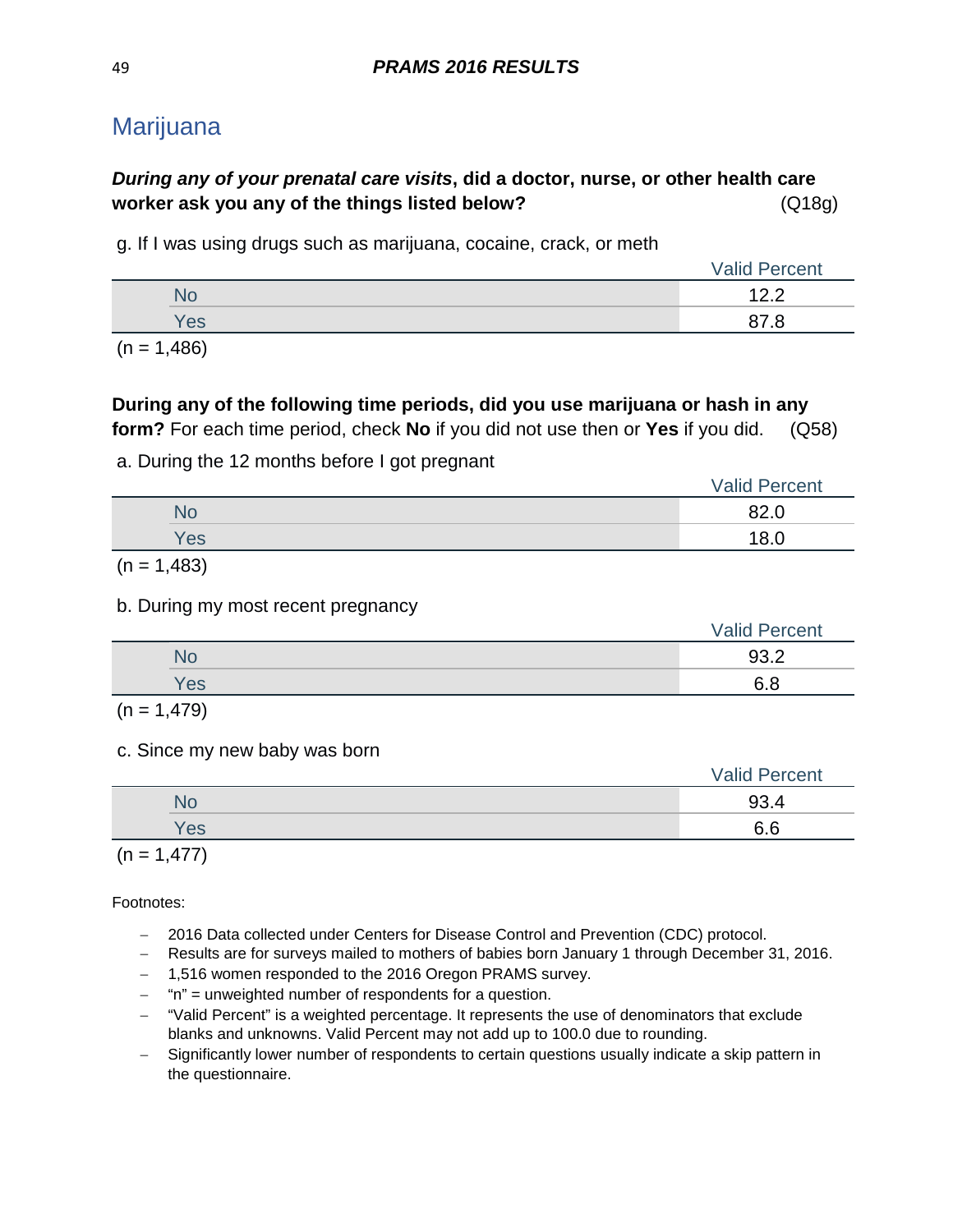# Oral Health

# **What type of health care visit did you have in the** *12 months before* **you got pregnant with your new baby?** (Q7g)

| Visit to have my teeth cleaned by a dentist or dental<br>65.6%<br>hygienist |  |
|-----------------------------------------------------------------------------|--|

 $(n = 958)$ 

### **During** *your most recent* **pregnancy, did you have your teeth cleaned by a dentist or dental hygienist?** (Q21)

| --  |                      |
|-----|----------------------|
|     | <b>Valid Percent</b> |
| Nd  | 46.3                 |
| Yes | 52.                  |
|     |                      |

 $(n = 1,506)$ 

- − 2016 Data collected under Centers for Disease Control and Prevention (CDC) protocol.
- − Results are for surveys mailed to mothers of babies born January 1 through December 31, 2016.
- − 1,516 women responded to the 2016 Oregon PRAMS survey.
- − "n" = unweighted number of respondents for a question.
- − "Valid Percent" is a weighted percentage. It represents the use of denominators that exclude blanks and unknowns. Valid Percent may not add up to 100.0 due to rounding.
- − Significantly lower number of respondents to certain questions usually indicate a skip pattern in the questionnaire.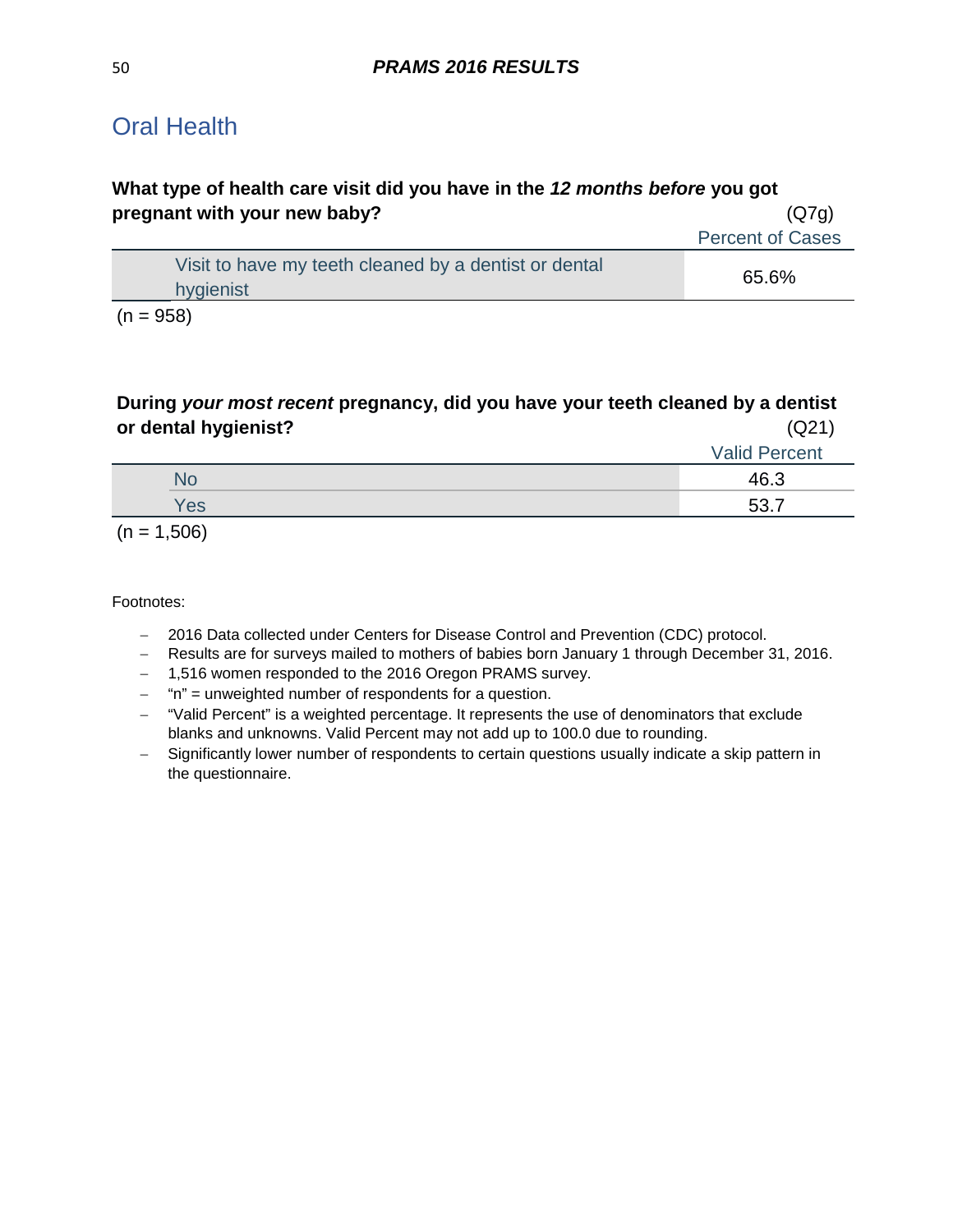# Physical Activity

# *During your postpartum checkup***, did a doctor, nurse, or other health care worker do any of the following things?** (Q55b)

b. Talk to me about healthy eating, exercise, and losing weight gained during pregnancy

|     | <b>Valid Percent</b> |
|-----|----------------------|
| No  | 39.6                 |
| Yes | 60.4                 |
|     |                      |

 $(n = 1,353)$ 

- − 2016 Data collected under Centers for Disease Control and Prevention (CDC) protocol.
- − Results are for surveys mailed to mothers of babies born January 1 through December 31, 2016.
- − 1,516 women responded to the 2016 Oregon PRAMS survey.
- − "n" = unweighted number of respondents for a question.
- − "Valid Percent" is a weighted percentage. It represents the use of denominators that exclude blanks and unknowns. Valid Percent may not add up to 100.0 due to rounding.
- − Significantly lower number of respondents to certain questions usually indicate a skip pattern in the questionnaire.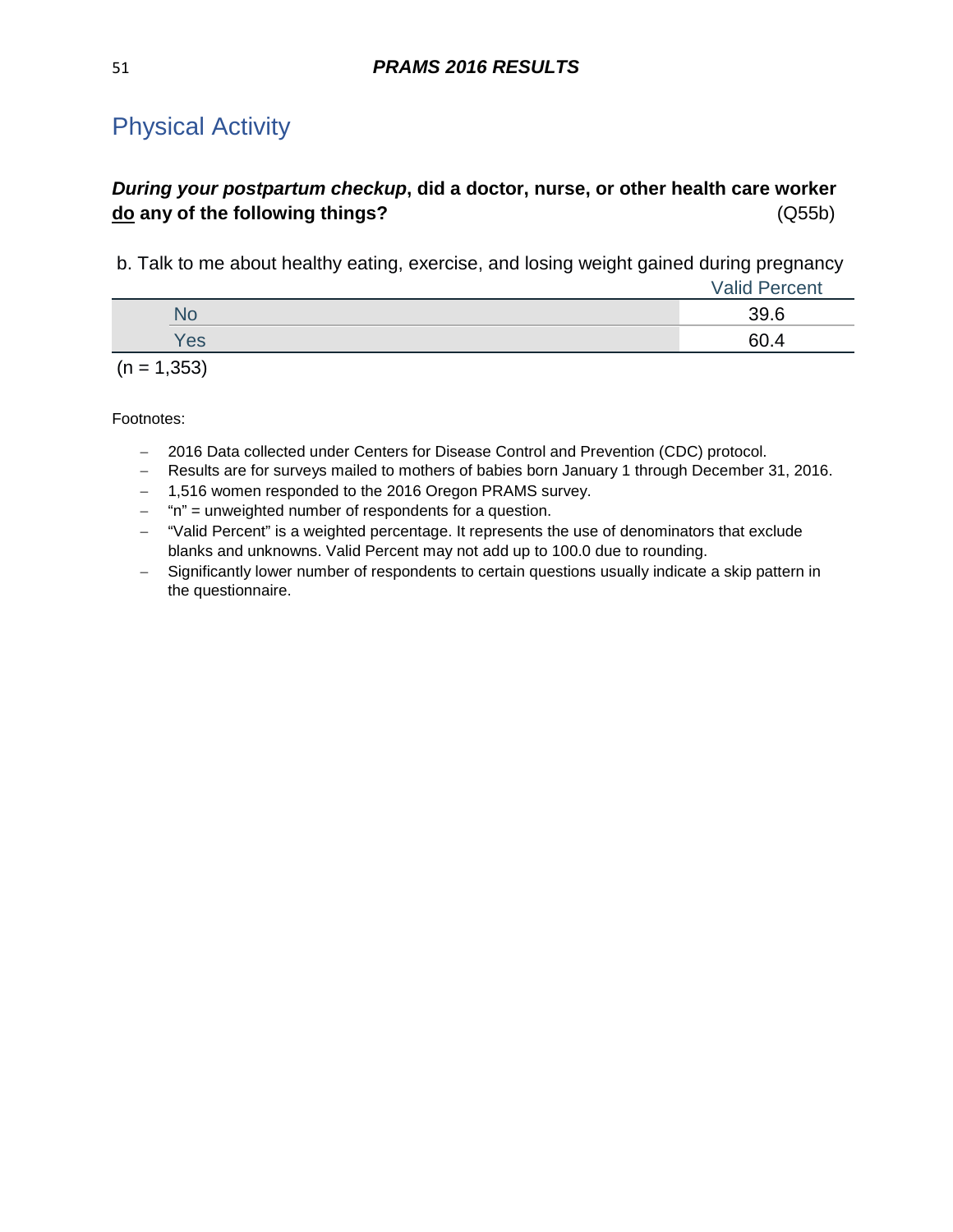# Post-partum Check-up

### *Since your new baby was born,* **have you had a postpartum checkup for yourself?**

A postpartum checkup is the regular checkup a woman has about 4-6 weeks after she gives birth. (Q54)

|      | <b>Valid Percent</b> |
|------|----------------------|
| .NO. | റ റ<br>v.v           |
| Yes  | an 2                 |

 $(n = 1,488)$ 

*During your postpartum checkup,* **did a doctor, nurse, or other health care worker do any of the following things?** For each item, check **No** if they did not do it or **Yes** if they did. (Q55)

a. Tell me to take a vitamin with folic acid

|     | <b>Valid Percent</b> |
|-----|----------------------|
|     | 38.5                 |
| Yes | -<br>∽<br>ں .        |
|     |                      |

$$
(n = 1,341)
$$

b. Talk to me about healthy eating, exercise, and losing weight gained during pregnancy Valid Percent

|     | Valla I VIVOIR |
|-----|----------------|
|     | $\sim$ $\sim$  |
| 'es |                |
|     |                |

 $(n = 1,353)$ 

### c. Talk to me about how long to wait before getting pregnant again

|     | <b>Valid Percent</b> |
|-----|----------------------|
|     | よつ                   |
| Yes | 47.9                 |

 $(n = 1,346)$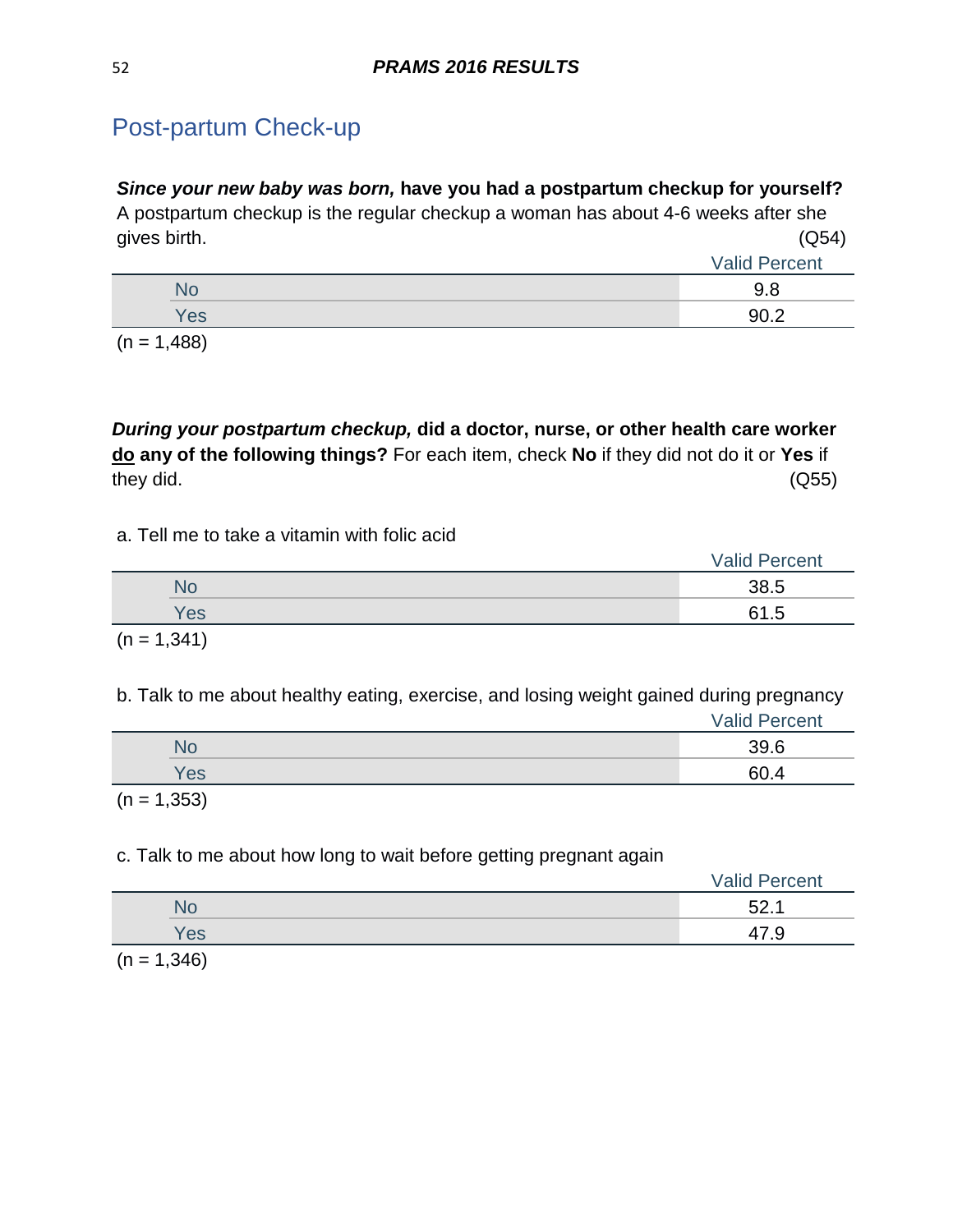# Post-partum Check-up

d. Talk to me about birth control methods I can use after giving birth

| $\sim$ $  \sim$ $\sim$<br>$\sim$ |     |                      |
|----------------------------------|-----|----------------------|
|                                  | Yes | ດາ<br><u>.</u>       |
|                                  | No  | 7.9                  |
|                                  |     | <b>Valid Percent</b> |

 $(n = 1,352)$ 

e. Give or prescribe me a contraceptive method such as the pill, patch, shot (Depo-Provera®), NuvaRing® or condoms

|        |                                    | <b>Valid Percent</b> |
|--------|------------------------------------|----------------------|
|        | No                                 | .4                   |
|        | Yes                                | 38.6                 |
| $\sim$ | $\sim$ $\sim$ $\sim$ $\sim$ $\sim$ |                      |

 $(n = 1,344)$ 

f. Insert an IUD (Mirena®, ParaGard®, Liletta®, or Skyla®) or a contraceptive implant (Nexplanon® or Implanon®)

|     | <b>Valid Percent</b> |
|-----|----------------------|
| No  | 72.9                 |
| Yes | ົ                    |
|     |                      |

 $(n = 1,336)$ 

#### g. Ask me if I was smoking cigarettes

|     | <b>Valid Percent</b> |
|-----|----------------------|
| No  | 39.0                 |
| Yes | -61<br>. ب           |
|     |                      |

 $(n = 1,343)$ 

h. Ask me if someone was hurting me emotionally or physically

|     | Valid<br>Percent |
|-----|------------------|
| ÑÕ  | ົ<br>JJ.4        |
| Yes | 66.6             |

 $(n = 1, 351)$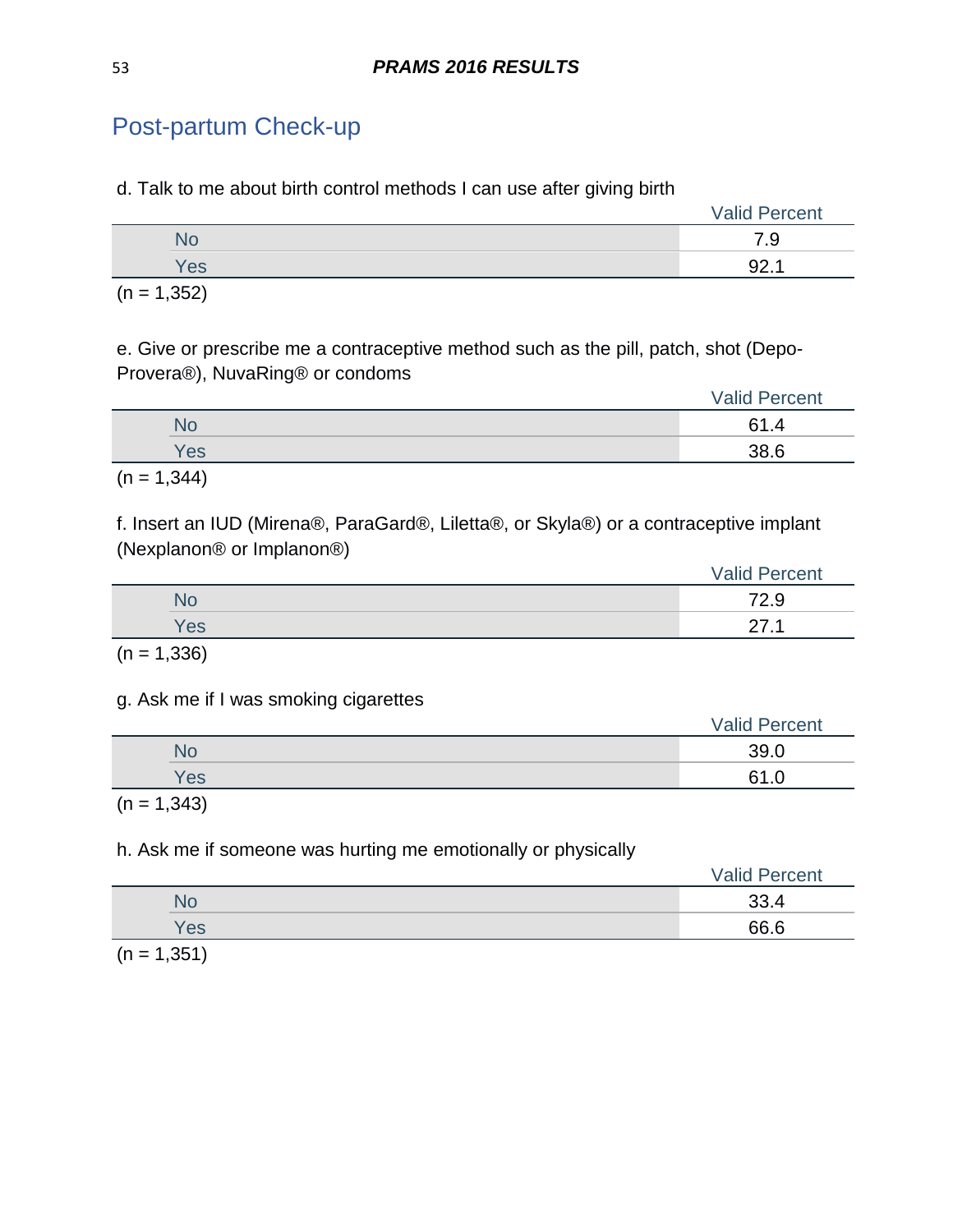# Post-partum Check-up

#### i. Ask me if I was feeling down or depressed

|     | <b>Valid Percent</b> |
|-----|----------------------|
|     | $\square$            |
| Yes | റാ ാ                 |
|     |                      |

 $(n = 1, 354)$ 

#### j. Test me for diabetes

|     | <b>Valid Percent</b> |
|-----|----------------------|
| No  | 80.1                 |
| Yes | 19.9                 |
|     |                      |

 $(n = 1,333)$ 

- − 2016 Data collected under Centers for Disease Control and Prevention (CDC) protocol.
- − Results are for surveys mailed to mothers of babies born January 1 through December 31, 2016.
- − 1,516 women responded to the 2016 Oregon PRAMS survey.
- − "n" = unweighted number of respondents for a question.
- − "Valid Percent" is a weighted percentage. It represents the use of denominators that exclude blanks and unknowns. Valid Percent may not add up to 100.0 due to rounding.
- − Significantly lower number of respondents to certain questions usually indicate a skip pattern in the questionnaire.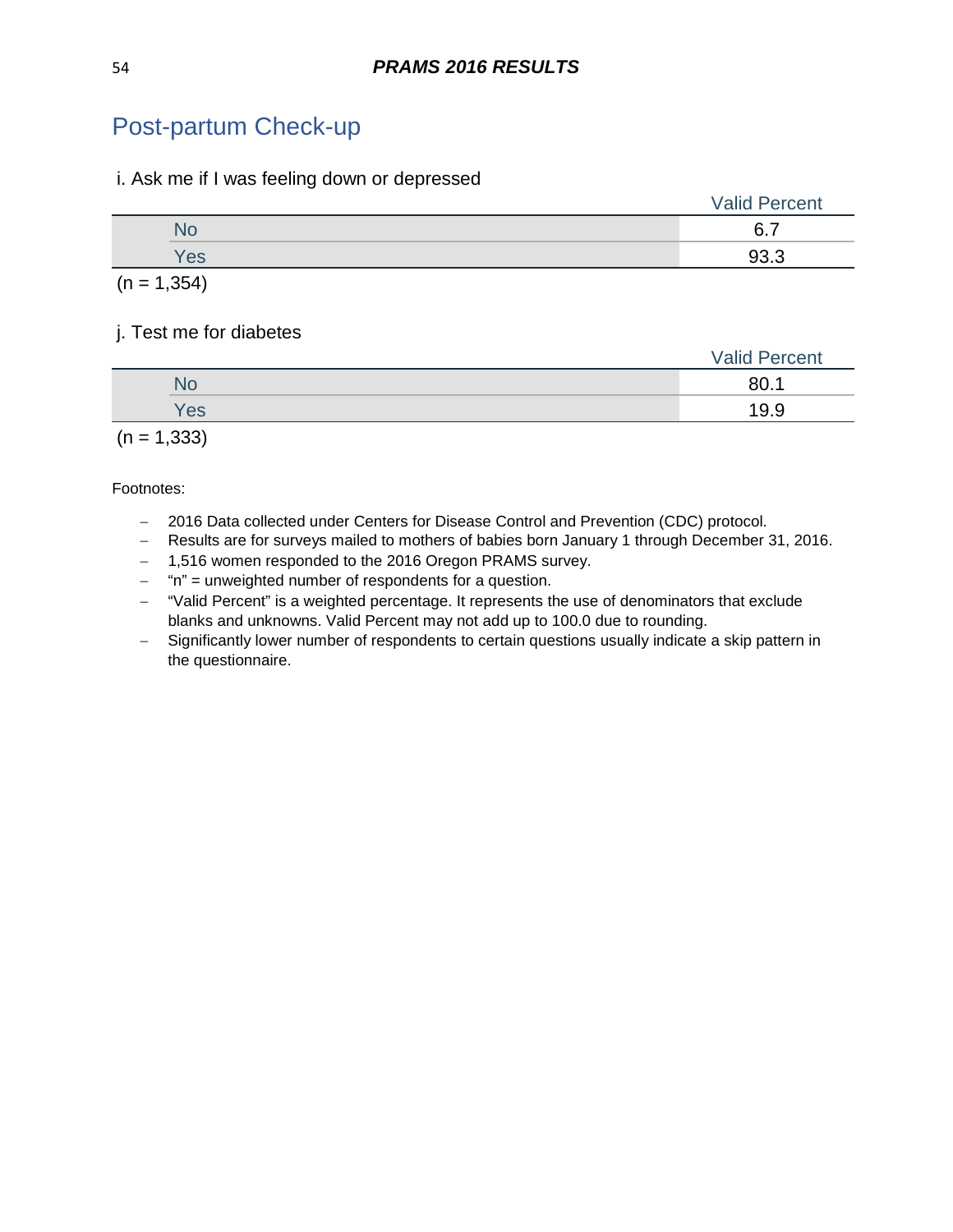**In the** *12 months before* **you got pregnant with your new baby, did you have any health care visits with a doctor, nurse, or other health care worker, including a dental or mental health worker?** (Q6)

|     | <b>Valid Percent</b> |
|-----|----------------------|
| NG. | 94<br>. . 4          |
| Yes | 68 R                 |
|     |                      |

 $(n = 1,512)$ 

### **What type of health care visit did you have in the** *12 months before* **you got pregnant with your new baby?** (Q7)

|                                                                    | <b>Percent of Cases</b> |
|--------------------------------------------------------------------|-------------------------|
| Regular checkup at my family doctor's office                       | 50.7%                   |
| Regular checkup at my OB/GYN's office                              | 48.5%                   |
| Visit for an illness or chronic condition                          | 21.3%                   |
| Visit for an injury                                                | 5.8%                    |
| Visit for family planning or birth control                         | 21.2%                   |
| Visit for depression or anxiety                                    | 12.1%                   |
| Visit to have my teeth cleaned by a dentist or dental<br>hygienist | 65.6%                   |
| <b>Other</b>                                                       | 16.9%                   |

 $(n = 958)$ 

**During any of your health care visits in the** *12 months before* **you got pregnant, did a doctor, nurse, or other health care worker do any of the following things?** For each item, check **No** if they did not or **Yes** if they did. (Q8)

#### a. Tell me to take a vitamin with folic acid

|             | <b>Valid Percent</b> |
|-------------|----------------------|
| No          | 62.4                 |
| Yes         | 37.6                 |
| $(n = 942)$ |                      |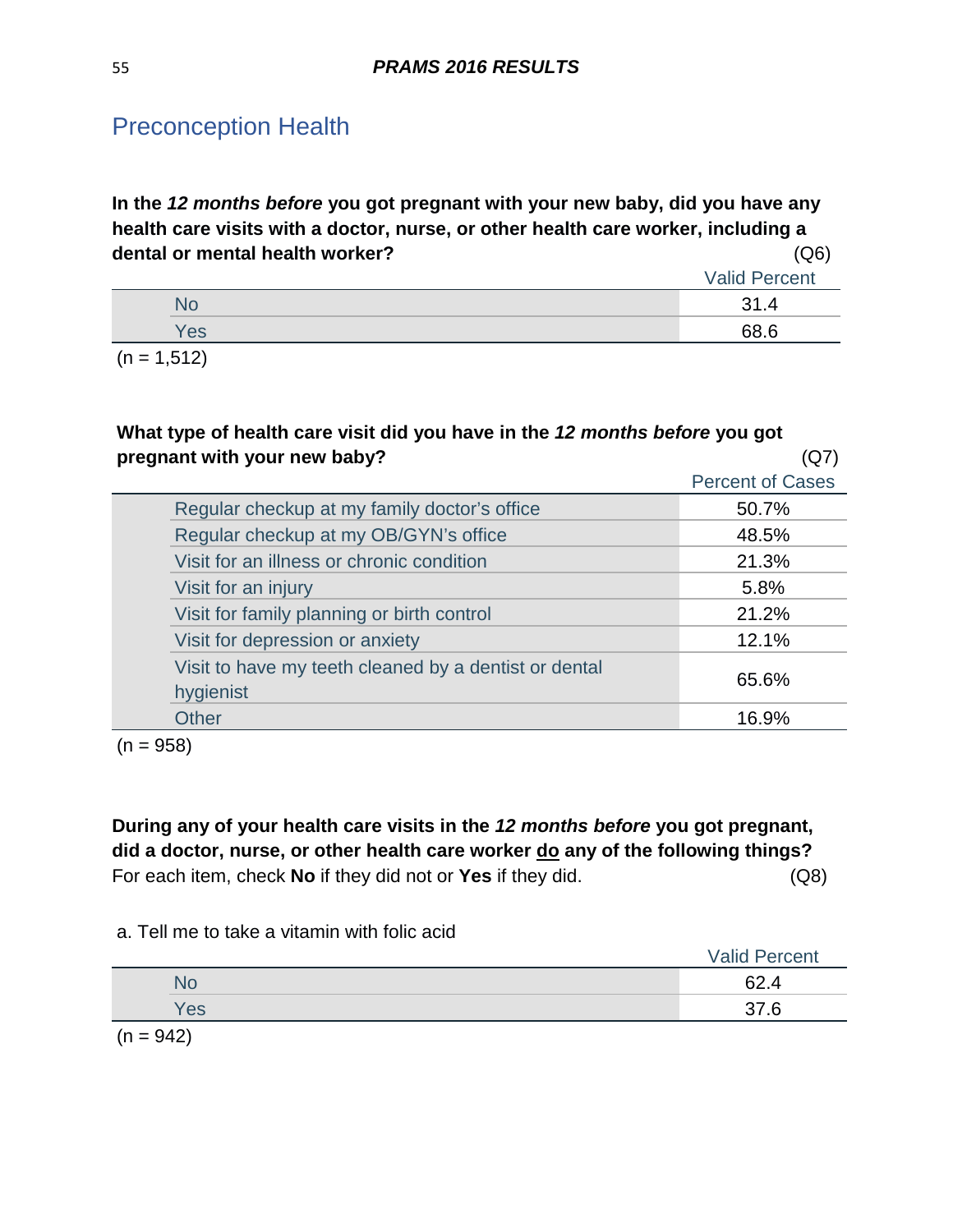#### b. Talk to me about maintaining a healthy weight

|     | <b>Valid Percent</b> |
|-----|----------------------|
| NC  | 66.2                 |
| Yes | ാറ ഠ                 |
|     |                      |

 $(n = 941)$ 

c. Talk to me about controlling any medical conditions such as diabetes or high blood pressure

|     | <b>Valid Percent</b> |
|-----|----------------------|
| NO  | 9.                   |
| Yes | <u>.</u>             |
|     |                      |

 $(n = 935)$ 

### d. Talk to me about my desire to have or not have children

|             | <b>Valid Percent</b> |
|-------------|----------------------|
| No          | 49.6                 |
| Yes         | 50.4                 |
| $(n = 943)$ |                      |

### e. Talk to me about using birth control to prevent pregnancy

|           | <b>Valid Percent</b> |
|-----------|----------------------|
| <b>No</b> | 53.3                 |
| Yes       | 46.7                 |
|           |                      |

 $(n = 937)$ 

# f. Talk to me about how I could improve my health before a pregnancy

|           | <b>Valid Percent</b>     |
|-----------|--------------------------|
| <b>No</b> | 67.3                     |
| Yes       | –<br>ົດດ<br><u> JL.I</u> |

 $(n = 934)$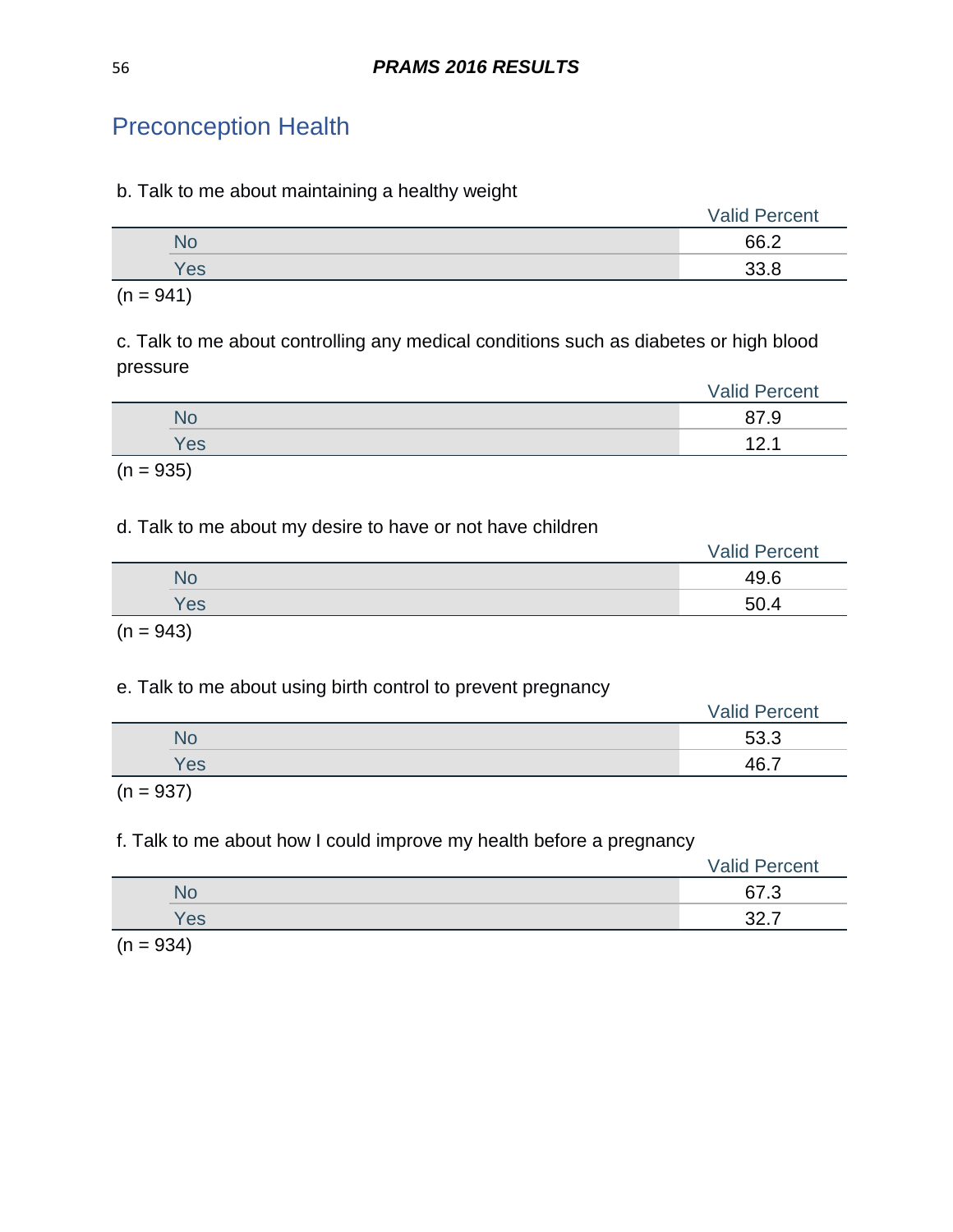g. Talk to me about sexually transmitted infections such as chlamydia, gonorrhea, or syphilis

|             | <b>Valid Percent</b> |
|-------------|----------------------|
| No          | 76.6                 |
| <b>Yes</b>  | 23.4                 |
| $(n = 939)$ |                      |

### h. Ask me if I was smoking cigarettes

|                                                                                                                 |     | <b>Valid Percent</b> |
|-----------------------------------------------------------------------------------------------------------------|-----|----------------------|
|                                                                                                                 | NС  | 24.5                 |
|                                                                                                                 | Yes | 75.5                 |
| the contract of the contract of the contract of the contract of the contract of the contract of the contract of |     |                      |

 $(n = 944)$ 

### i. Ask me if someone was hurting me emotionally or physically

|     | <b>Valid Percent</b> |
|-----|----------------------|
| No  | 44.C                 |
| Yes | 56.0                 |
|     |                      |

 $(n = 940)$ 

#### j. Ask me if I was feeling down or depressed

| 44.8<br>٧с<br>Yes |  | <b>Valid Percent</b> |
|-------------------|--|----------------------|
|                   |  |                      |
|                   |  | 55.2                 |

 $(n = 942)$ 

#### k. Ask me about the kind of work I do

|     | <b>Valid Percent</b> |
|-----|----------------------|
| Nd  | 34.9                 |
| Yes | 65.1                 |
|     |                      |

 $(n = 943)$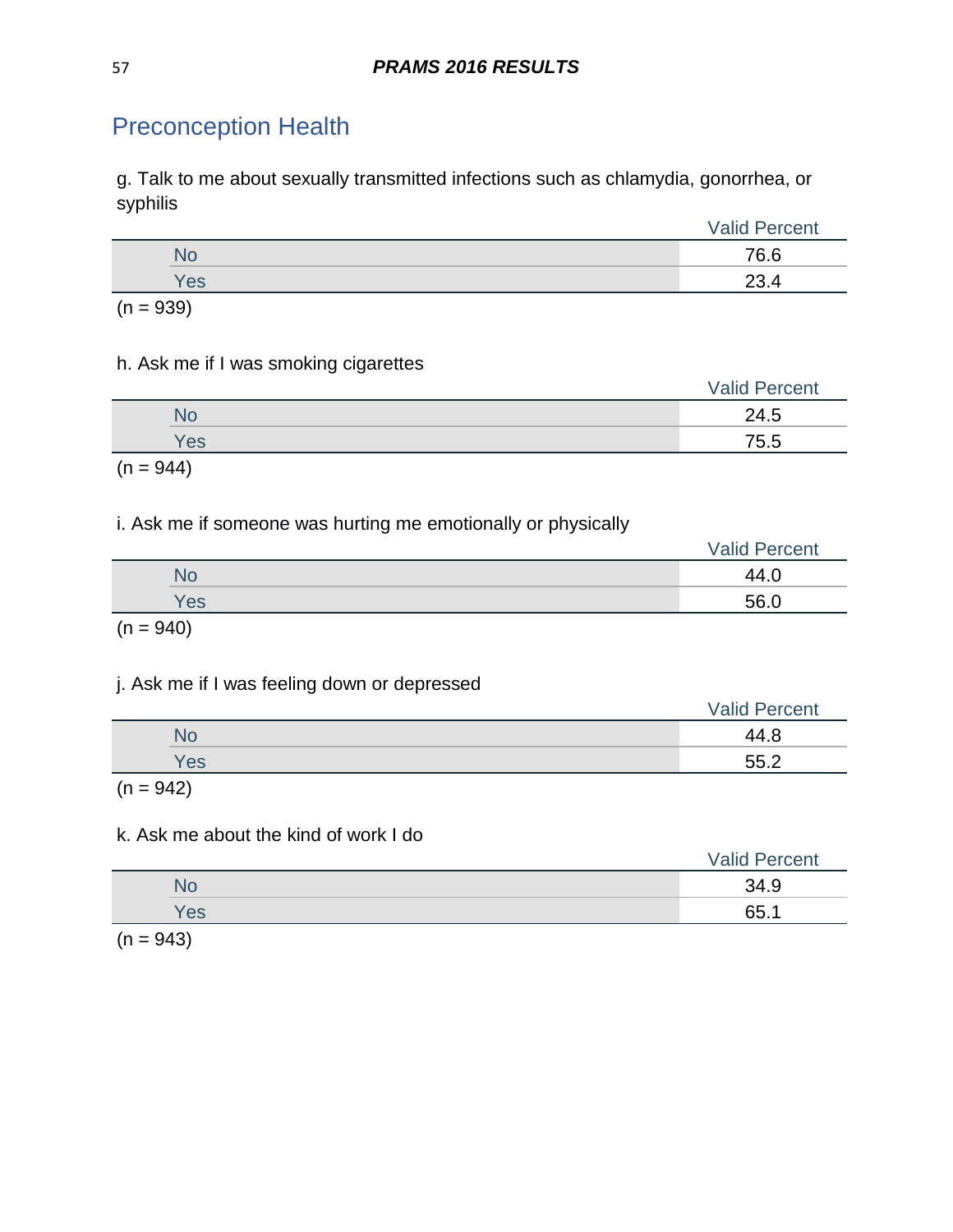| I. Test me for HIV (the virus that causes AIDS) |  |  |
|-------------------------------------------------|--|--|
|-------------------------------------------------|--|--|

|     | <b>Valid Percent</b> |
|-----|----------------------|
| Nd  | 78.2                 |
| Yes | 21.8                 |
|     |                      |

 $(n = 921)$ 

**During the** *3 months before* **you got pregnant with your** *new* **baby, did you have any of the following health conditions**? For each one, check **No** if you did not have the condition or **Yes** if you did. (Q4)

a. Type 1 or Type 2 diabetes (**not** gestational diabetes or diabetes that starts during pregnancy)

|     | <b>Valid Percent</b> |
|-----|----------------------|
| .O  | $\sim$               |
| Yes | ററ                   |
|     |                      |

 $(n = 1,500)$ 

### b. High blood pressure or hypertension

|               | <b>Valid Percent</b> |
|---------------|----------------------|
| N٥            | 96.5                 |
| Yes           | 3.5                  |
| $(n = 1,502)$ |                      |

# c. Depression

|                     | <b>Valid Percent</b> |
|---------------------|----------------------|
| ٧o                  | 87.9                 |
| Yes                 | 1つ<br><u>.</u>       |
| $\sqrt{1 - (10.7)}$ |                      |

 $(n = 1,497)$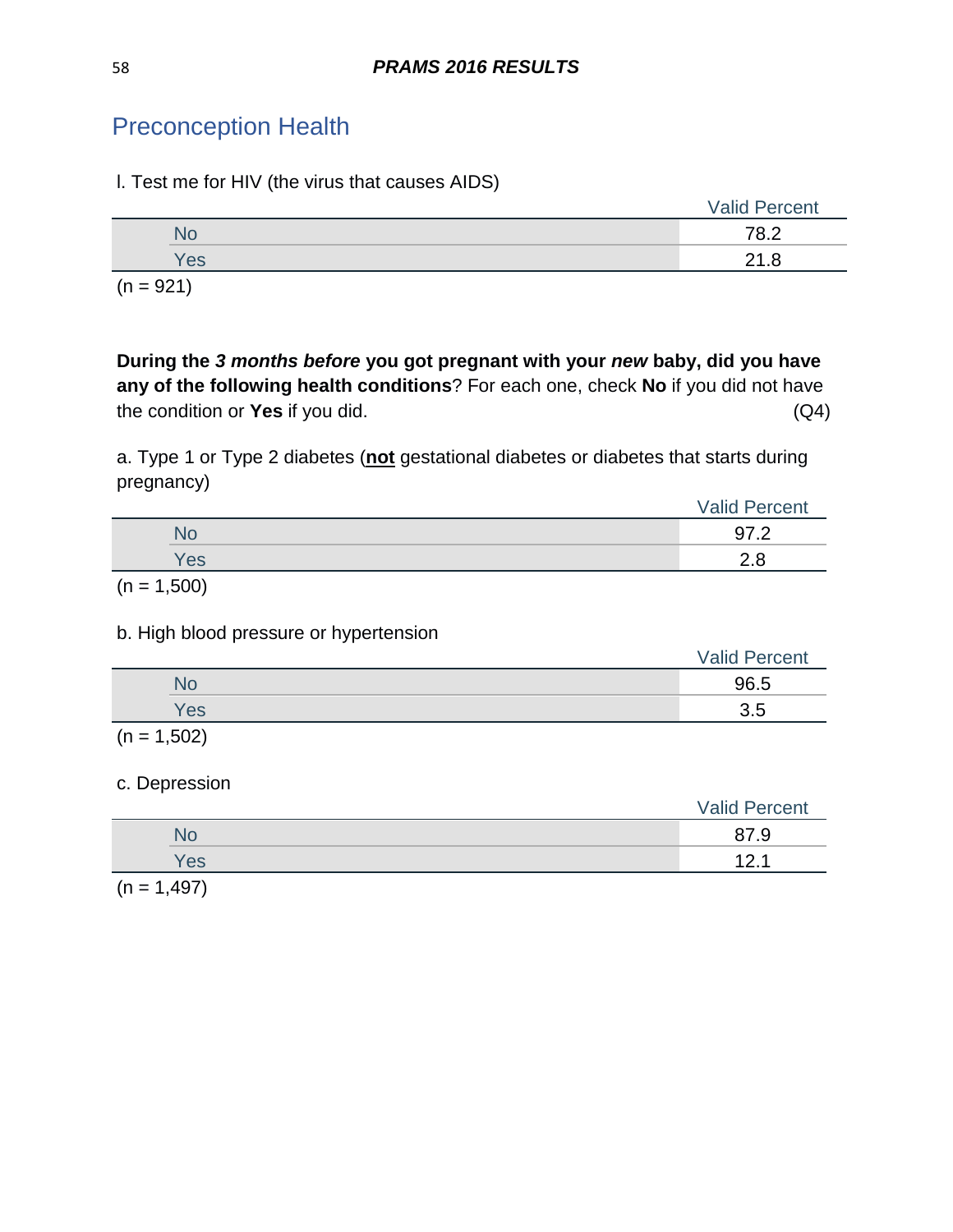# **During the** *month before* **you got pregnant with your new baby, how many times a week did you take a multivitamin, a prenatal vitamin, or a folic acid vitamin?** (Q5)

|                                                                                                                    | <b>Valid Percent</b> |
|--------------------------------------------------------------------------------------------------------------------|----------------------|
| I didn't take a multivitamin, prenatal vitamin, or folic acid<br>vitamin in the <i>month before</i> I got pregnant | 45.9                 |
| 1 to 3 times a week                                                                                                | 8.1                  |
| 4 to 6 times a week                                                                                                | 9.5                  |
| Every day of the week                                                                                              | 36.5                 |
|                                                                                                                    |                      |

 $(n = 1,512)$ 

- − 2016 Data collected under Centers for Disease Control and Prevention (CDC) protocol.
- − Results are for surveys mailed to mothers of babies born January 1 through December 31, 2016.
- − 1,516 women responded to the 2016 Oregon PRAMS survey.
- − "n" = unweighted number of respondents for a question.
- − "Valid Percent" is a weighted percentage. It represents the use of denominators that exclude blanks and unknowns. Valid Percent may not add up to 100.0 due to rounding.
- − Significantly lower number of respondents to certain questions usually indicate a skip pattern in the questionnaire.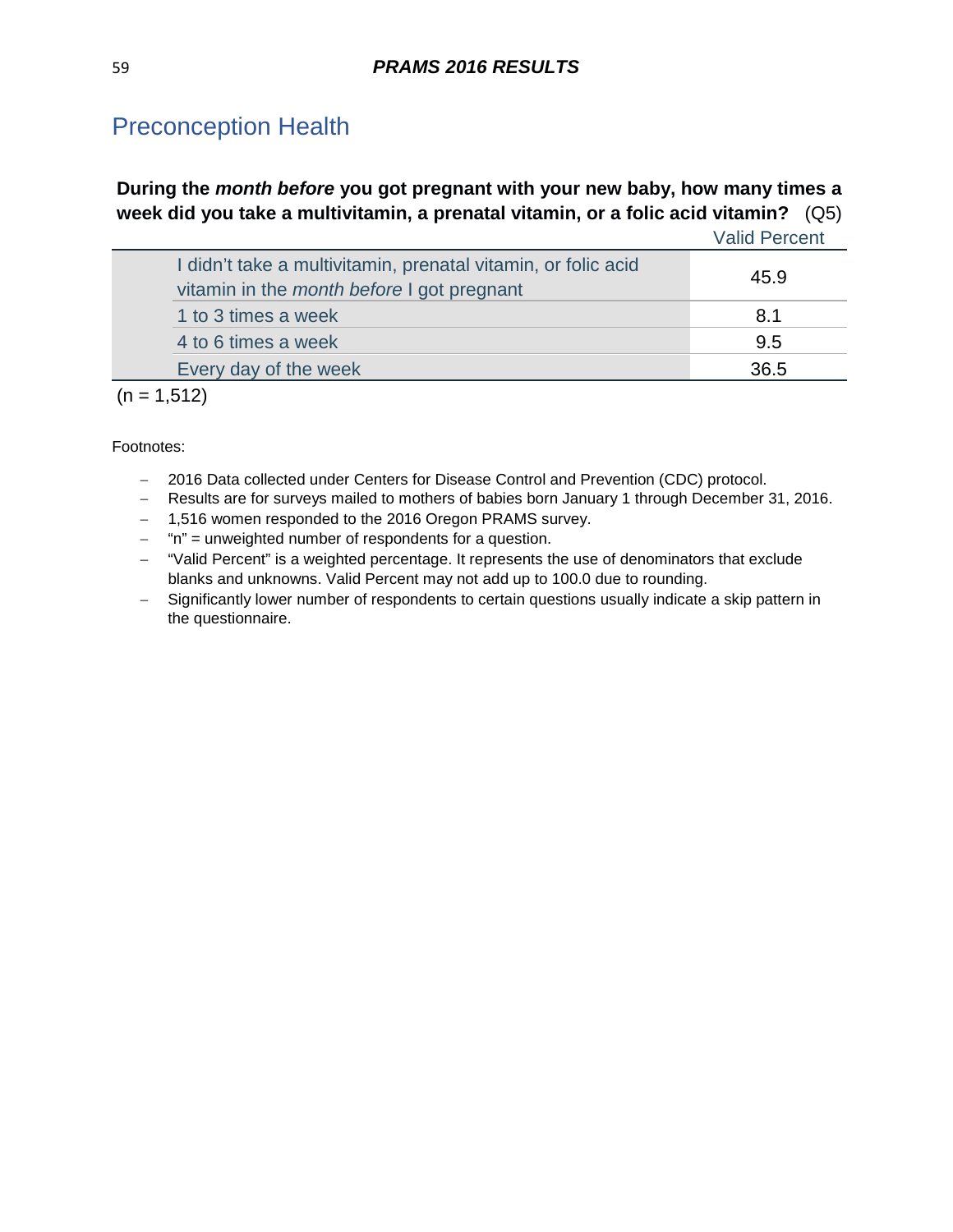# Pregnancy Intendedness

| Thinking back to just before you got pregnant with your new baby, how did you |                      |  |
|-------------------------------------------------------------------------------|----------------------|--|
| feel about becoming pregnant?                                                 | (Q12)                |  |
|                                                                               | <b>Valid Percent</b> |  |
| I wanted to be pregnant later                                                 | 20.2                 |  |
| I wanted to be pregnant sooner                                                | 13.1                 |  |
| I wanted to be pregnant then                                                  | 49.5                 |  |
| I didn't want to be pregnant then or at any time in the future                | 3.3                  |  |
| I wasn't sure what I wanted                                                   | 14.0                 |  |
| $\lambda$ $\sim$ $\sim$ $\lambda$                                             |                      |  |

 $(n = 1,497)$ 

# **When you got pregnant with your new baby, were you trying to get pregnant?**

|             | (Q13)                |
|-------------|----------------------|
|             | <b>Valid Percent</b> |
| No          | 39.5                 |
| <b>Yes</b>  | 60.5                 |
| $(n + 4AC)$ |                      |

 $(n = 1,495)$ 

**When you got pregnant with your new baby, were you or your husband or partner doing anything to keep from getting pregnant?** Some things people do to keep from getting pregnant include having their tubes tied, using birth control pills, condoms, withdrawal, or natural family planning. The same state of the state  $(Q14)$ 

|     | <b>Valid Percent</b> |
|-----|----------------------|
| ٩O  | 55.8                 |
| Yes |                      |

 $(n = 605)$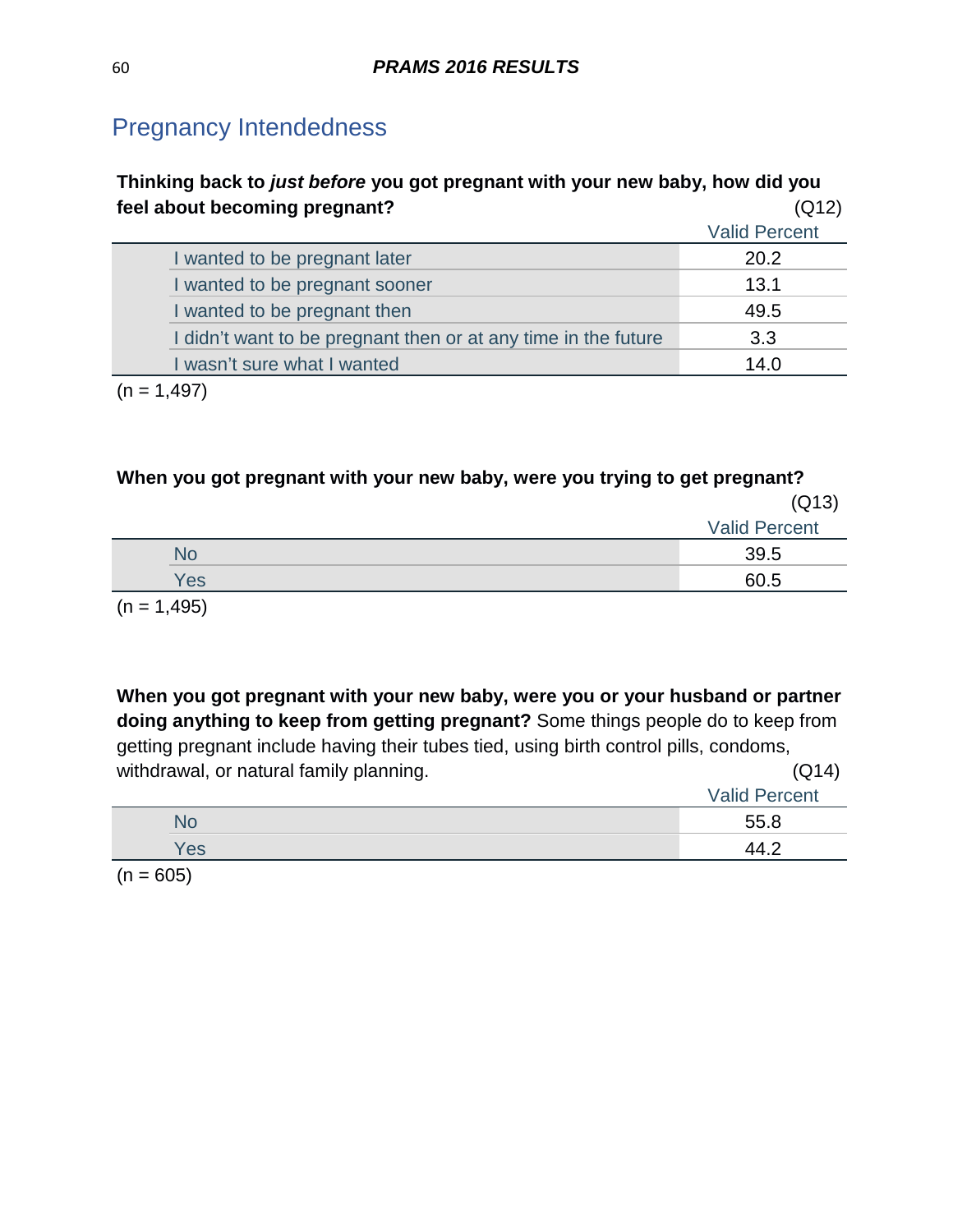# Pregnancy Intendedness

# **What were your reasons or your husband's or partner's reasons for not doing anything to keep from getting pregnant?** (Q15)

|                                                                                     | <b>Percent of Cases</b> |
|-------------------------------------------------------------------------------------|-------------------------|
| I didn't mind if I got pregnant                                                     | 64.9%                   |
| I thought I could not get pregnant at that time                                     | 25.6%                   |
| I had side effects from the birth control method I was using                        | 11.6%                   |
| I had problems getting birth control when I needed it                               | 2.8%                    |
| I thought my husband or partner or I was sterile (could not<br>get pregnant at all) | 10.6%                   |
| My husband or partner didn't want to use anything                                   | 14.1%                   |
| I forgot to use a birth control method                                              | 12.6%                   |
| Other                                                                               | 16.3%                   |

 $(n = 341)$ 

- − 2016 Data collected under Centers for Disease Control and Prevention (CDC) protocol.
- − Results are for surveys mailed to mothers of babies born January 1 through December 31, 2016.
- − 1,516 women responded to the 2016 Oregon PRAMS survey.
- − "n" = unweighted number of respondents for a question.
- − "Valid Percent" is a weighted percentage. It represents the use of denominators that exclude blanks and unknowns. Valid Percent may not add up to 100.0 due to rounding.
- − Significantly lower number of respondents to certain questions usually indicate a skip pattern in the questionnaire.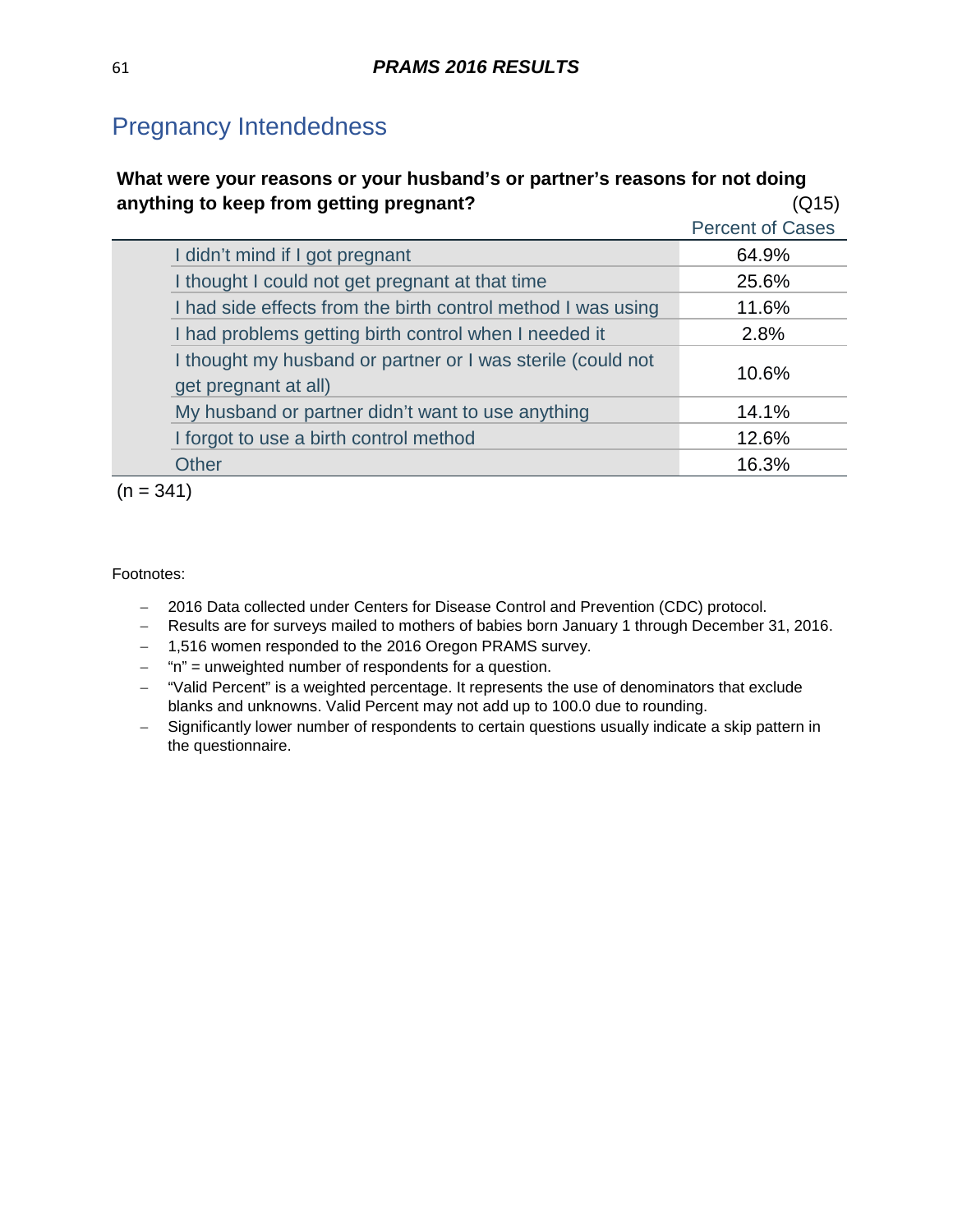# Pregnancy Weight

### **During any of your health care visits in the** *12 months before* **you got pregnant, did a doctor, nurse, or other health care worker do any of the following things?**

(Q8b)

b. Talk to me about maintaining a healthy weight

|     | <b>Valid Percent</b> |
|-----|----------------------|
| NO  | 66.2                 |
| Yes | ס כפ                 |

 $(n = 941)$ 

### *During any of your prenatal care visits,* **did a doctor, nurse, or other health care worker ask you any of the things listed below?** (Q18a)

a. If I knew how much weight I should gain during pregnancy

|  |     | <b>Valid Percent</b> |
|--|-----|----------------------|
|  | N٥  | 41.6                 |
|  | Yes | 58.4                 |

 $(n = 1,475)$ 

### *During your postpartum checkup,* **did a doctor, nurse, or other health care worker do any of the following things?** (Q55b)

b. Talk to me about healthy eating, exercise, and losing weight gained during pregnancy

|     | <b>Valid Percent</b> |
|-----|----------------------|
|     | 39.6                 |
| Yes | 60.                  |
|     |                      |

 $(n = 1,353)$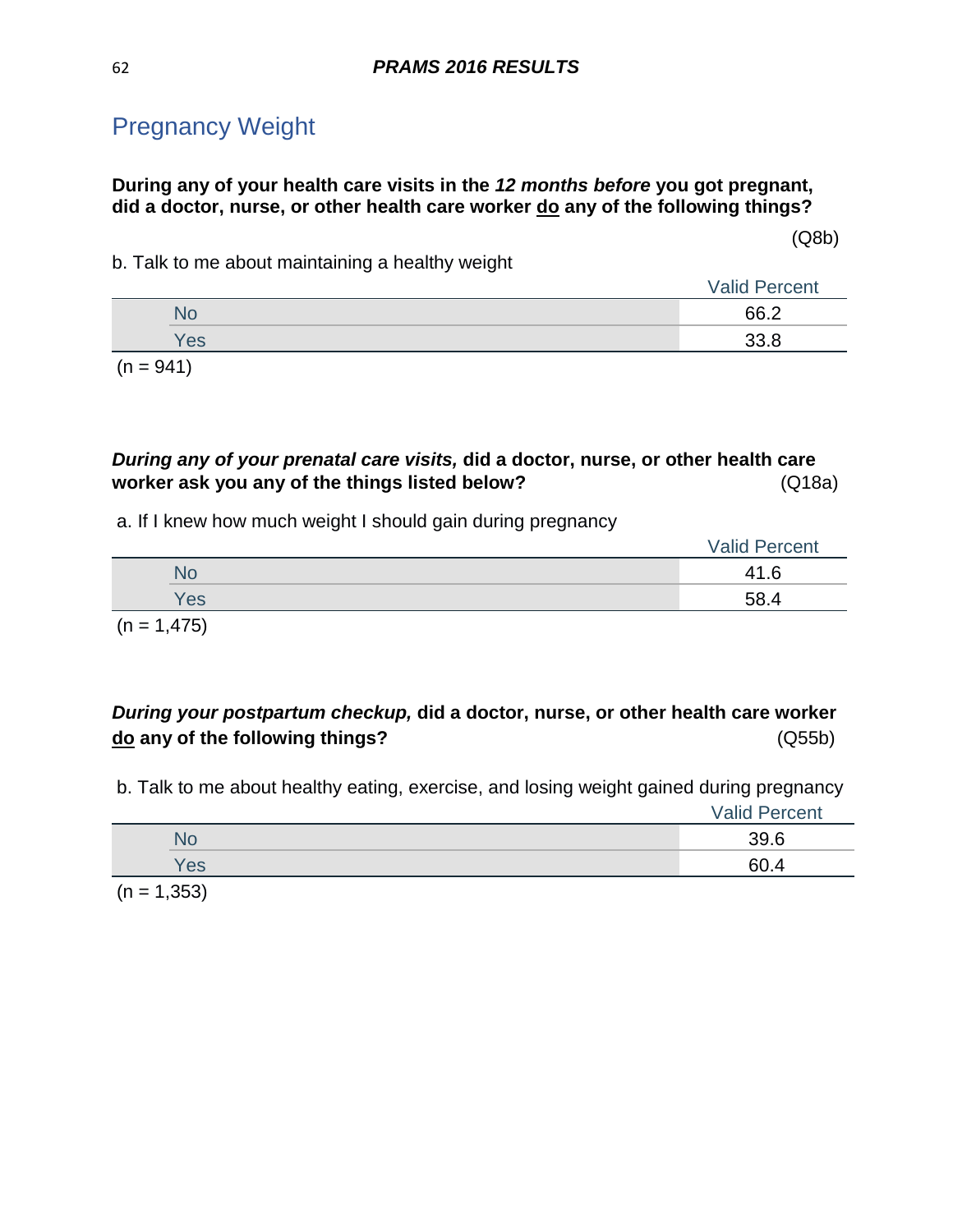# Pregnancy Weight

### **During any of your health care visits in the** *12 months before* **you got pregnant, did a doctor, nurse, or other health care worker do any of the following things?**

(Q8b)

b. Talk to me about maintaining a healthy weight

|  |            | <b>Valid Percent</b> |  |
|--|------------|----------------------|--|
|  | Ńс         | 66.2                 |  |
|  | <b>Yes</b> | ാറ ഠ                 |  |
|  |            |                      |  |

 $(n = 941)$ 

- − 2016 Data collected under Centers for Disease Control and Prevention (CDC) protocol.
- − Results are for surveys mailed to mothers of babies born January 1 through December 31, 2016.
- − 1,516 women responded to the 2016 Oregon PRAMS survey.
- − "n" = unweighted number of respondents for a question.
- − "Valid Percent" is a weighted percentage. It represents the use of denominators that exclude blanks and unknowns. Valid Percent may not add up to 100.0 due to rounding.
- − Significantly lower number of respondents to certain questions usually indicate a skip pattern in the questionnaire.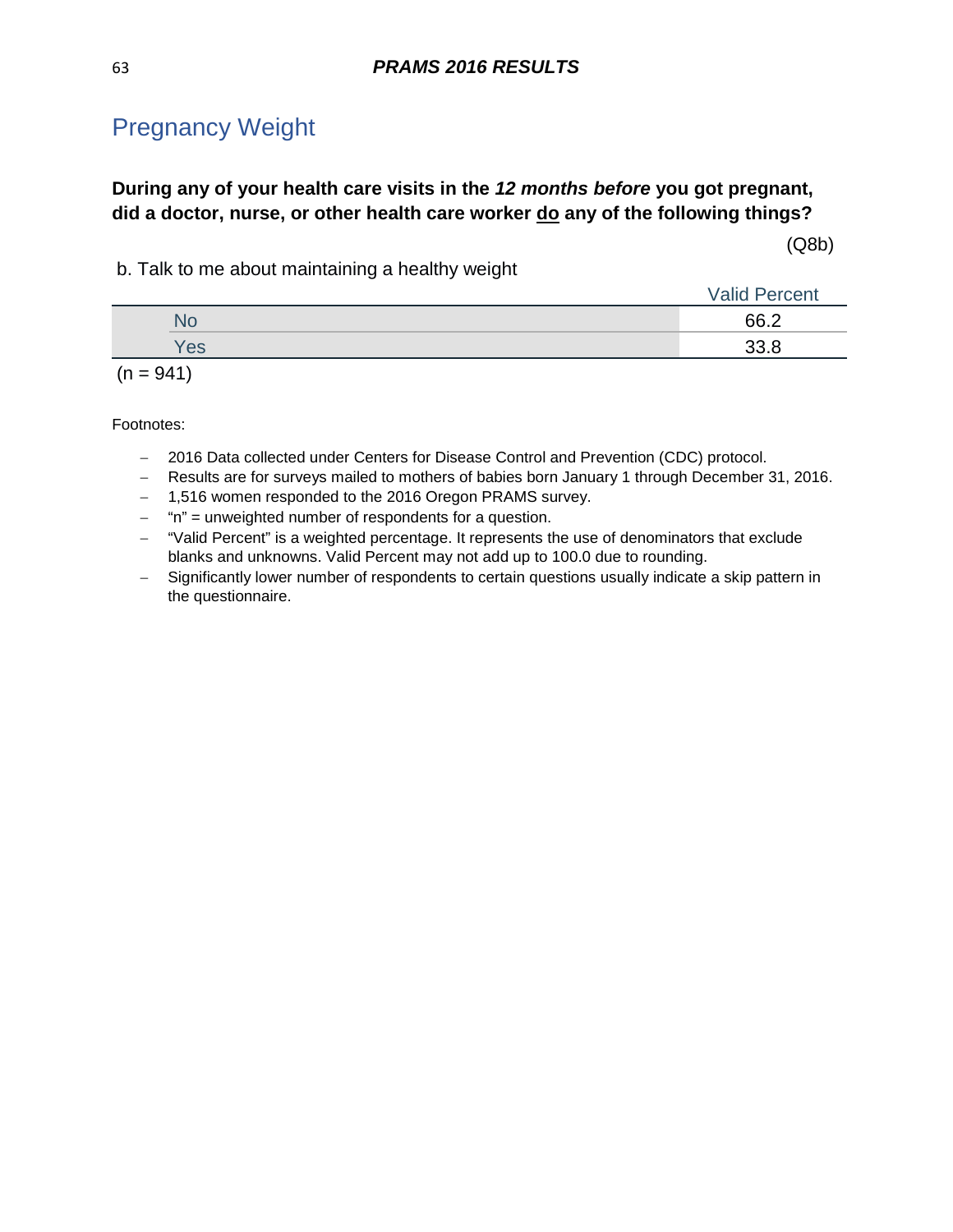# **How many weeks** *or* **months pregnant were you when you had your first visit for prenatal care?** (Q17)

(reported in months)

|                                | <b>Valid Percent</b> |
|--------------------------------|----------------------|
| I did not go for prenatal care |                      |
| Less than 3 months             | 90 R                 |
| 3 or more months               | 8 6                  |
|                                |                      |

 $(n = 1,483)$ 

*During any of your prenatal care visits,* **did a doctor, nurse, or other health care worker ask you any of the things listed below?** For each item, check **No** if they did not ask you about it or **Yes** if they did. (Q18)

### a. If I knew how much weight I should gain during pregnancy

|     | <b>Valid Percent</b> |  |
|-----|----------------------|--|
| No  | 6                    |  |
| Yes | 58.4                 |  |
|     |                      |  |

$$
(n = 1,475)
$$

### b. If I was taking any prescription medication

|                                                                                                                 |     | <b>Valid Percent</b> |
|-----------------------------------------------------------------------------------------------------------------|-----|----------------------|
|                                                                                                                 | NC  |                      |
|                                                                                                                 | Yes | 96.0                 |
| the contract of the contract of the contract of the contract of the contract of the contract of the contract of |     |                      |

 $(n = 1,487)$ 

# c. If I was smoking cigarettes

|                          |                                    | <b>Valid Percent</b> |
|--------------------------|------------------------------------|----------------------|
|                          | ٧С                                 | ~<br>c<br>ى.         |
|                          | Yes                                | דו                   |
| $\overline{\phantom{a}}$ | $\sim$ $\sim$ $\sim$ $\sim$ $\sim$ |                      |

 $(n = 1,487)$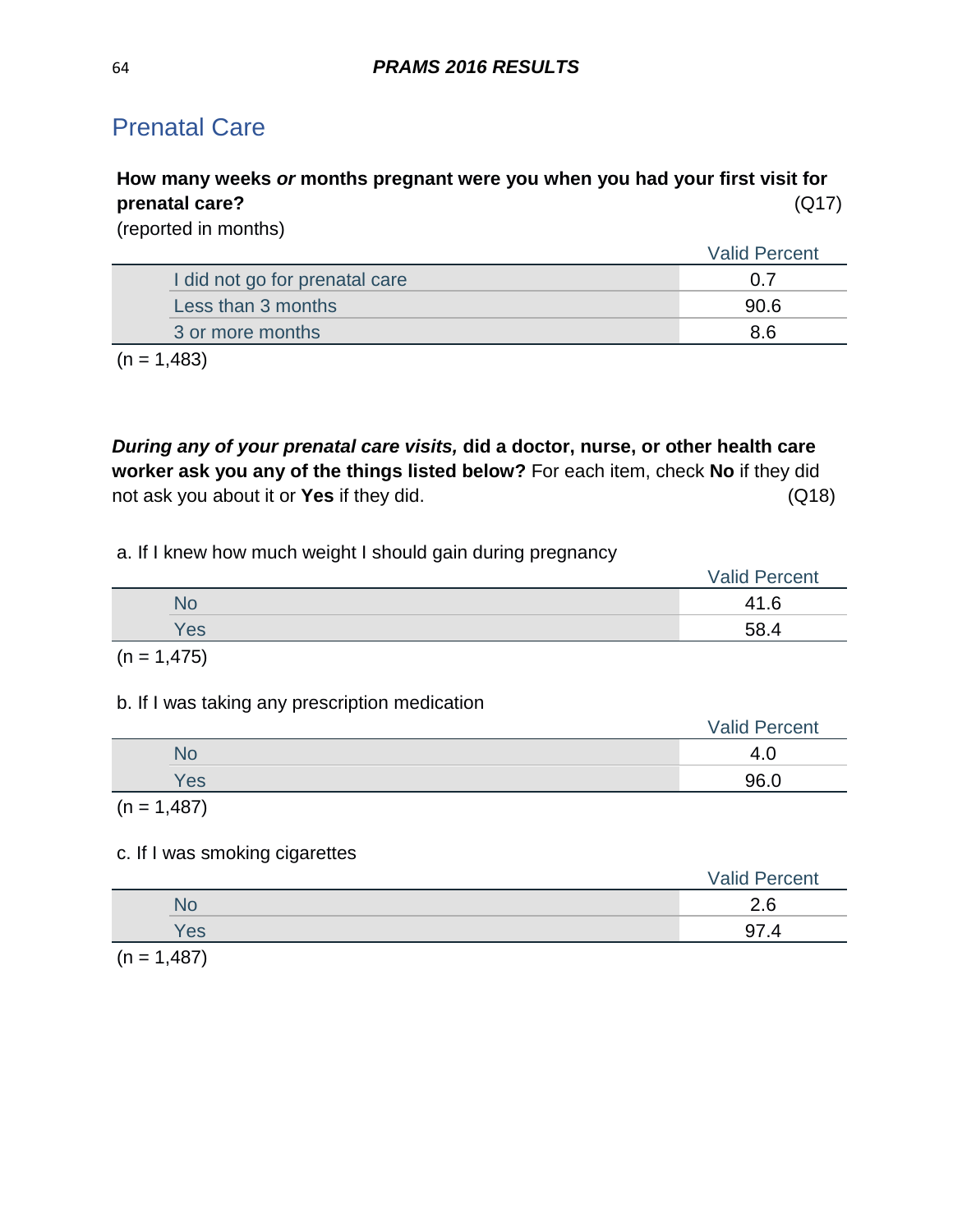#### d. If I was drinking alcohol

|        |          | <b>Valid Percent</b> |
|--------|----------|----------------------|
|        | No       | $\Omega$             |
|        | Yes      | 96.3                 |
| $\sim$ | $\cdots$ |                      |

 $(n = 1,485)$ 

#### e. If someone was hurting me emotionally or physically

|           | <b>Valid Percent</b> |
|-----------|----------------------|
| <b>No</b> | 13.6                 |
| Yes       | 86.4                 |
|           |                      |

 $(n = 1,480)$ 

### f. If I was feeling down or depressed

|     | <b>Valid Percent</b> |
|-----|----------------------|
| No  | 13.8                 |
| Yes | 86.2                 |

 $(n = 1,484)$ 

### g. If I was using drugs such as marijuana, cocaine, crack, or meth

|     | <b>Valid Percent</b> |
|-----|----------------------|
|     | ィっっ                  |
| Yes | 8.                   |

 $(n = 1,486)$ 

### h. If I wanted to be tested for HIV (the virus that causes AIDS)

|  |     | <b>Valid Percent</b> |
|--|-----|----------------------|
|  | No  | 42.3                 |
|  | Yes | --<br>.              |
|  |     |                      |

 $(n = 1, 455)$ 

### i. If I planned to breastfeed my new baby

|                                  | <b>Valid Percent</b> |
|----------------------------------|----------------------|
| No                               | 6<br>-4              |
| Yes                              | 93.9                 |
| $\overline{1}$<br>$\overline{ }$ |                      |

 $(n = 1,486)$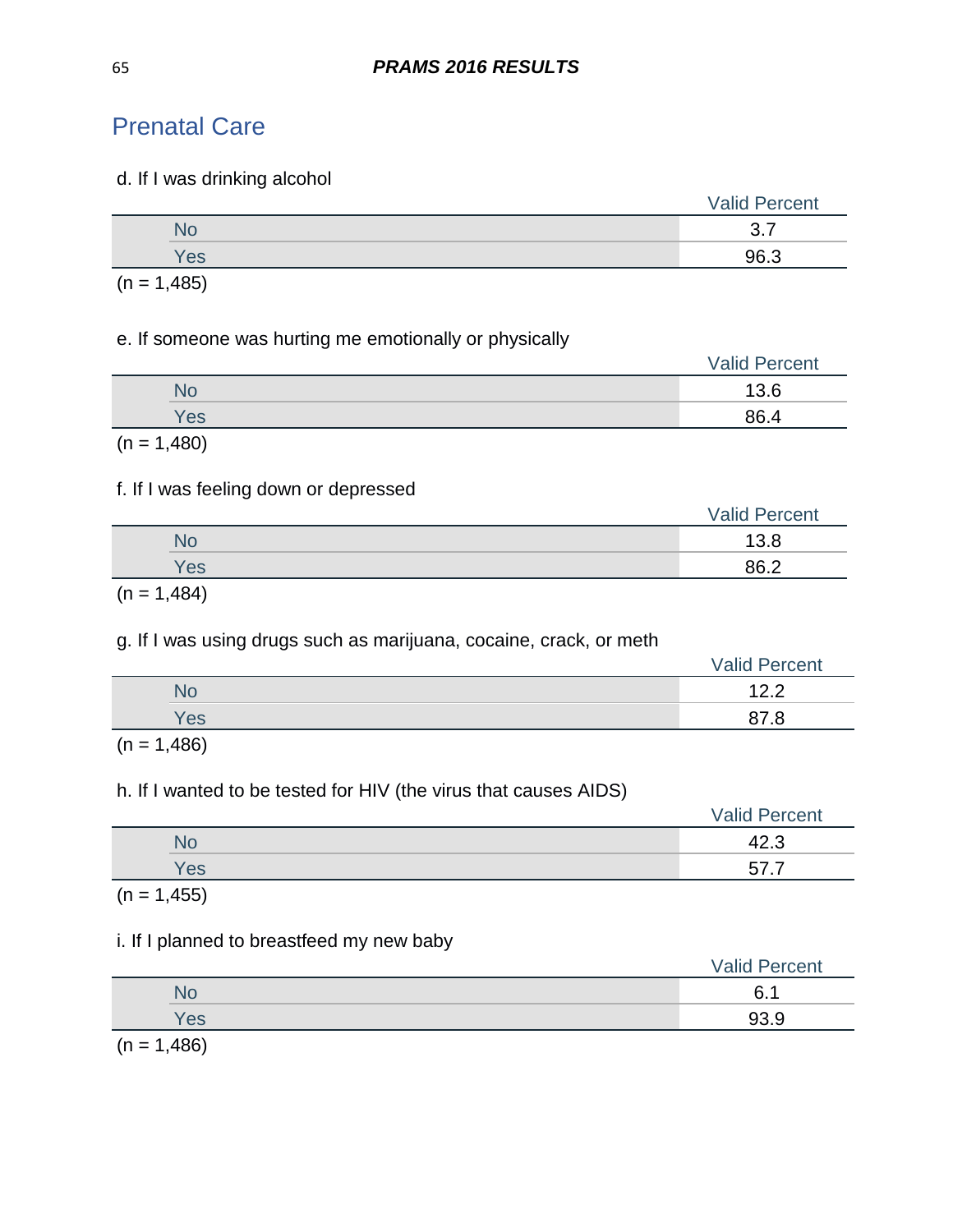|  | j. If I planned to use birth control after my baby was born |  |  |  |  |  |
|--|-------------------------------------------------------------|--|--|--|--|--|
|--|-------------------------------------------------------------|--|--|--|--|--|

|     | <b>Valid Percent</b> |
|-----|----------------------|
| .NU | 9.3                  |
| Yes | ിറ                   |
|     |                      |

 $(n = 1,483)$ 

| During your most recent pregnancy, did you have your teeth cleaned by a dentist |                      |
|---------------------------------------------------------------------------------|----------------------|
| or dental hygienist?                                                            | (Q21)                |
|                                                                                 | <b>Valid Percent</b> |
| <b>No</b>                                                                       | 46.3                 |
| Yes                                                                             | 53.7                 |
|                                                                                 |                      |

 $(n = 1,506)$ 

# **During** *your most recent* **pregnancy, did you have any of the following health**

**conditions?** For each one, check **No** if you did not have the condition or **Yes** if you did.

(Q22)

a. Gestational diabetes (diabetes that **started** during *this* pregnancy)

|     | <b>Valid Percent</b> |
|-----|----------------------|
| No  | 89.6                 |
| Yes | 0.4                  |
|     |                      |

 $(n = 1,500)$ 

b. High blood pressure (that **started** during *this* pregnancy), pre-eclampsia or eclampsia

|     | <b>Valid Percent</b> |  |
|-----|----------------------|--|
| No  |                      |  |
| Yes | 12.8                 |  |
|     |                      |  |

 $(n = 1,491)$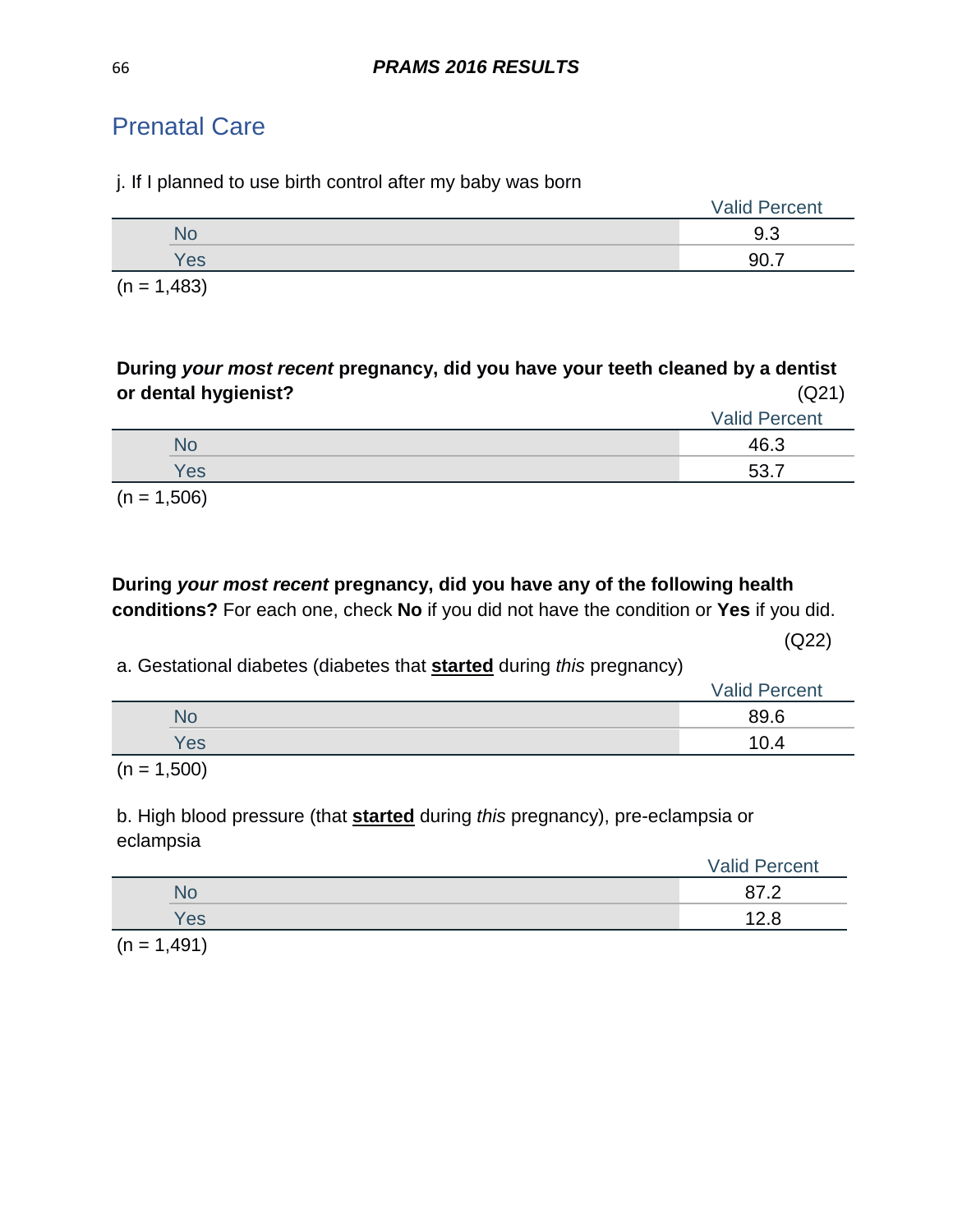### c. Depression

|                                                                                                                 | <b>Valid Percent</b> |
|-----------------------------------------------------------------------------------------------------------------|----------------------|
| No                                                                                                              | 86.8                 |
| Yes                                                                                                             | 13.2                 |
| the contract of the contract of the contract of the contract of the contract of the contract of the contract of |                      |

 $(n = 1,485)$ 

**During any of your prenatal care visits or after your most recent delivery, did a doctor, nurse, or other health care worker ever advise you to quit smoking?** (Q59)

|                                     | <b>Valid Percent</b> |
|-------------------------------------|----------------------|
| <b>No</b>                           | 20.2                 |
| Yes, during my prenatal care visits | 4.4                  |
| Yes, after my delivery              | 0.6                  |
| Yes, both times                     | 6.8                  |
| I did not smoke at that time        | 67.9                 |
|                                     |                      |

 $(n = 1, 410)$ 

### **During your most recent pregnancy, what kind of health insurance did you have for your** *prenatal care***?** (Q10)

|                                                                                                          | <b>Percent of Cases</b> |
|----------------------------------------------------------------------------------------------------------|-------------------------|
| I did not go for prenatal care                                                                           | 0.8%                    |
| Private health insurance from my job or the job of my<br>husband or partner                              | 47.8%                   |
| Private health insurance from my parents                                                                 | 4.4%                    |
| Private health insurance from the Oregon Health Insurance<br>Marketplace, Care Oregon, or HealthCare.gov | 5.8%                    |
| Oregon Health Plan or Medicaid                                                                           | 49.5%                   |
| <b>TRICARE</b> or other military health care                                                             | 0.9%                    |
| <b>Indian Health Service</b>                                                                             | 0.6%                    |
| Other health insurance                                                                                   | 4.4%                    |
| I did not have any health insurance for my prenatal care                                                 | 1.0%                    |
|                                                                                                          |                         |

 $(n = 1,500)$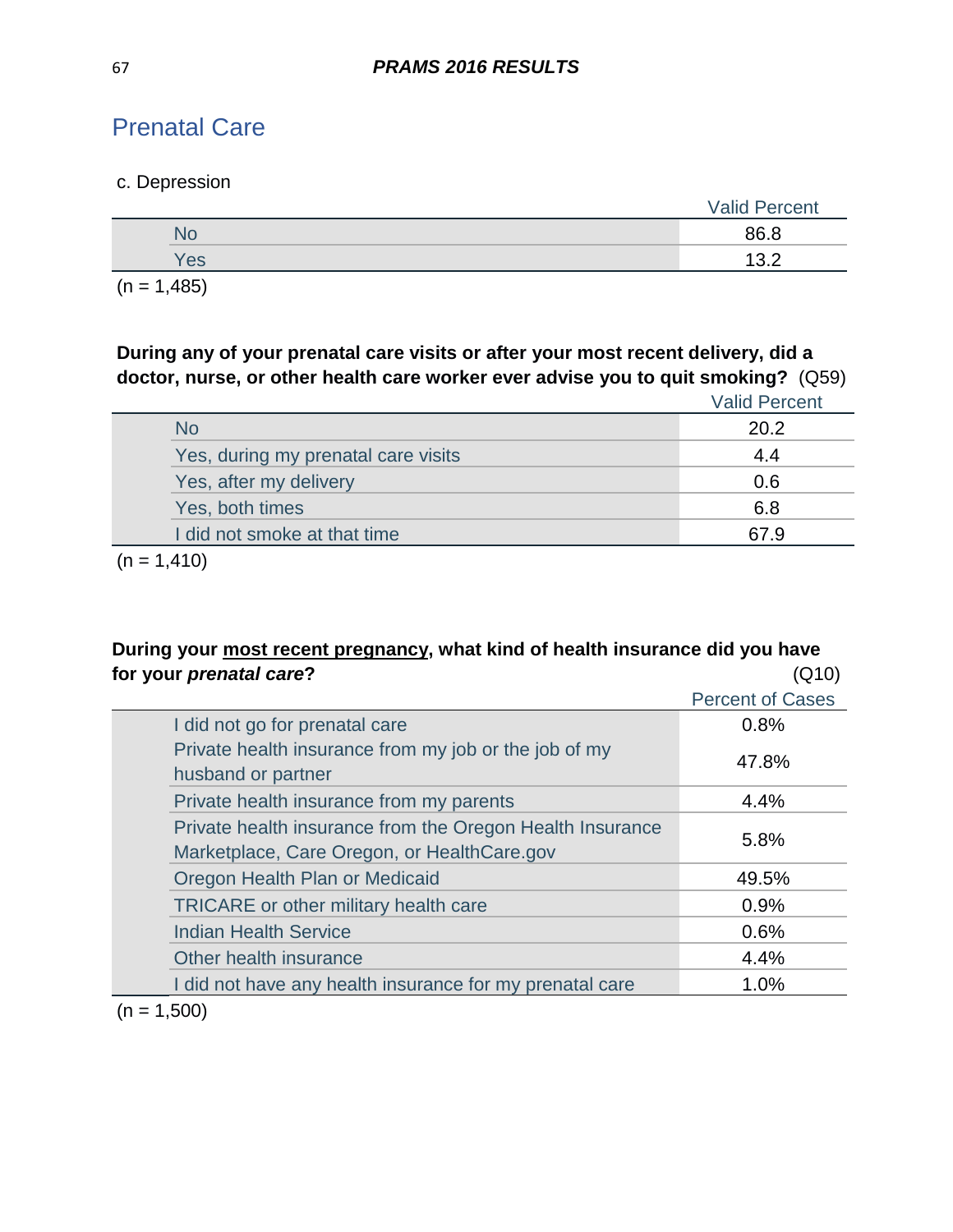- − 2016 Data collected under Centers for Disease Control and Prevention (CDC) protocol.
- − Results are for surveys mailed to mothers of babies born January 1 through December 31, 2016.
- − 1,516 women responded to the 2016 Oregon PRAMS survey.
- − "n" = unweighted number of respondents for a question.
- − "Valid Percent" is a weighted percentage. It represents the use of denominators that exclude blanks and unknowns. Valid Percent may not add up to 100.0 due to rounding.
- − Significantly lower number of respondents to certain questions usually indicate a skip pattern in the questionnaire.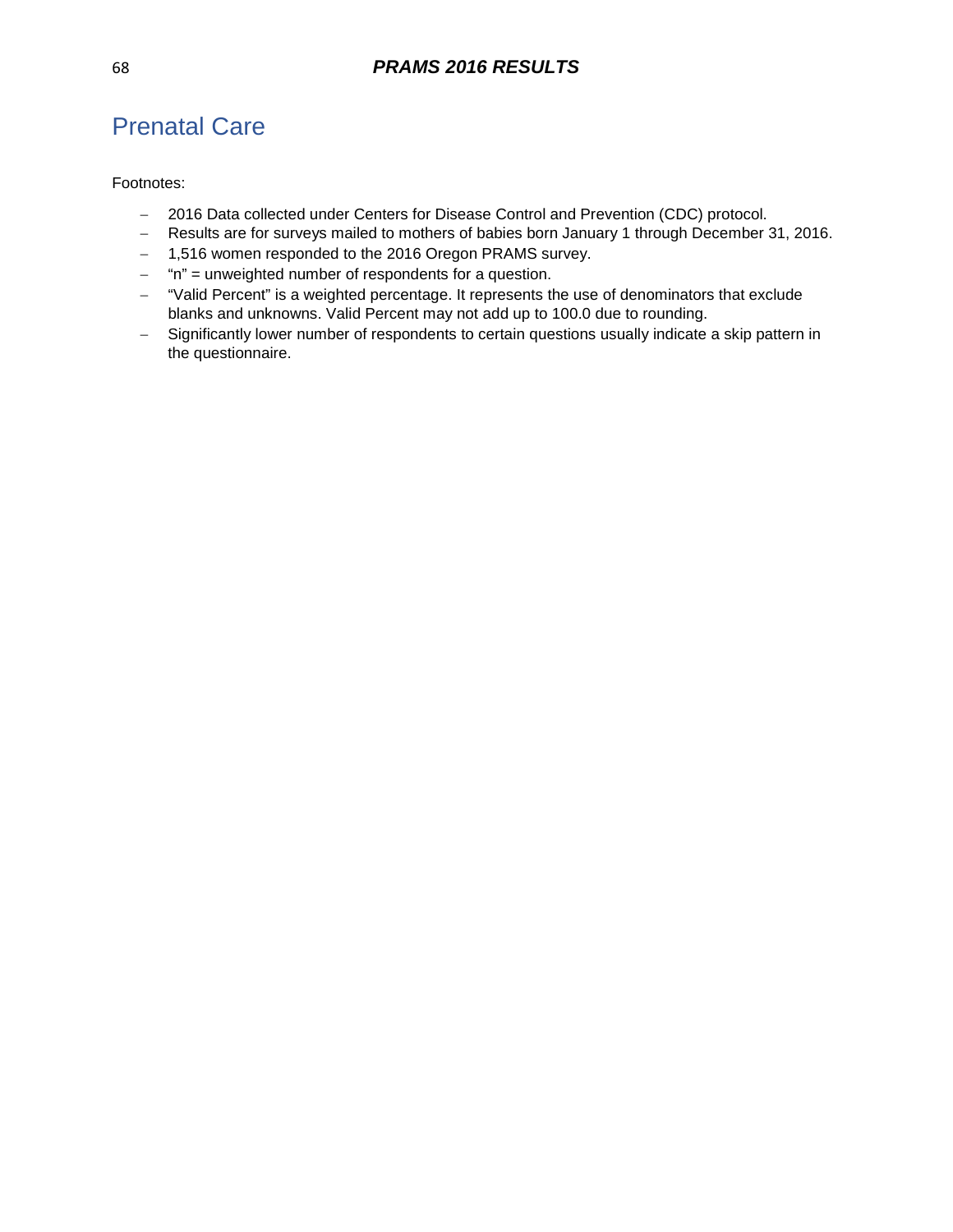# Prenatal Stress

**This question is about things that may have happened during the** *12 months before* **your new baby was born.** For each item, check **No** if it did not happen to you or **Yes** if it did. (It may help to look at the calendar when you answer these questions.)

 $(Q32)$ 

a. A close family member was very sick and had to go into the hospital

|           | <b>Valid Percent</b>        |
|-----------|-----------------------------|
| <b>No</b> | 78.8                        |
| Yes       | $\Omega$ $\Omega$<br>-<br>. |
|           |                             |

 $(n = 1,497)$ 

#### b. I got separated or divorced from my husband or partner

|     | <b>Valid Percent</b> |
|-----|----------------------|
|     | QΔ                   |
| Yes | £<br>ວ.ອ             |

 $(n = 1,496)$ 

#### c. I moved to a new address

|            | <b>Valid Percent</b> |
|------------|----------------------|
| No         | 62.0                 |
| <b>Yes</b> | 38.0                 |
|            |                      |

 $(n = 1,496)$ 

### d. I was homeless or had to sleep outside, in a car, or in a shelter

|     | <b>Valid Percent</b> |
|-----|----------------------|
| No  | 96.2                 |
| Yes | റ റ<br>ა.c           |

 $(n = 1,498)$ 

### e. My husband or partner lost their job

|     | <b>Valid Percent</b> |
|-----|----------------------|
| No  | 88.6                 |
| Yes | -11<br>- 4           |
|     |                      |

 $(n = 1,488)$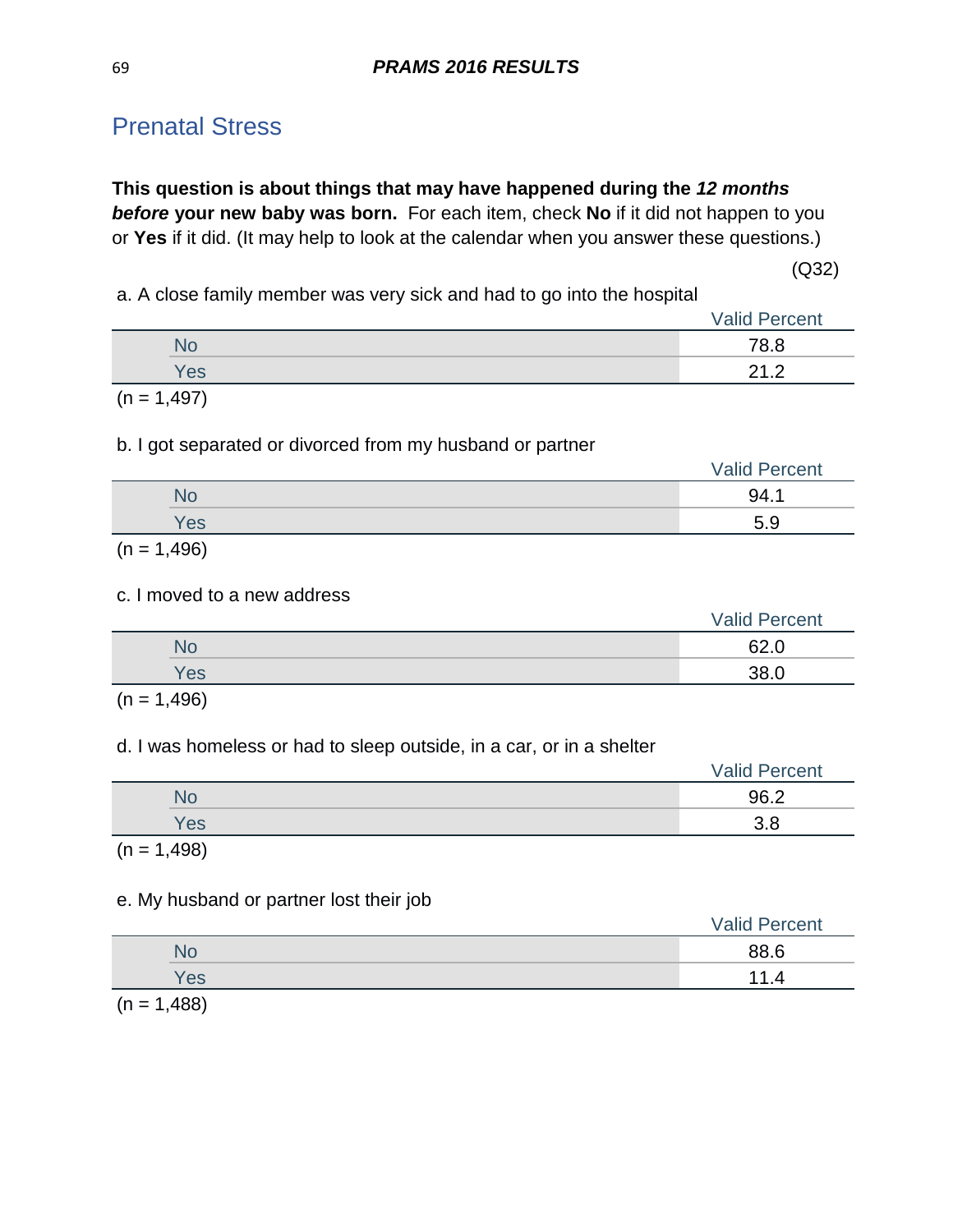# Prenatal Stress

f. I lost my job even though I wanted to go on working

|     | <b>Valid Percent</b> |
|-----|----------------------|
|     | nn.                  |
| Yes |                      |

 $(n = 1,494)$ 

g. My husband, partner, or I had a cut in work hours or pay

|            | <b>Valid Percent</b> |
|------------|----------------------|
| <b>No</b>  | 01 <sub>2</sub><br>. |
| <b>Yes</b> | 18.8                 |
|            |                      |

 $(n = 1,492)$ 

h. I was apart from my husband or partner due to military deployment or extended workrelated travel

|                         | <b>Valid Percent</b> |
|-------------------------|----------------------|
| NO                      | 96.8                 |
| Yes                     | $\Omega$<br>◡.∠      |
| $\sqrt{2}$ $\sqrt{400}$ |                      |

 $(n = 1,496)$ 

# i. I argued with my husband or partner more than usual

|     | <b>Valid Percent</b> |
|-----|----------------------|
|     | 80.3                 |
| Yes | 197<br>◡.            |
|     |                      |

 $(n = 1,494)$ 

# j. My husband or partner said they didn't want me to be pregnant

|     | <b>Valid Percent</b> |
|-----|----------------------|
| Nc  | 94 R                 |
| Yes | にっ<br>v.L            |
|     |                      |

 $(n = 1,496)$ 

# k. I had problems paying the rent, mortgage, or other bills

|            |                                                                            | <b>Valid Percent</b> |
|------------|----------------------------------------------------------------------------|----------------------|
|            | No                                                                         | 81.3                 |
|            | Yes                                                                        | 197<br>.             |
| $\sqrt{2}$ | $\overline{A}$ $\overline{A}$ $\overline{A}$ $\overline{A}$ $\overline{A}$ |                      |

 $(n = 1,494)$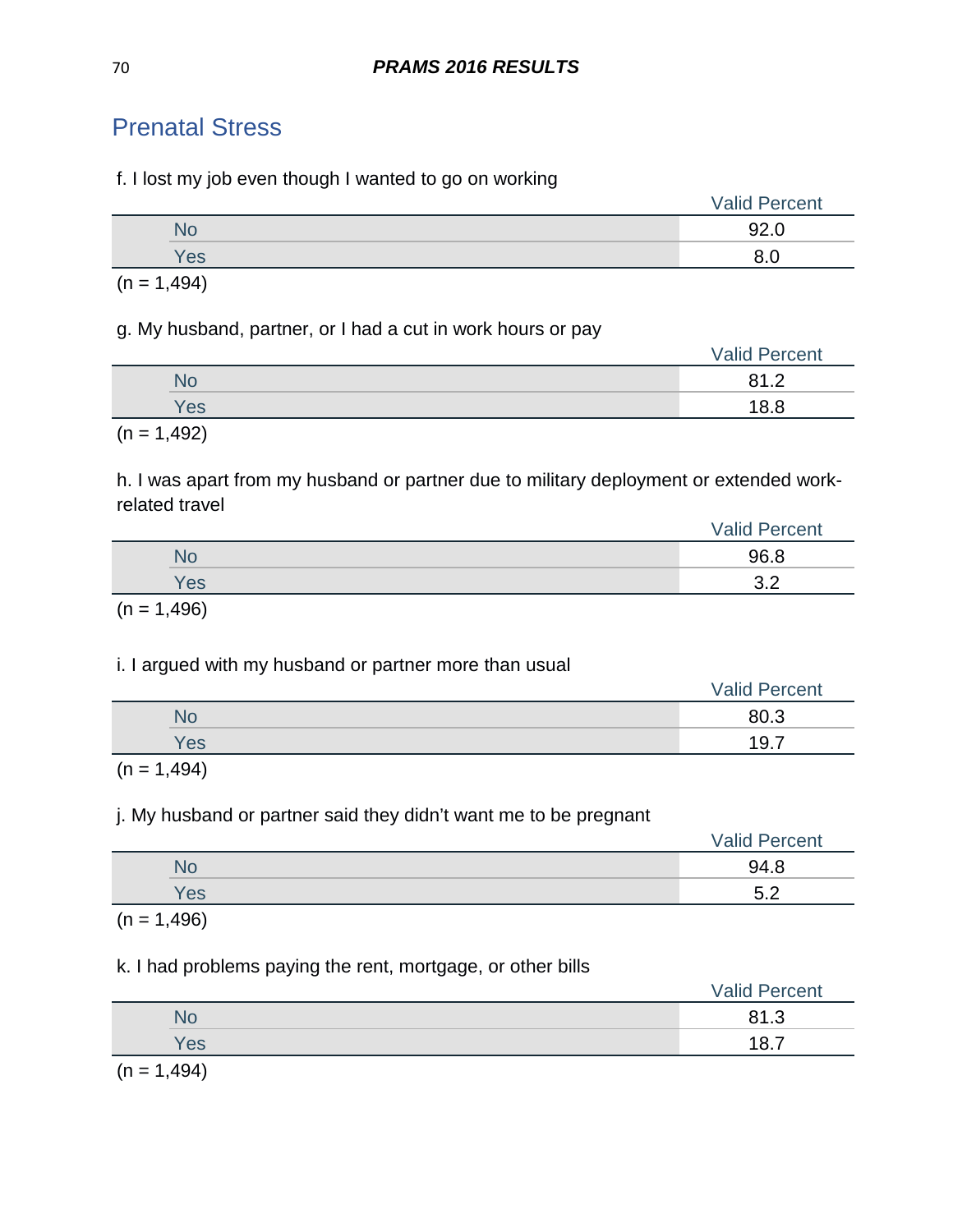# Prenatal Stress

#### l. My husband, partner, or I went to jail

|           | <b>Valid Percent</b>      |
|-----------|---------------------------|
| <b>No</b> | 96.3                      |
| Yes       | $\sim$ $\rightarrow$<br>ີ |
|           |                           |

 $(n = 1,493)$ 

m. Someone very close to me had a problem with drinking or drugs

|               | <b>Valid Percent</b> |
|---------------|----------------------|
| <b>No</b>     | 83.8                 |
| <b>Yes</b>    | 16.2                 |
| $(n = 1,499)$ |                      |

# n. Someone very close to me died

|           | <b>Valid Percent</b> |
|-----------|----------------------|
| <b>No</b> | 81.9                 |
| Yes       | 18.1                 |
|           |                      |

 $(n = 1,498)$ 

- − 2016 Data collected under Centers for Disease Control and Prevention (CDC) protocol.
- − Results are for surveys mailed to mothers of babies born January 1 through December 31, 2016.
- − 1,516 women responded to the 2016 Oregon PRAMS survey.
- − "n" = unweighted number of respondents for a question.
- − "Valid Percent" is a weighted percentage. It represents the use of denominators that exclude blanks and unknowns. Valid Percent may not add up to 100.0 due to rounding.
- − Significantly lower number of respondents to certain questions usually indicate a skip pattern in the questionnaire.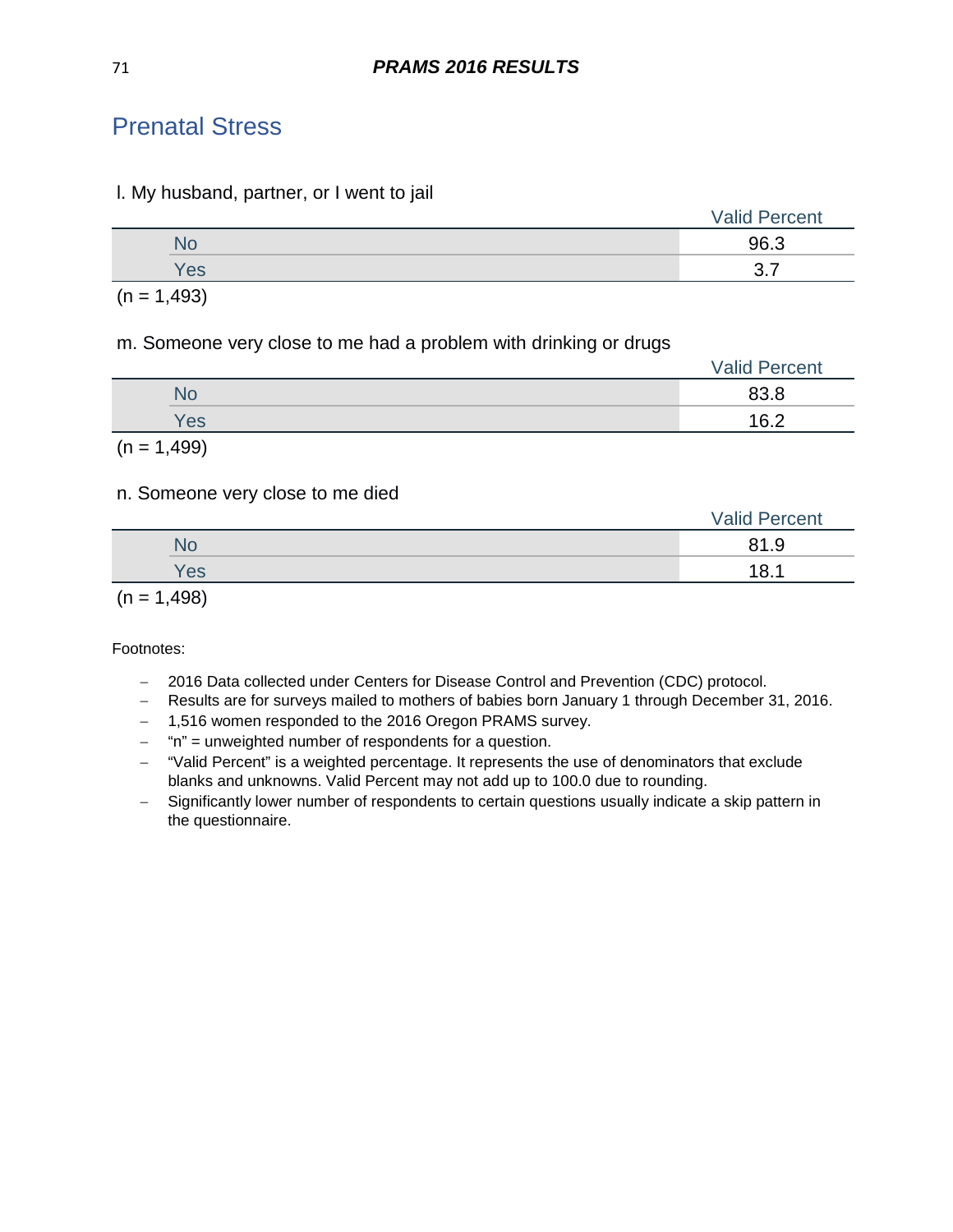# Social Services

### **In the** *past 12 months***, have you needed or received any of the following?** (Q71) For each item, check:

**DN** if you *didn't need it* **N** if you *needed it*, but *did not* get it **NG** if you *needed it* and *did* get it

### a. Food Stamps or money to buy food

|                               | <b>Valid Percent</b> |
|-------------------------------|----------------------|
| Didn't need it                | 56.0                 |
| Needed it, but did not get it | 8.6                  |
| Needed it, and did get it     | 35.4                 |

 $(n = 1,485)$ 

#### b. Other financial assistance (for example, AFDC, TANF, subsidized rent, etc.)

|                               | <b>Valid Percent</b> |
|-------------------------------|----------------------|
| Didn't need it                | 78.6                 |
| Needed it, but did not get it | 11.2                 |
| Needed it, and did get it     | 10.1                 |

### $(n = 1,479)$

### c. Help with an alcohol or drug problem

|                               | <b>Valid Percent</b> |
|-------------------------------|----------------------|
| Didn't need it                | 97.7                 |
| Needed it, but did not get it | 0.8                  |
| Needed it, and did get it     | 1.5                  |

### $(n = 1,481)$

### d. Help to stop smoking

|                               | <b>Valid Percent</b> |
|-------------------------------|----------------------|
| Didn't need it                | 97.6                 |
| Needed it, but did not get it | 11                   |
| Needed it, and did get it     | 1.3                  |
|                               |                      |

#### $(n = 1,482)$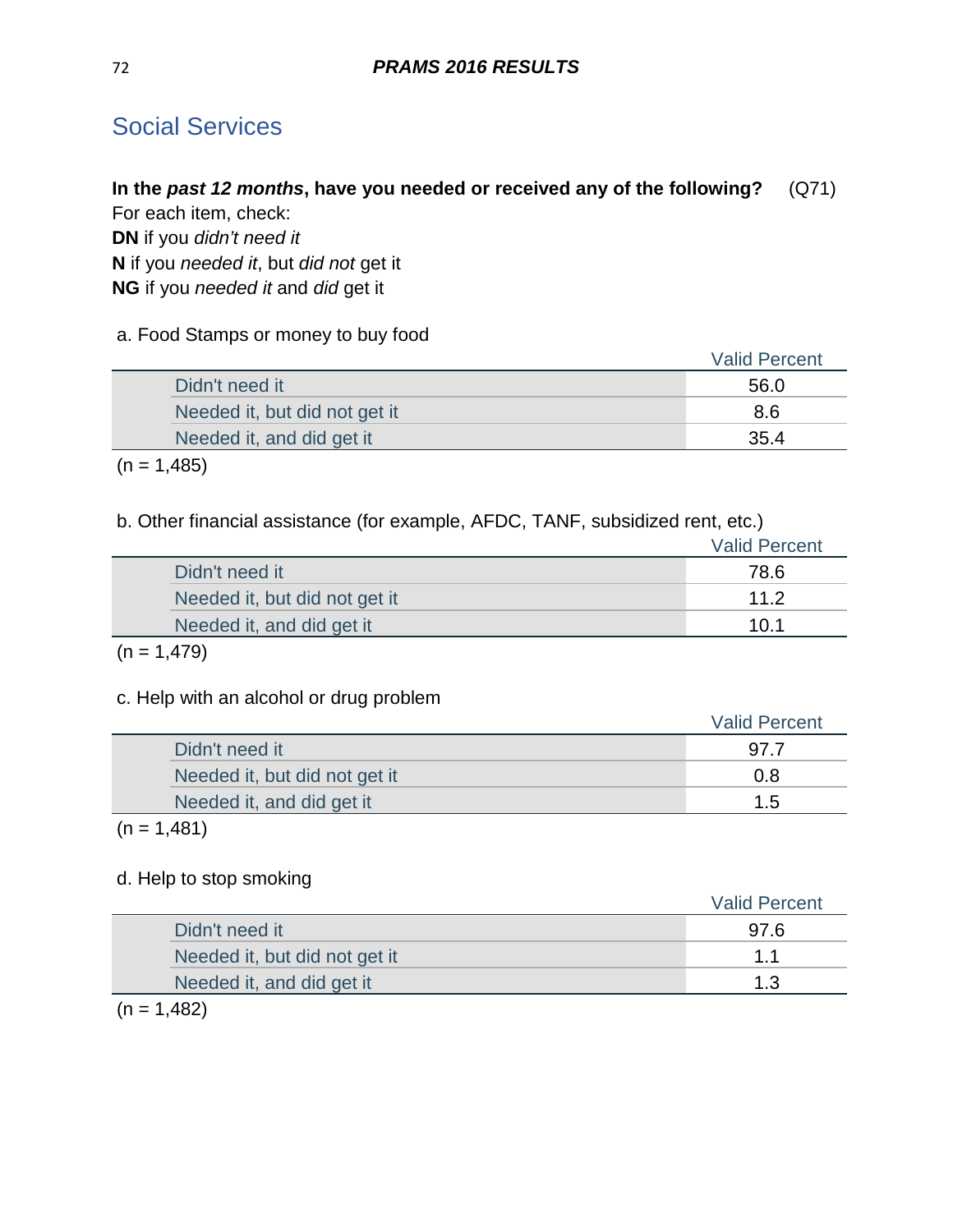## Social Services

#### e. Help with transportation

|                               | <b>Valid Percent</b> |
|-------------------------------|----------------------|
| Didn't need it                | 92.9                 |
| Needed it, but did not get it | っっ                   |
| Needed it, and did get it     | 3.9                  |
|                               |                      |

#### $(n = 1,479)$

### f. Help paying for education or job training

|                               | <b>Valid Percent</b> |
|-------------------------------|----------------------|
| Didn't need it                | 93.3                 |
| Needed it, but did not get it | 4.5                  |
| Needed it, and did get it     | າ າ                  |
|                               |                      |

#### $(n = 1,480)$

### g. Help with a family violence problem

|                               | <b>Valid Percent</b> |
|-------------------------------|----------------------|
| Didn't need it                | 98.4                 |
| Needed it, but did not get it | 0.8                  |
| Needed it, and did get it     | 0.9                  |
|                               |                      |

#### $(n = 1,478)$

#### h. Help or counseling for other family or personal problems

|                               | <b>Valid Percent</b> |
|-------------------------------|----------------------|
| Didn't need it                | 89.0                 |
| Needed it, but did not get it | 4.4                  |
| Needed it, and did get it     | 6.6                  |

### $(n = 1,476)$

Footnotes:

- − 2016 Data collected under Centers for Disease Control and Prevention (CDC) protocol.
- − Results are for surveys mailed to mothers of babies born January 1 through December 31, 2016.
- − 1,516 women responded to the 2016 Oregon PRAMS survey.
- − "n" = unweighted number of respondents for a question.
- − "Valid Percent" is a weighted percentage. It represents the use of denominators that exclude blanks and unknowns. Valid Percent may not add up to 100.0 due to rounding.
- − Significantly lower number of respondents to certain questions usually indicate a skip pattern in the questionnaire.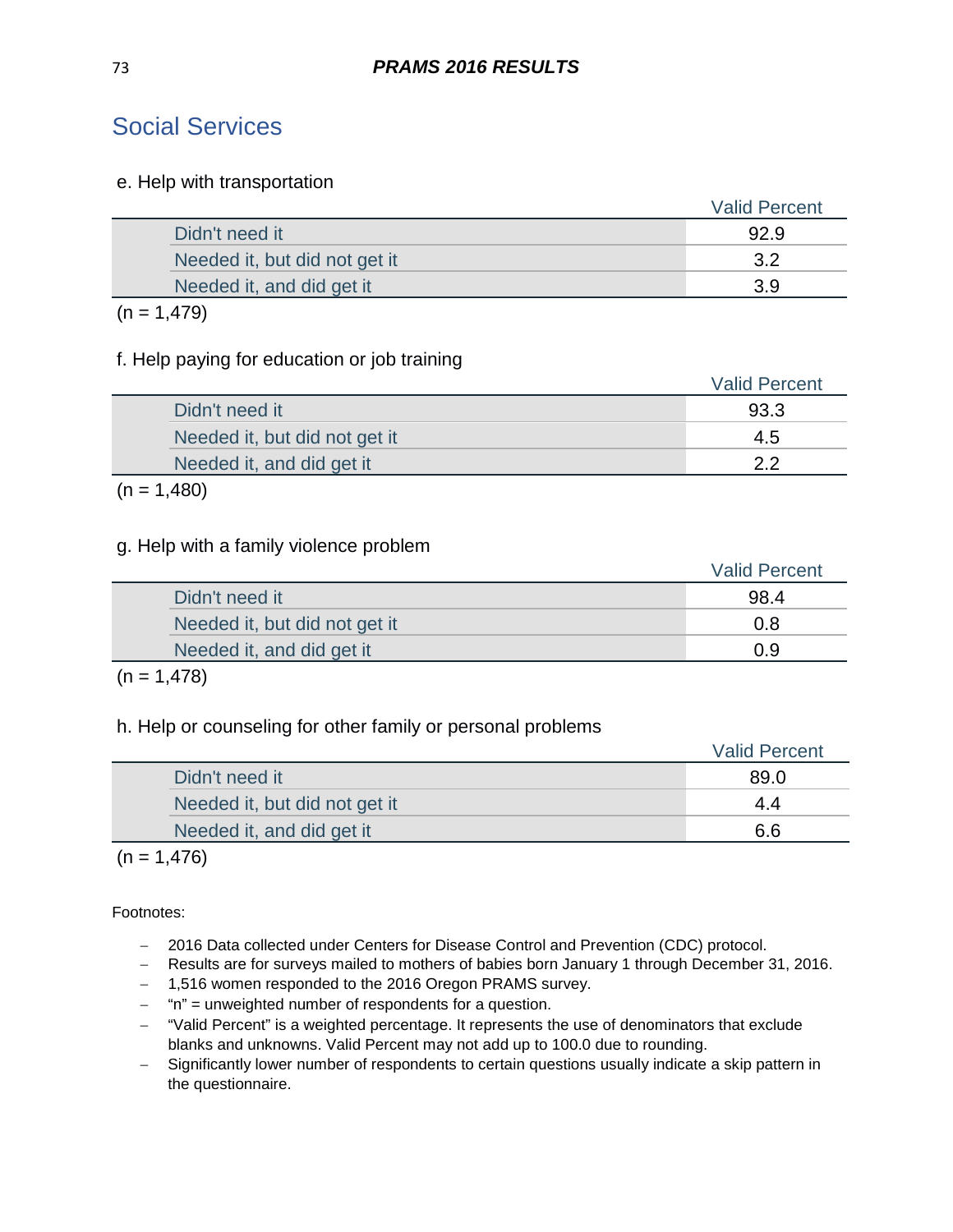# Social Support

**Would you have the kinds of help listed below if you needed them?** For each item, check **No** if you would not have it or check **Yes** if you would. (Q72)

a. Someone to loan me money for food or bills if I needed it

|                                                                                                                 | <b>Valid Percent</b>   |
|-----------------------------------------------------------------------------------------------------------------|------------------------|
|                                                                                                                 | $\sim$ $\sim$<br>---   |
| Yes                                                                                                             | ララ<br>$\sqrt{2}$<br>ں. |
| the contract of the contract of the contract of the contract of the contract of the contract of the contract of |                        |

 $(n = 1,484)$ 

b. Someone who would help me if I were sick and needed to be in bed

|                                                                                                                 |     | <b>Valid Percent</b> |
|-----------------------------------------------------------------------------------------------------------------|-----|----------------------|
|                                                                                                                 | N٥  | 14.3                 |
|                                                                                                                 | Yes | 85.7                 |
| the contract of the contract of the contract of the contract of the contract of the contract of the contract of |     |                      |

 $(n = 1,482)$ 

c. Someone who would take me to the clinic or doctor's office if I needed a ride

|     | <b>Valid Percent</b> |
|-----|----------------------|
| NС  | 10.5                 |
| Yes | 89.5                 |

 $(n = 1,483)$ 

#### d. Someone I can count on to listen to me when I need to talk

|               | <b>Valid Percent</b> |
|---------------|----------------------|
| <b>No</b>     | 111                  |
| Yes           | 88.9                 |
| $(n = 1,482)$ |                      |

#### e. Someone who shows me love and affection other than a child

|     | <b>Valid Percent</b> |
|-----|----------------------|
| NU  | 9.6                  |
| Yes | 90.4                 |
|     |                      |

 $(n = 1,480)$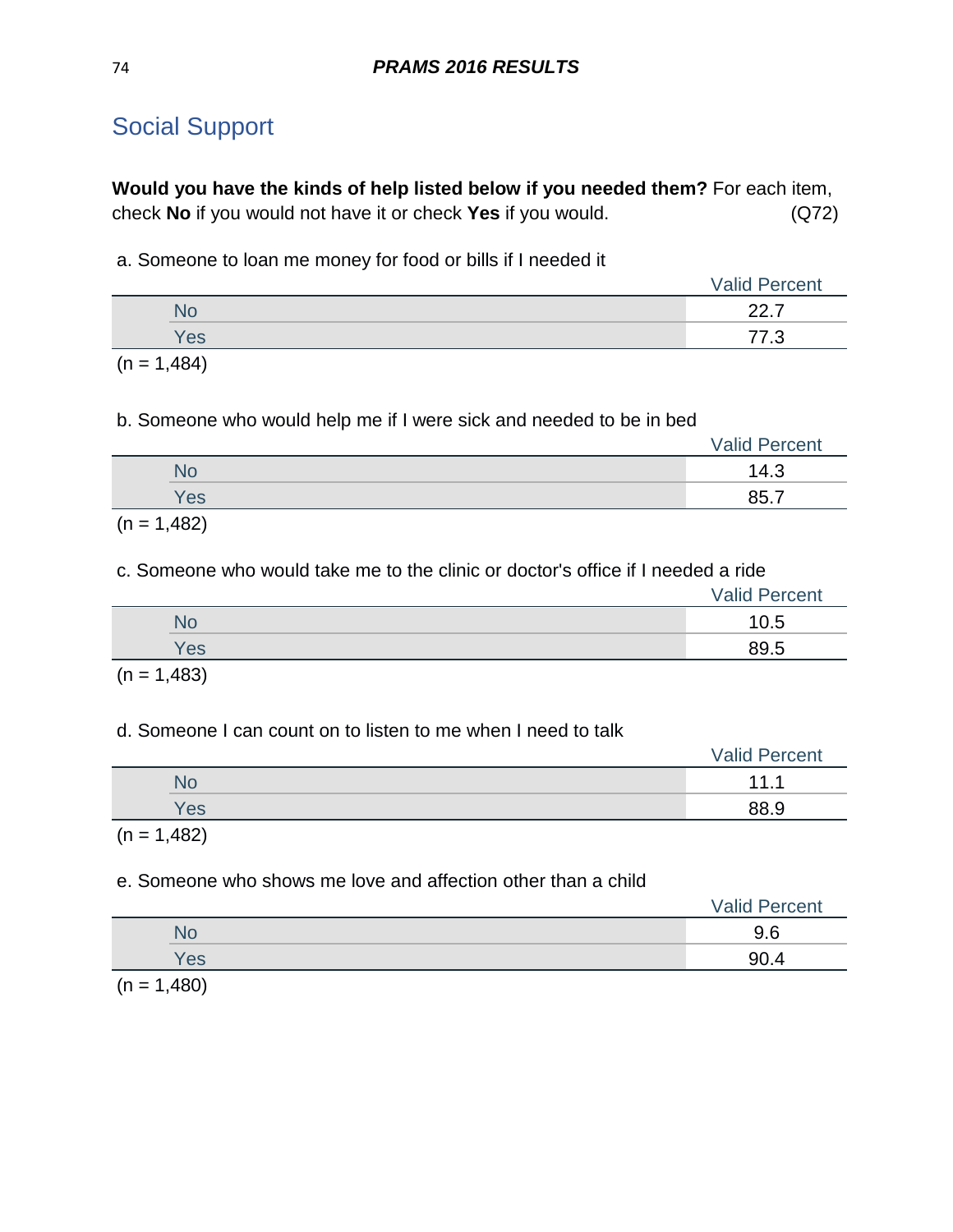# Social Support

| Below is a list of items neighbors sometimes do for each other. | (Q73) |
|-----------------------------------------------------------------|-------|
| For each item, check:                                           |       |
| <b>N</b> if they <i>never</i> do                                |       |
| <b>AN</b> if they almost never do                               |       |
| <b>S</b> if they sometimes do                                   |       |

**F** if they *fairly often* do

**VO** if they *very often* do

## **How often do your neighbors—**

a. Do favors for each other?

|                     | <b>Valid Percent</b> |
|---------------------|----------------------|
| <b>Never</b>        | 40.9                 |
| Almost never        | 11.7                 |
| <b>Sometimes</b>    | 27.4                 |
| <b>Fairly often</b> | 10.4                 |
| Very often          | 9.5                  |

 $(n = 1,463)$ 

b. Ask each other advice about personal things such as child rearing or job openings?

|                  | <b>Valid Percent</b> |
|------------------|----------------------|
| <b>Never</b>     | 56.8                 |
| Almost never     | 12.5                 |
| <b>Sometimes</b> | 17.3                 |
| Fairly often     | 5.9                  |
| Very often       | 7.5                  |

 $(n = 1,458)$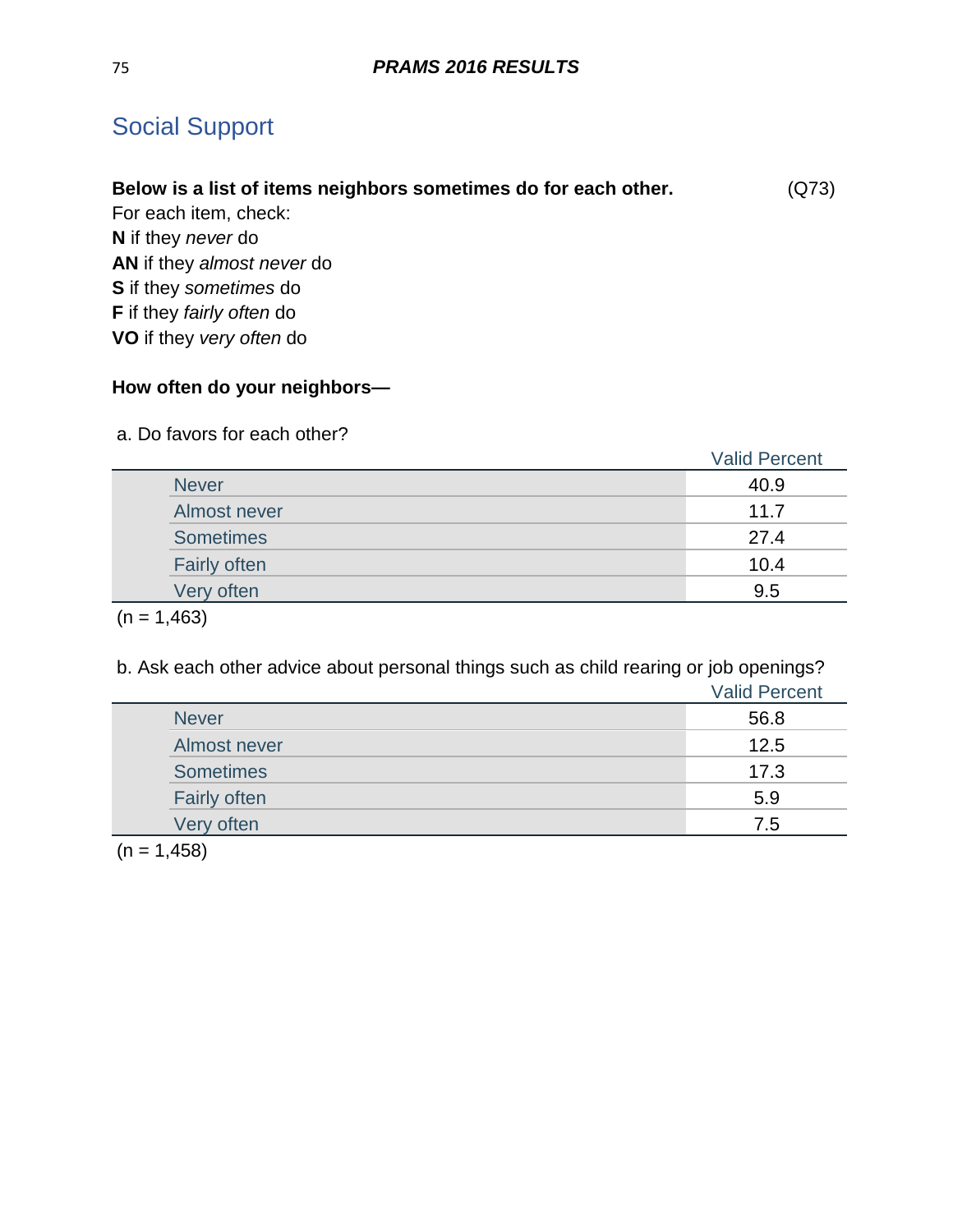# Social Support

c. Have parties or other get-togethers where other people in the neighborhood are invited?

|  |                     | <b>Valid Percent</b> |
|--|---------------------|----------------------|
|  | <b>Never</b>        | 57.2                 |
|  | Almost never        | 13.8                 |
|  | <b>Sometimes</b>    | 18.8                 |
|  | <b>Fairly often</b> | 4.0                  |
|  | Very often          | 6.2                  |

 $(n = 1,462)$ 

#### d. Visit in each other's homes or on the street?

|                     | <b>Valid Percent</b> |
|---------------------|----------------------|
| <b>Never</b>        | 41.8                 |
| Almost never        | 9.1                  |
| <b>Sometimes</b>    | 26.3                 |
| <b>Fairly often</b> | 11.6                 |
| Very often          | 11.2                 |

 $(n = 1,462)$ 

#### e. Watch over each other's property?

|                  | <b>Valid Percent</b> |
|------------------|----------------------|
| <b>Never</b>     | 34.9                 |
| Almost never     | 8.1                  |
| <b>Sometimes</b> | 24.9                 |
| Fairly often     | 13.6                 |
| Very often       | 18.4                 |

 $(n = 1, 457)$ 

Footnotes:

- − 2016 Data collected under Centers for Disease Control and Prevention (CDC) protocol.
- − Results are for surveys mailed to mothers of babies born January 1 through December 31, 2016.
- − 1,516 women responded to the 2016 Oregon PRAMS survey.
- − "n" = unweighted number of respondents for a question.
- − "Valid Percent" is a weighted percentage. It represents the use of denominators that exclude blanks and unknowns. Valid Percent may not add up to 100.0 due to rounding.
- − Significantly lower number of respondents to certain questions usually indicate a skip pattern in the questionnaire.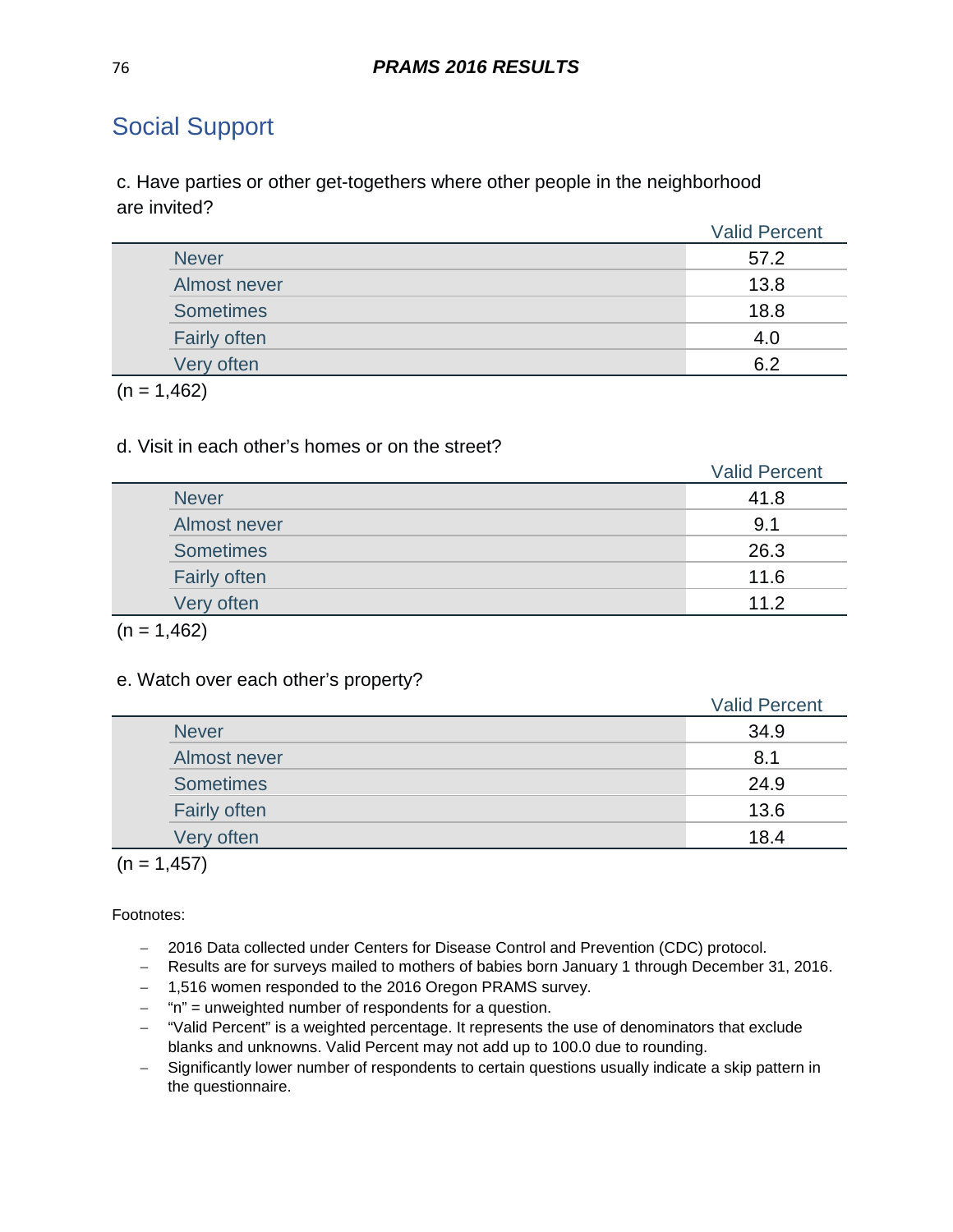**During any of your health care visits in the** *12 months before* **you got pregnant, did a doctor, nurse, or other health care worker do any of the following things?** 

(Q8)

h. Ask me if I was smoking cigarettes

|     | <b>Valid Percent</b> |
|-----|----------------------|
|     | 24.5                 |
| Yes | 75.5                 |
|     |                      |

 $(n = 944)$ 

*During any of your prenatal care visits***, did a doctor, nurse, or other health care worker ask you any of the things listed below?** (Q18c)

#### c. If I was smoking cigarettes

| __            | <b>Valid Percent</b> |
|---------------|----------------------|
| No            | 2.6                  |
| Yes           | 97 4                 |
| $(n = 1,487)$ |                      |

| Have you smoked any cigarettes in the past 2 years? | (Q23)                |  |
|-----------------------------------------------------|----------------------|--|
|                                                     | <b>Valid Percent</b> |  |
| No                                                  | 79.4                 |  |
| Yes                                                 | 20.6                 |  |
| $\sim$ $\sim$ $\sim$ $\sim$                         |                      |  |

 $(n = 1,503)$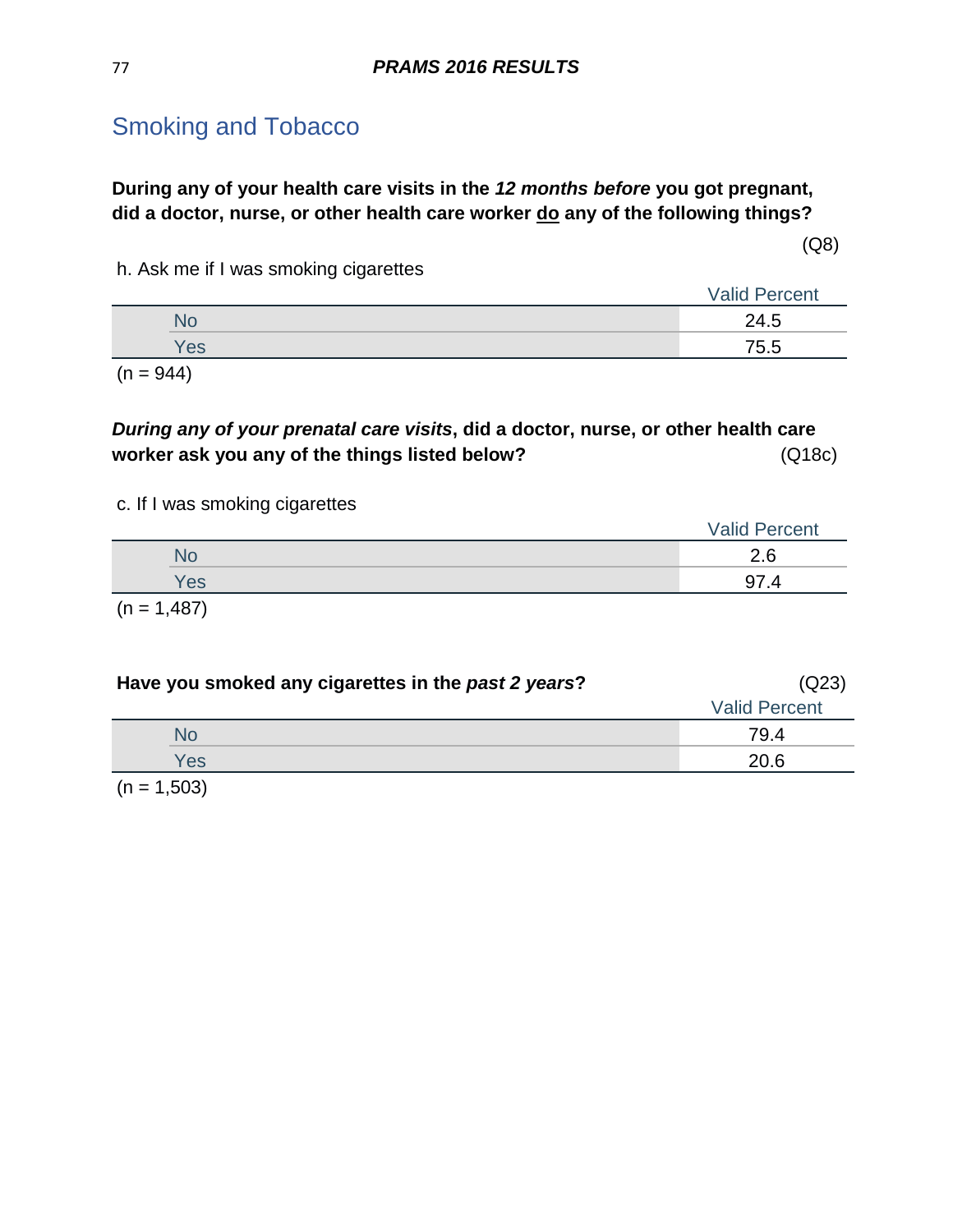**In the** *3 months before* **you got pregnant, how many cigarettes did you smoke on an average day?** A pack has 20 cigarettes. (Q24)

|                       | <b>Valid Percent</b> |
|-----------------------|----------------------|
| 41 cigarettes or more | 0.4                  |
| 21 to 40 cigarettes   | 0.4                  |
| 11 to 20 cigarettes   | 2.6                  |
| 6 to 10 cigarettes    | 5.7                  |
| 1 to 5 cigarettes     | 5.1                  |
| Less than 1 cigarette | 2.7                  |
| I didn't smoke then   | 83 N                 |

 $(n = 1,502)$ 

**In the** *last 3 months* **of your pregnancy, how many cigarettes did you smoke on an average day?** A pack has 20 cigarettes. (Q25)

|                       | <b>Valid Percent</b> |
|-----------------------|----------------------|
| 41 cigarettes or more | <b>NR</b>            |
| 21 to 40 cigarettes   | <b>NR</b>            |
| 11 to 20 cigarettes   | 1.1                  |
| 6 to 10 cigarettes    | 1.2                  |
| 1 to 5 cigarettes     | 4.2                  |
| Less than 1 cigarette | 0.6                  |
| I didn't smoke then   | 92.9                 |

 $(n = 1,503)$  NR = No responses in this category

**How many cigarettes do you smoke on an average day** *now***?** A pack has 20 cigarettes. (Q26) Valid Percent 41 cigarettes or more NR

| 41 digarettes or more | NΚ   |
|-----------------------|------|
| 21 to 40 cigarettes   | 0.0  |
| 11 to 20 cigarettes   | 1.6  |
| 6 to 10 cigarettes    | 2.9  |
| 1 to 5 cigarettes     | 3.5  |
| Less than 1 cigarette | 1.1  |
| I don't smoke now     | 90.9 |

 $(n = 1,504)$  NR = No responses in this category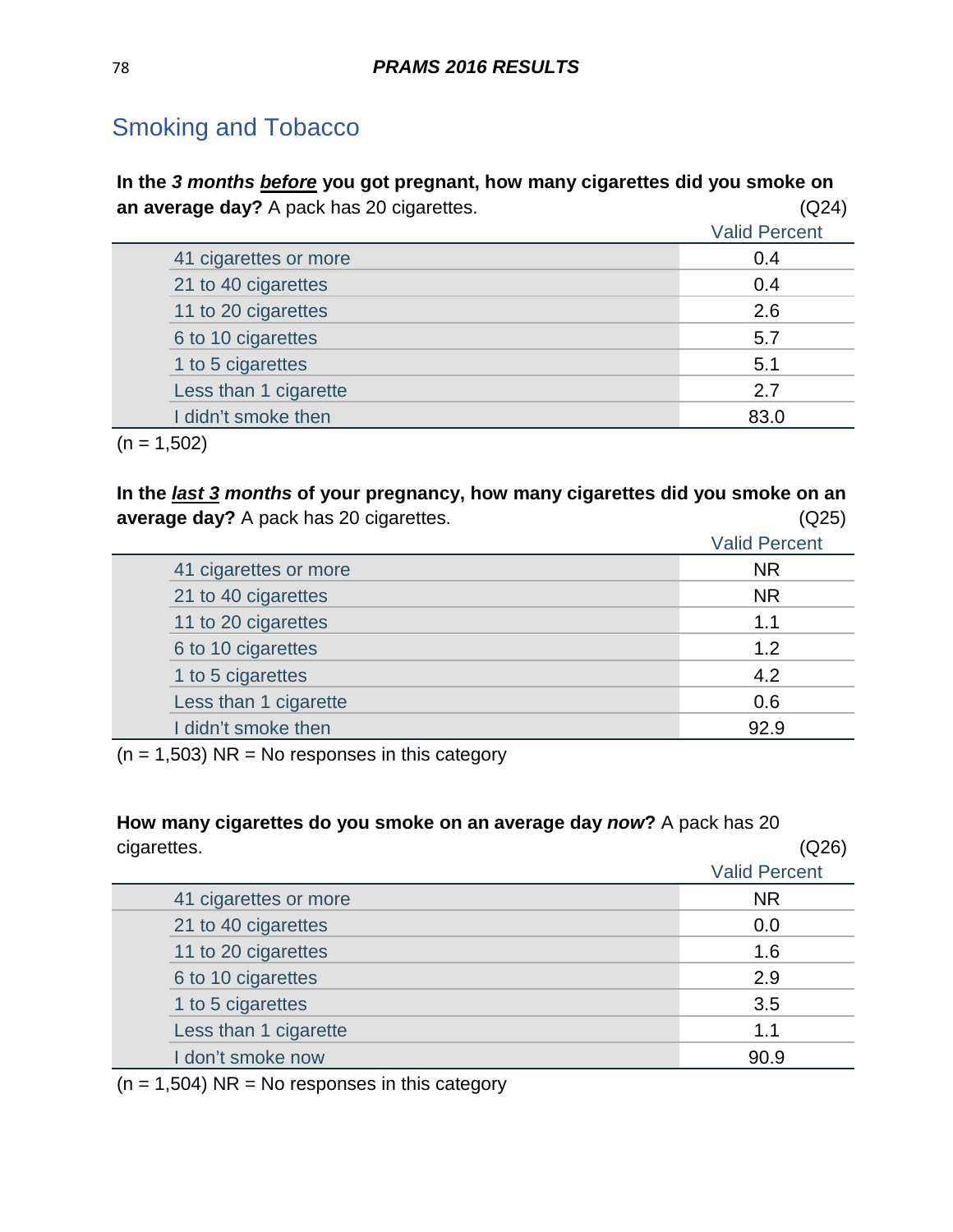## *During your postpartum checkup,* **did a doctor, nurse, or other health care worker do any of the following things? (**Q55g)

g. Ask me if I was smoking cigarettes

|               |                                    | <b>Valid Percent</b> |  |
|---------------|------------------------------------|----------------------|--|
|               |                                    | 39.0                 |  |
|               | Yes                                | 61                   |  |
| $\sim$ $\sim$ | $\sim$ $\sim$ $\sim$ $\sim$ $\sim$ |                      |  |

 $(n = 1,343)$ 

**During any of your prenatal care visits or after your most recent delivery, did a doctor, nurse, or other health care worker ever advise you to quit smoking?** (Q59)

Valid Percent

| <b>No</b>                           | 20.2 |
|-------------------------------------|------|
| Yes, during my prenatal care visits | 44   |
| Yes, after my delivery              | 0.6  |
| Yes, both times                     | 6.8  |
| I did not smoke at that time        | 67 Q |

 $(n = 1,410)$ 

| Not including yourself, is there anyone in your household who smokes |                      |  |
|----------------------------------------------------------------------|----------------------|--|
| cigarettes, cigars, or pipes?                                        | (Q70)                |  |
|                                                                      | <b>Valid Percent</b> |  |
| <b>No</b>                                                            | 83.5                 |  |
| Yes                                                                  | 16.5                 |  |

 $(n = 1,489)$ 

### **In the** *past 12 months***, have you needed or received any of the following?** (Q71d)

#### d. Help to stop smoking

|                               | <b>Valid Percent</b> |
|-------------------------------|----------------------|
| Didn't need it                | 97.6                 |
| Needed it, but did not get it | $1 \; 1$             |
| Needed it, and did get it     | 1 ?                  |

 $(n = 1,482)$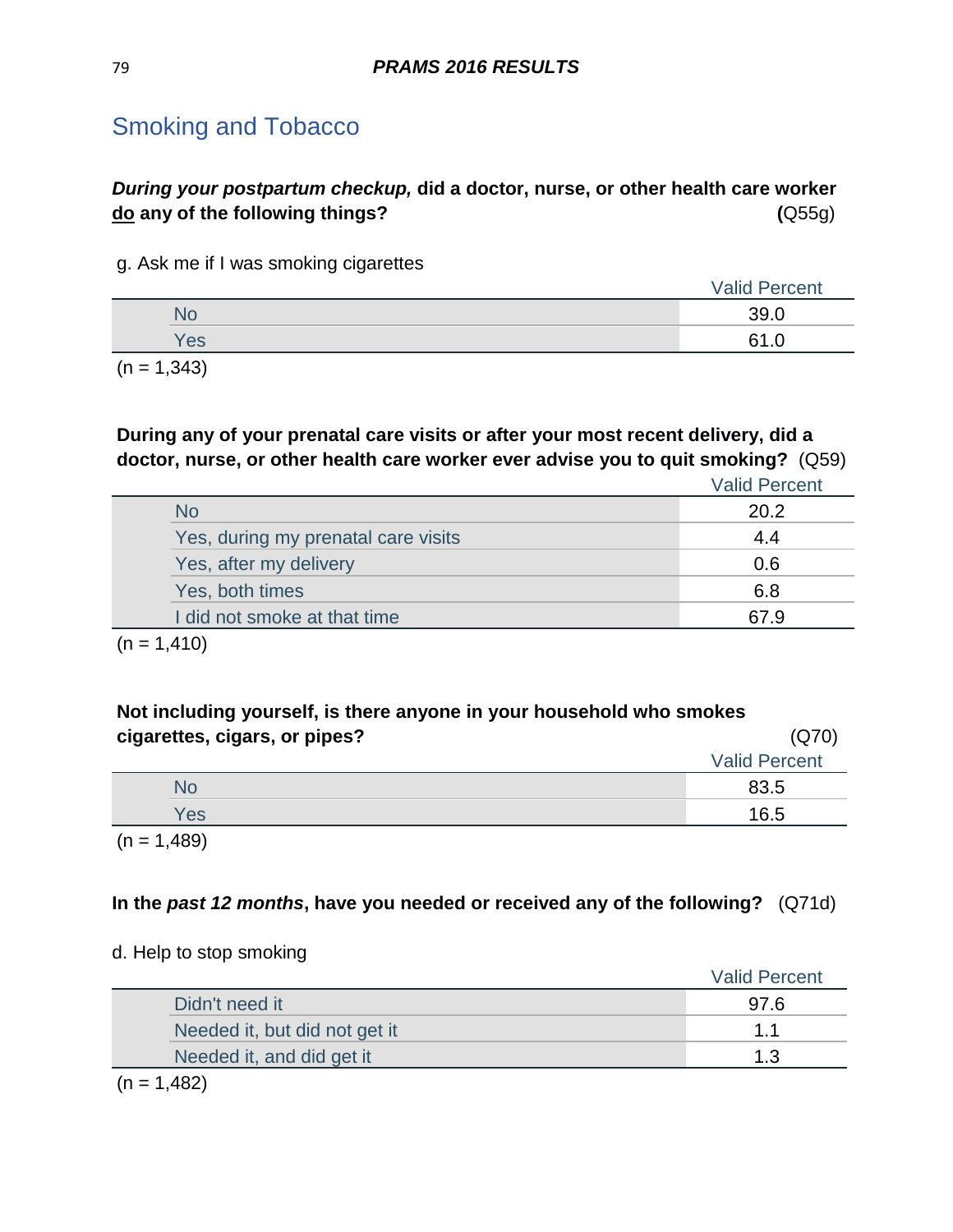|  |  | Have you used any of the following products in the past 2 years? | (Q27) |
|--|--|------------------------------------------------------------------|-------|
|--|--|------------------------------------------------------------------|-------|

a. E-cigarettes or other electronic nicotine products

|     | <b>Valid Percent</b> |
|-----|----------------------|
| No  | 92.<br>-<br>، ے ت    |
| Yes | ⇁ ⌒<br>. - ب         |

 $(n = 1,496)$ 

#### b. Hookah

|     | <b>Valid Percent</b> |  |
|-----|----------------------|--|
|     | 96.7                 |  |
| Yes | ົດ ລ<br>ິ∿.          |  |
|     |                      |  |

 $(n = 1,485)$ 

**During the** *3 months before* **you got pregnant, on average, how often did you use e-cigarettes or other electronic nicotine products?** (Q28)

|                                                                          | <b>Valid Percent</b> |
|--------------------------------------------------------------------------|----------------------|
| More than once a day                                                     | 9.3                  |
| Once a day                                                               | 3.0                  |
| 2-6 days a week                                                          | 17                   |
| 1 day a week or less                                                     | 46.8                 |
| I did not use e-cigarettes or other electronic nicotine<br>products then | 39.2                 |

 $(n = 99)$ 

#### **During the** *last 3 months* **of your pregnancy, on average, how often did you use ecigarettes or other electronic nicotine products?** (Q29)

| <u>, andar anno ar amnar anno man mnasamna hrannanno n</u>               | $-$                  |
|--------------------------------------------------------------------------|----------------------|
|                                                                          | <b>Valid Percent</b> |
| More than once a day                                                     | 0.4                  |
| Once a day                                                               | 0.4                  |
| 2-6 days a week                                                          | <b>NR</b>            |
| 1 day a week or less                                                     | 7.1                  |
| I did not use e-cigarettes or other electronic nicotine<br>products then | 92.0                 |

 $(n = 102)$  NR = No responses in this category